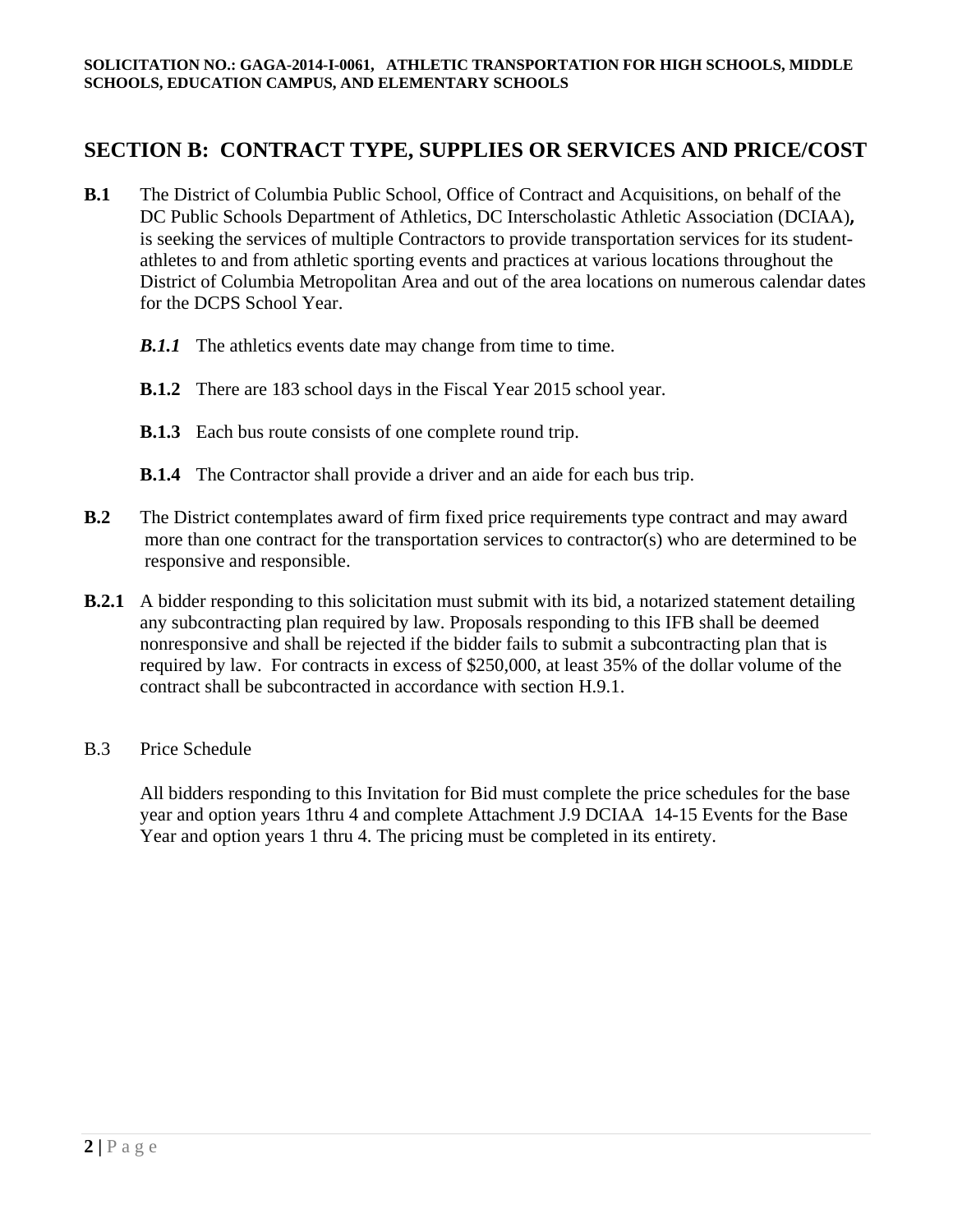#### **B.3 PRICE SCHEDULE** - **FIRM FIXED PRICE**

| <b>Contract</b> | <b>Item Description</b>                                                                           | <b>Total Price</b> |
|-----------------|---------------------------------------------------------------------------------------------------|--------------------|
| Line            |                                                                                                   |                    |
| Item No.        |                                                                                                   |                    |
| (CLIN)          |                                                                                                   |                    |
|                 | Education Campus Basketball Events Items 1-122 (Attached                                          |                    |
| 0001            | DCIAA 14-15 Athletic Events Spread Sheet pages 1,2,3)                                             | \$                 |
|                 |                                                                                                   |                    |
|                 | (Total number of events, 122)                                                                     |                    |
|                 |                                                                                                   |                    |
|                 | <b>TOTAL AMOUNT</b>                                                                               | \$                 |
|                 |                                                                                                   |                    |
|                 | VENDORS SUBMITTING BIDS FOR ELEMENTARY AND                                                        |                    |
|                 | MIDDLE SCHOOLS MUST HAVE YELLOW BUSES ONLY                                                        |                    |
|                 | AS PER SPECIFICATION IN SECTION C.5.1.3                                                           |                    |
|                 |                                                                                                   |                    |
| 0002            | Elementary School Basketball                                                                      |                    |
|                 | Events Item 1-19(Attached DCIAA 14-15 Athletic Events Spread                                      |                    |
|                 | Sheet page ,3)                                                                                    | \$                 |
|                 |                                                                                                   |                    |
|                 | (Total number of events, 19)                                                                      |                    |
| 0002A           | Elementary School Cheerleading Championships Event Item 1                                         |                    |
|                 | (Attached DCIAA 14-15 Athletic Events Spread Sheet page ,3)                                       |                    |
|                 |                                                                                                   | \$                 |
|                 | (Total number of events, 1)                                                                       |                    |
| 0002B           | <b>Elementary School Indoor Track</b>                                                             |                    |
|                 | Events items 1-3(Attached DCIAA 14-15 Athletic Events Spread                                      |                    |
|                 | Sheet page ,3)                                                                                    |                    |
|                 |                                                                                                   | \$                 |
|                 | (Total number of events, 3)                                                                       |                    |
| 00002C          | Elementary School Outdoor Track Events Items 1-2 (Attached                                        |                    |
|                 | DCIAA 14-15 Athletic Events Spread Sheet page , 3)                                                |                    |
|                 |                                                                                                   | \$                 |
|                 | (Total number of events, 3)                                                                       |                    |
| 00002D          | <b>Elementary School Skiing</b><br>Events Items 1-20 (Attached DCIAA 14-15 Athletic Events Spread | \$                 |
|                 | Sheet pages, $3 & 4$ )                                                                            |                    |
|                 |                                                                                                   |                    |
|                 | (Total number of events, 20)                                                                      |                    |
| 0002E           | Elementary School XC Events Items 1-3 (Attached DCIAA 14-15                                       |                    |
|                 | Athletic Events Spread Sheet page 4)                                                              |                    |
|                 |                                                                                                   | \$                 |
|                 | (Total number of events, 3)                                                                       |                    |
|                 |                                                                                                   |                    |
|                 |                                                                                                   |                    |
|                 |                                                                                                   |                    |
|                 |                                                                                                   |                    |
|                 | <b>TOTAL AMOUNT</b>                                                                               | \$                 |
|                 |                                                                                                   |                    |
|                 |                                                                                                   |                    |

## **B.3 BASE YEAR ATHLETICS TEAMS Date of award thru September 30, 2015**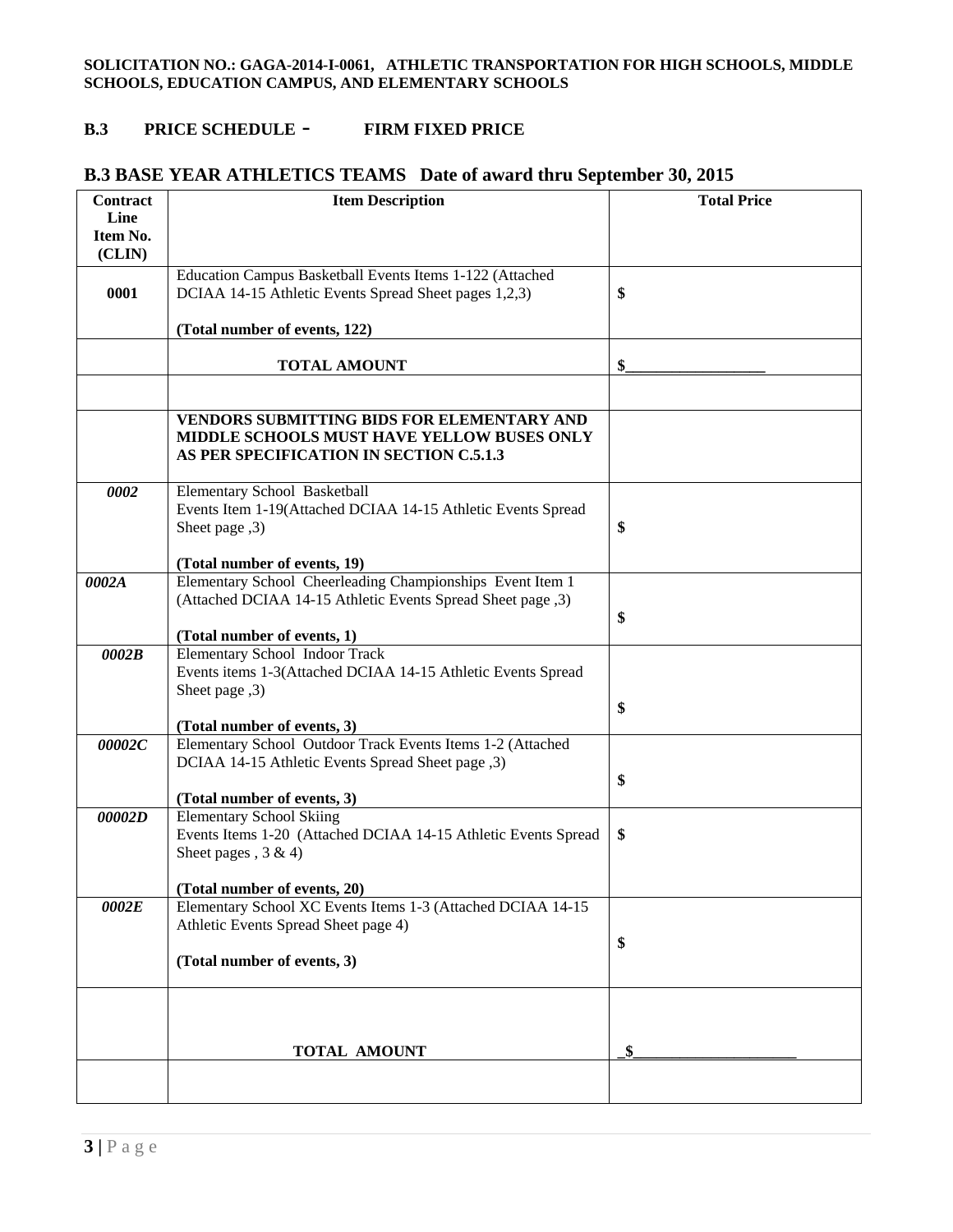| <b>Contract</b><br>Line<br>Item No.<br>(CLIN) | <b>Item Description</b>                                                                                                       | <b>Total Price</b> |
|-----------------------------------------------|-------------------------------------------------------------------------------------------------------------------------------|--------------------|
| 0003                                          | High School B Soccer Events Items 1-59 (Attached DCIAA 14-15<br>Athletic Events Spread Sheet pages $4 \& 5$ )                 | \$                 |
|                                               | (Total number of events, 59)                                                                                                  |                    |
| 0003A                                         | High School Baseball Events Items 1-111(Attached DCIAA 14-15<br>Athletic Events Spread Sheet pages 5, 6, & 7)                 | \$                 |
|                                               | (Total number of events, 111)                                                                                                 |                    |
| 0003B                                         | High School Basketball Events Items 1-266 (Attached DCIAA 14-<br>15 Athletic Events Spread Sheet pages 7, 8, 9, 10, 11, & 12) | \$                 |
|                                               | (Total number of events, 266)                                                                                                 |                    |
| 0003C                                         | High School Bowling Events Items 1-22 (Attached DCIAA 14-15<br>Athletic Events Spread Sheet pages 12)                         |                    |
|                                               | (Total number of events, 22)                                                                                                  | \$                 |
| 0003D                                         | High School Cheerleading Event Items 1<br>(Attached DCIAA 14-15 Athletic Events Spread Sheet pages 12)                        | \$                 |
|                                               | (Total number of events, 1)                                                                                                   |                    |
| 0003E                                         | High School flag Football Events Items 1-31 (Attached DCIAA 14-<br>15 Athletic Events Spread Sheet pages 12-13)               | \$                 |
|                                               | (Total number of events, 31)                                                                                                  |                    |
| 0003F                                         | High School Football Events Items 1-56 (Attached DCIAA 14-15<br>Athletic Events Spread Sheet pages 13-14)                     | \$                 |
|                                               | (Total number of events, 56)                                                                                                  |                    |
| 0003G                                         | High School Football Practice Events Items 1-17 (Attached DCIAA<br>14-15 Athletic Events Spread Sheet pages 14)               | \$                 |
|                                               | (Total number of events, 17)                                                                                                  |                    |
| 0003H                                         | High School Soccer Events Items 1-17 (Attached DCIAA 14-15<br>Athletic Events Spread Sheet pages 14)                          | \$                 |
|                                               | (Total number of events, 17)                                                                                                  |                    |
| 0003I                                         | High School Indoor Track Events Items 1-4 (Attached DCIAA 14-<br>15 Athletic Events Spread Sheet pages 14)                    | \$                 |
|                                               | (Total number of events, 4)                                                                                                   |                    |
| 0003J                                         | High School JV Football Events Items 1-16 (Attached DCIAA 14-<br>15 Athletic Events Spread Sheet pages 14-15)                 | \$                 |
|                                               | (Total number of events, 16)                                                                                                  |                    |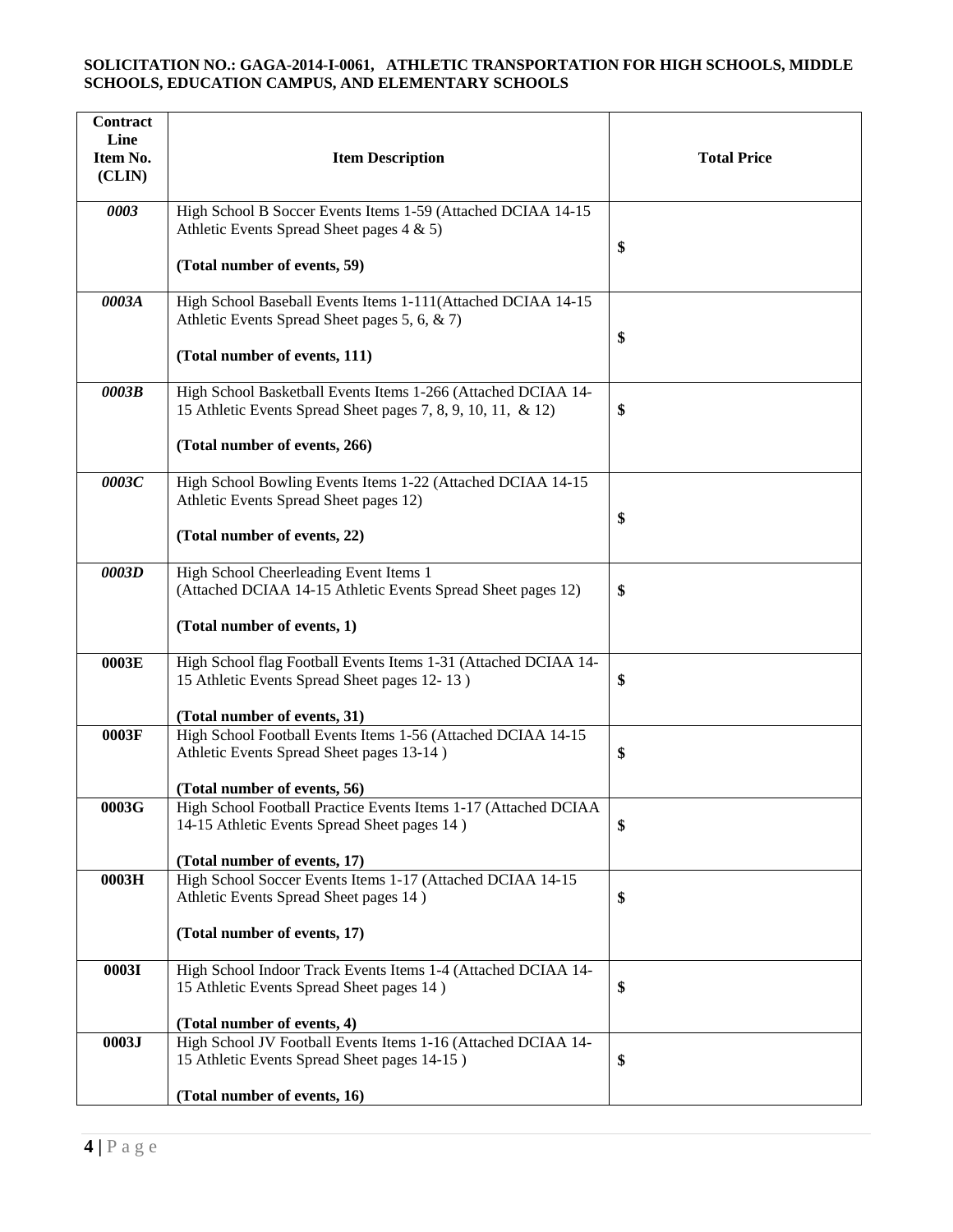| <b>Contract</b><br>Line<br>Item No.<br>(CLIN) | <b>Item Description</b>                                                                                                                   | <b>Total Price</b> |
|-----------------------------------------------|-------------------------------------------------------------------------------------------------------------------------------------------|--------------------|
| 0003K                                         | High School Outdoor Track Events Items 1-4 (Attached DCIAA<br>14-15 Athletic Events Spread Sheet pages 15)<br>(Total number of events, 4) | \$                 |
|                                               |                                                                                                                                           |                    |
| 0003L                                         | High School Ski Events Items 1-10<br>(Attached DCIAA 14-15 Athletic Events Spread Sheet pages 15)                                         | \$                 |
|                                               | (Total number of events, 10)                                                                                                              |                    |
| 0003M                                         | High School Swim Events Items 1-26 (Attached DCIAA 14-15<br>Athletic Events Spread Sheet pages 15)                                        | \$                 |
|                                               | (Total number of events, 26)                                                                                                              |                    |
| 0003N                                         | High School Tennis Events Items 1-36 (Attached DCIAA 14-15<br>Athletic Events Spread Sheet pages 15-16)                                   | \$                 |
|                                               | (Total number of events, 36)                                                                                                              |                    |
| 0003O                                         | High School Volleyball Events Items 1-98 (Attached DCIAA 14-15<br>Athletic Events Spread Sheet pages 16-18)                               | \$                 |
|                                               | (Total number of events, 98)                                                                                                              |                    |
| 0003P                                         | High School XC Events Items 1-3 (Attached DCIAA 14-15<br>Athletic Events Spread Sheet pages 16-18)                                        | \$                 |
|                                               | (Total number of events, 3)                                                                                                               |                    |
|                                               |                                                                                                                                           |                    |
|                                               |                                                                                                                                           |                    |
|                                               | <b>TOTAL AMOUNT</b>                                                                                                                       | \$                 |
|                                               |                                                                                                                                           |                    |
|                                               |                                                                                                                                           |                    |
|                                               |                                                                                                                                           |                    |
|                                               |                                                                                                                                           |                    |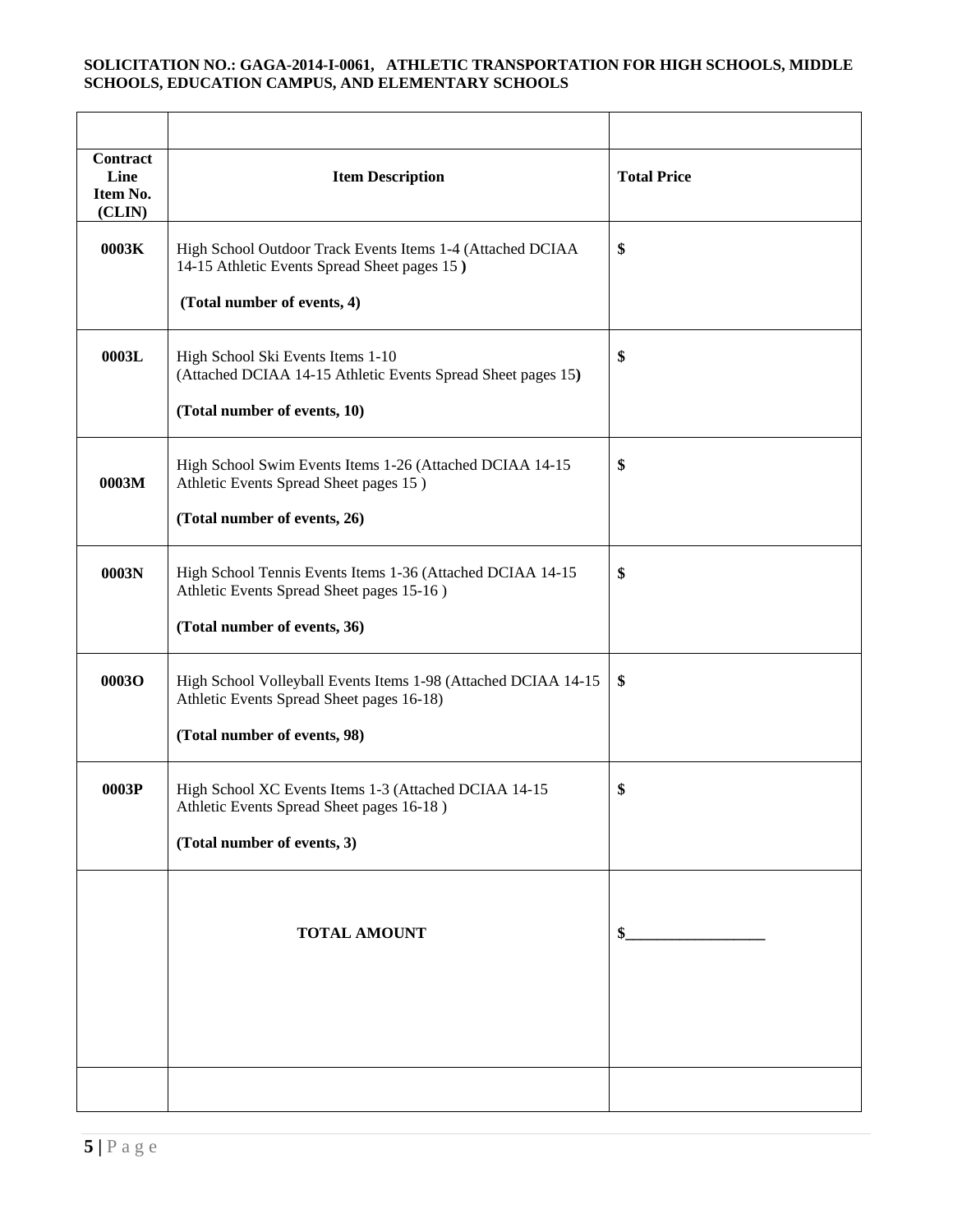| <b>Contract</b><br>Line<br>Item No.<br>(CLIN) | <b>Item Description</b>                                                                                                                    | <b>Total Price</b> |
|-----------------------------------------------|--------------------------------------------------------------------------------------------------------------------------------------------|--------------------|
|                                               | <b>VENDORS SUBMITTING BIDS FOR ELEMENTARY AND</b><br>MIDDLE SCHOOLS MUST HAVE YELLOW BUSES ONLY<br>AS PER SPECIFICATION IN SECTION C.5.1.3 |                    |
|                                               |                                                                                                                                            |                    |
| 0004                                          | Middle School B Basketball Events Items 1-79 (Attached DCIAA<br>14-15 Athletic Events Spread Sheet pages 18-19)                            | \$                 |
|                                               | (Total number of events, 79)                                                                                                               |                    |
| 0004A                                         | Middle School B Soccer Events Items 1-42 (Attached DCIAA 14-<br>15 Athletic Events Spread Sheet pages 19-20)                               | \$                 |
|                                               | (Total number of events, 42)                                                                                                               |                    |
| 0004B                                         | Middle School Baseball Events Items 1-49 (Attached DCIAA 14-<br>15 Athletic Events Spread Sheet pages 20-21)                               | \$                 |
|                                               | (Total number of events, 49)                                                                                                               |                    |
| 0004C                                         | Middle School Bowling Events Items 1-15 (Attached DCIAA 14-<br>15 Athletic Events Spread Sheet pages -21)                                  | \$                 |
|                                               | (Total number of events, 15)                                                                                                               |                    |
| 0004D                                         | Middle School Cheerleading Events Items 1 (Attached DCIAA 14-<br>15 Athletic Events Spread Sheet pages -21)                                | \$                 |
|                                               | (Total number of events, 21)                                                                                                               |                    |
| 0004E                                         | Middle School Football Events Items 1-50 (Attached DCIAA 14-15<br>Athletic Events Spread Sheet pages -21-22)                               | \$                 |
|                                               | (Total number of events, 50)                                                                                                               |                    |
| 0004F                                         | Middle School G Basketball Events Items 1-36 (Attached DCIAA<br>14-15 Athletic Events Spread Sheet pages -22-23)                           | \$                 |
|                                               | (Total number of events, 36)                                                                                                               |                    |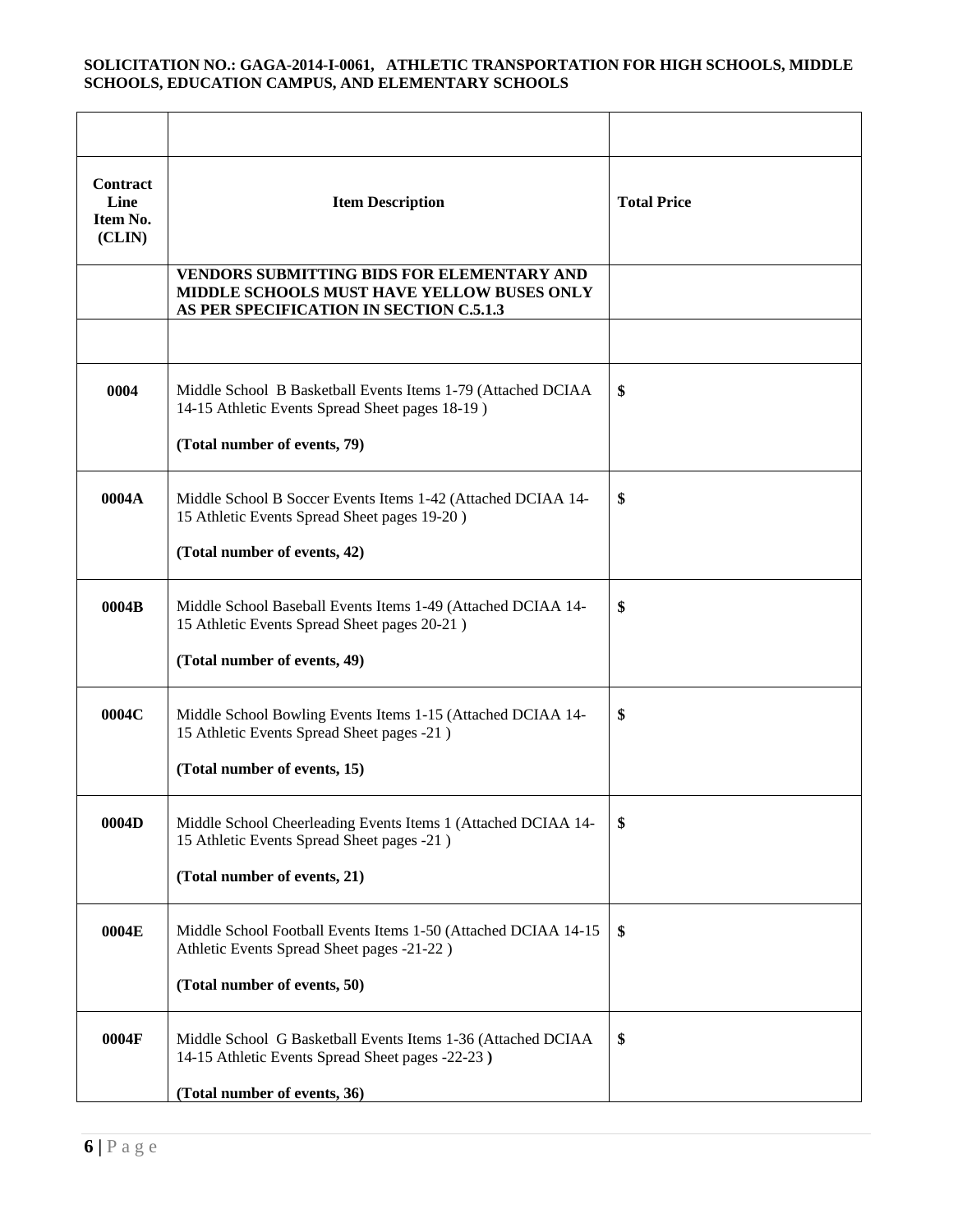| 0004G | Middle School G Soccer Events Items 1-30 (Attached DCIAA 14-<br>15 Athletic Events Spread Sheet pages 23)      | \$            |
|-------|----------------------------------------------------------------------------------------------------------------|---------------|
|       | (Total number of events, 30)                                                                                   |               |
| 0004H | Middle School Indoor Track Events Items 1-3 (Attached DCIAA<br>14-15 Athletic Events Spread Sheet pages 23-24) | 3             |
|       | (Total number of events, 3)                                                                                    |               |
| 0004I | Middle School Outdoor Track Events Items 1-2Attached DCIAA<br>14-15 Athletic Events Spread Sheet pages 24)     | \$            |
|       | (Total number of events, 2)                                                                                    |               |
| 0004J | Middle School Ski Events Items 1-11 Attached DCIAA 14-15<br>Athletic Events Spread Sheet pages 24)             | \$            |
|       | (Total number of events, 11)                                                                                   |               |
| 0004K | Middle School Softball Events Items 1-23 Attached DCIAA 14-15<br>Athletic Events Spread Sheet pages 24)        | \$            |
|       | (Total number of events, 23)                                                                                   |               |
| 0004L | Middle School Swim Events Items 1-26 Attached DCIAA 14-15<br>Athletic Events Spread Sheet pages 24-25)         | \$            |
|       | (Total number of events, 26)                                                                                   |               |
| 0004M | Middle School Volleyball Events Items 1-57 Attached DCIAA 14-<br>15 Athletic Events Spread Sheet pages 25-26)  | \$            |
|       | (Total number of events, 57)                                                                                   |               |
| 0004N | Middle School XC Events Items 1-3 Attached DCIAA 14-15<br>Athletic Events Spread Sheet pages -26)              | \$            |
|       | (Total number of events, 3)                                                                                    |               |
|       | <b>TOTAL AMOUNT</b>                                                                                            | $\frac{1}{2}$ |
|       |                                                                                                                |               |
|       | <b>GRAND TOTAL AMOUNT</b>                                                                                      | \$            |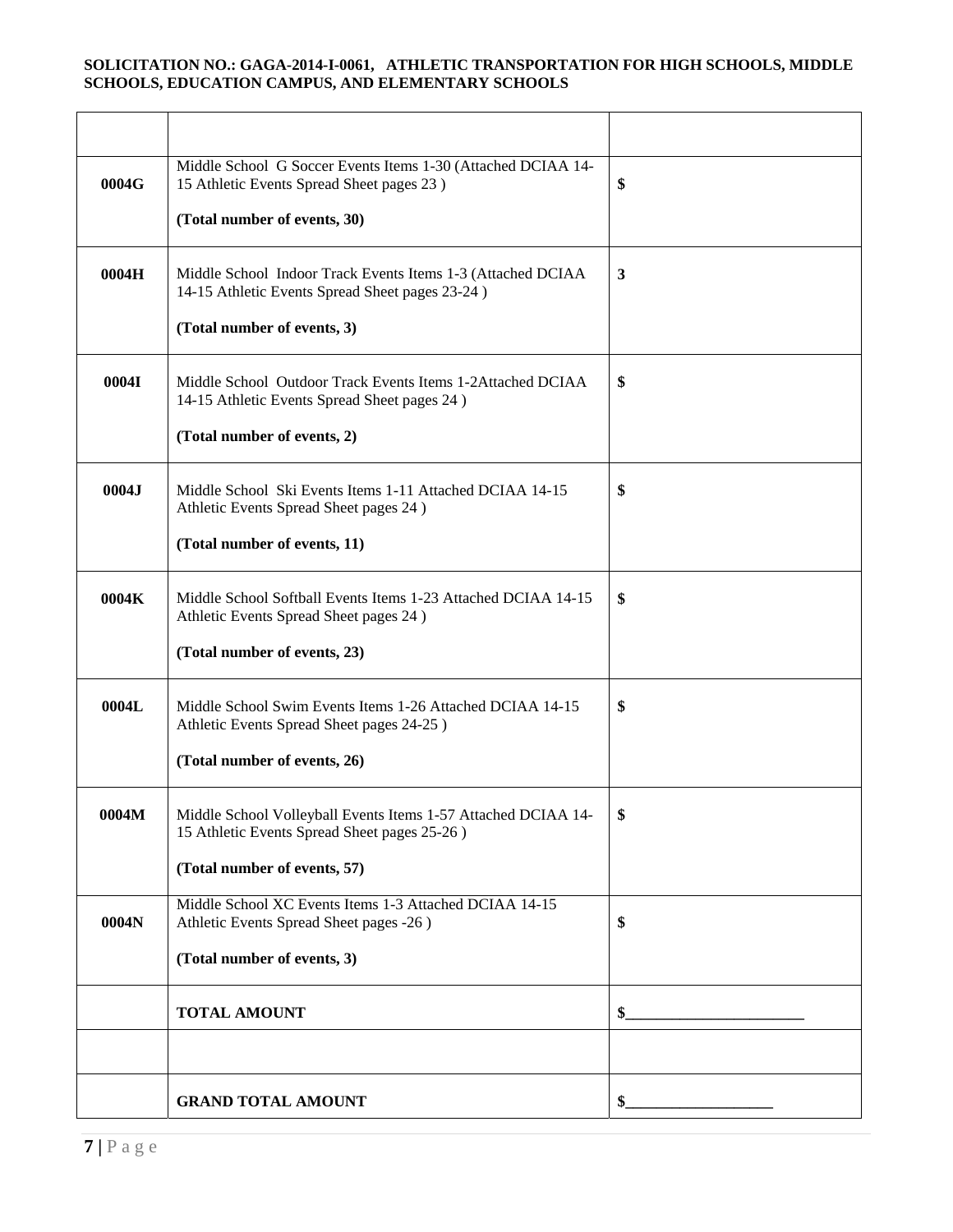### **B.3 PRICE SCHEDULE** - **FIRM FIXED PRICE**

### **B.3 OPTION YEAR ONE ATHLETICS TEAMS**

| Contract | <b>Item Description</b>                                                                                                             | <b>Total Price</b> |
|----------|-------------------------------------------------------------------------------------------------------------------------------------|--------------------|
| Line     |                                                                                                                                     |                    |
| Item No. |                                                                                                                                     |                    |
| (CLIN)   |                                                                                                                                     |                    |
|          | Education Campus Basketball Events Items 1-122 (Attached                                                                            |                    |
| 0001     | DCIAA 14-15 Athletic Events Spread Sheet pages 1,2,3)                                                                               | \$                 |
|          |                                                                                                                                     |                    |
|          | (Total number of events, 122)                                                                                                       |                    |
|          | <b>TOTAL AMOUNT</b>                                                                                                                 | \$                 |
|          |                                                                                                                                     |                    |
|          | VENDORS SUBMITTING BIDS FOR ELEMENTARY AND<br>MIDDLE SCHOOLS MUST HAVE YELLOW BUSES ONLY<br>AS PER SPECIFICATION IN SECTION C.5.1.3 |                    |
| 0002     | Elementary School Basketball                                                                                                        |                    |
|          | Events Item 1-19(Attached DCIAA 14-15 Athletic Events Spread                                                                        |                    |
|          | Sheet page ,3)                                                                                                                      | \$                 |
|          |                                                                                                                                     |                    |
|          | (Total number of events, 19)                                                                                                        |                    |
| 0002A    | Elementary School Cheerleading Championships Event Item 1                                                                           |                    |
|          | (Attached DCIAA 14-15 Athletic Events Spread Sheet page ,3)                                                                         |                    |
|          |                                                                                                                                     | \$                 |
|          | (Total number of events, 1)                                                                                                         |                    |
| 0002B    | <b>Elementary School Indoor Track</b>                                                                                               |                    |
|          | Events items 1-3(Attached DCIAA 14-15 Athletic Events Spread                                                                        |                    |
|          | Sheet page ,3)                                                                                                                      | \$                 |
|          | (Total number of events, 3)                                                                                                         |                    |
| 00002C   | Elementary School Outdoor Track Events Items 1-2 (Attached                                                                          |                    |
|          | DCIAA 14-15 Athletic Events Spread Sheet page , 3)                                                                                  |                    |
|          |                                                                                                                                     | \$                 |
|          | (Total number of events, 3)                                                                                                         |                    |
| 00002D   | <b>Elementary School Skiing</b>                                                                                                     |                    |
|          | Events Items 1-20 (Attached DCIAA 14-15 Athletic Events Spread                                                                      | \$                 |
|          | Sheet pages $, 3 & 4$ )                                                                                                             |                    |
|          |                                                                                                                                     |                    |
|          | (Total number of events, 20)                                                                                                        |                    |
| 0002E    | Elementary School XC Events Items 1-3 (Attached DCIAA 14-15                                                                         |                    |
|          | Athletic Events Spread Sheet page 4)                                                                                                |                    |
|          |                                                                                                                                     | \$                 |
|          | (Total number of events, 3)                                                                                                         |                    |
|          |                                                                                                                                     |                    |
|          |                                                                                                                                     |                    |
|          | <b>TOTAL AMOUNT</b>                                                                                                                 | \$                 |
|          |                                                                                                                                     |                    |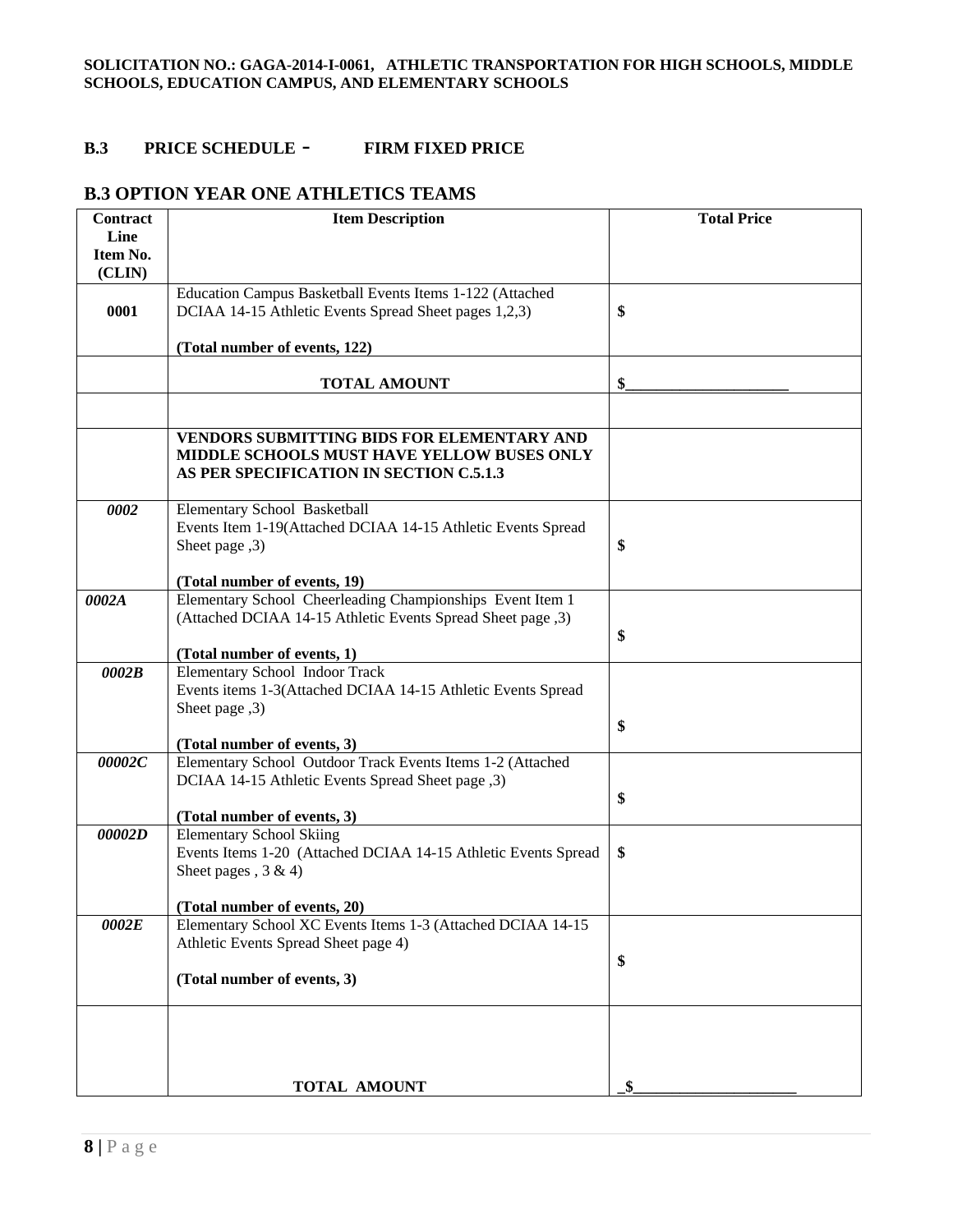| Contract<br>Line<br>Item No.<br>(CLIN) | <b>Item Description</b>                                                                                                                                        | <b>Total Price</b> |
|----------------------------------------|----------------------------------------------------------------------------------------------------------------------------------------------------------------|--------------------|
| 0003                                   | High School B Soccer Events Items 1-59 (Attached DCIAA 14-15<br>Athletic Events Spread Sheet pages 4 & 5)<br>(Total number of events, 59)                      | \$                 |
| 0003A                                  | High School Baseball Events Items 1-111(Attached DCIAA 14-15<br>Athletic Events Spread Sheet pages 5, 6, & 7)<br>(Total number of events, 111)                 | \$                 |
| 0003B                                  | High School Basketball Events Items 1-266 (Attached DCIAA 14-<br>15 Athletic Events Spread Sheet pages 7, 8, 9, 10, 11, & 12)<br>(Total number of events, 266) | \$                 |
| 0003C                                  | High School Bowling Events Items 1-22 (Attached DCIAA 14-15<br>Athletic Events Spread Sheet pages 12)<br>(Total number of events, 22)                          | \$                 |
| 0003D                                  | High School Cheerleading Event Items 1<br>(Attached DCIAA 14-15 Athletic Events Spread Sheet pages 12)<br>(Total number of events, 1)                          | \$                 |
| 0003E                                  | High School flag Football Events Items 1-31 (Attached DCIAA 14-<br>15 Athletic Events Spread Sheet pages 12-13)<br>(Total number of events, 31)                | \$                 |
| 0003F                                  | High School Football Events Items 1-56 (Attached DCIAA 14-15<br>Athletic Events Spread Sheet pages 13-14)<br>(Total number of events, 56)                      | \$                 |
| 0003G                                  | High School Football Practice Events Items 1-17 (Attached DCIAA<br>14-15 Athletic Events Spread Sheet pages 14)<br>(Total number of events, 17)                | \$                 |
| 0003H                                  | High School Soccer Events Items 1-17 (Attached DCIAA 14-15<br>Athletic Events Spread Sheet pages 14)<br>(Total number of events, 17)                           | \$                 |
| 0003I                                  | High School Indoor Track Events Items 1-4 (Attached DCIAA 14-<br>15 Athletic Events Spread Sheet pages 14)                                                     | \$                 |
| 0003J                                  | (Total number of events, 4)<br>High School JV Football Events Items 1-16 (Attached DCIAA 14-<br>15 Athletic Events Spread Sheet pages 14-15)                   | \$                 |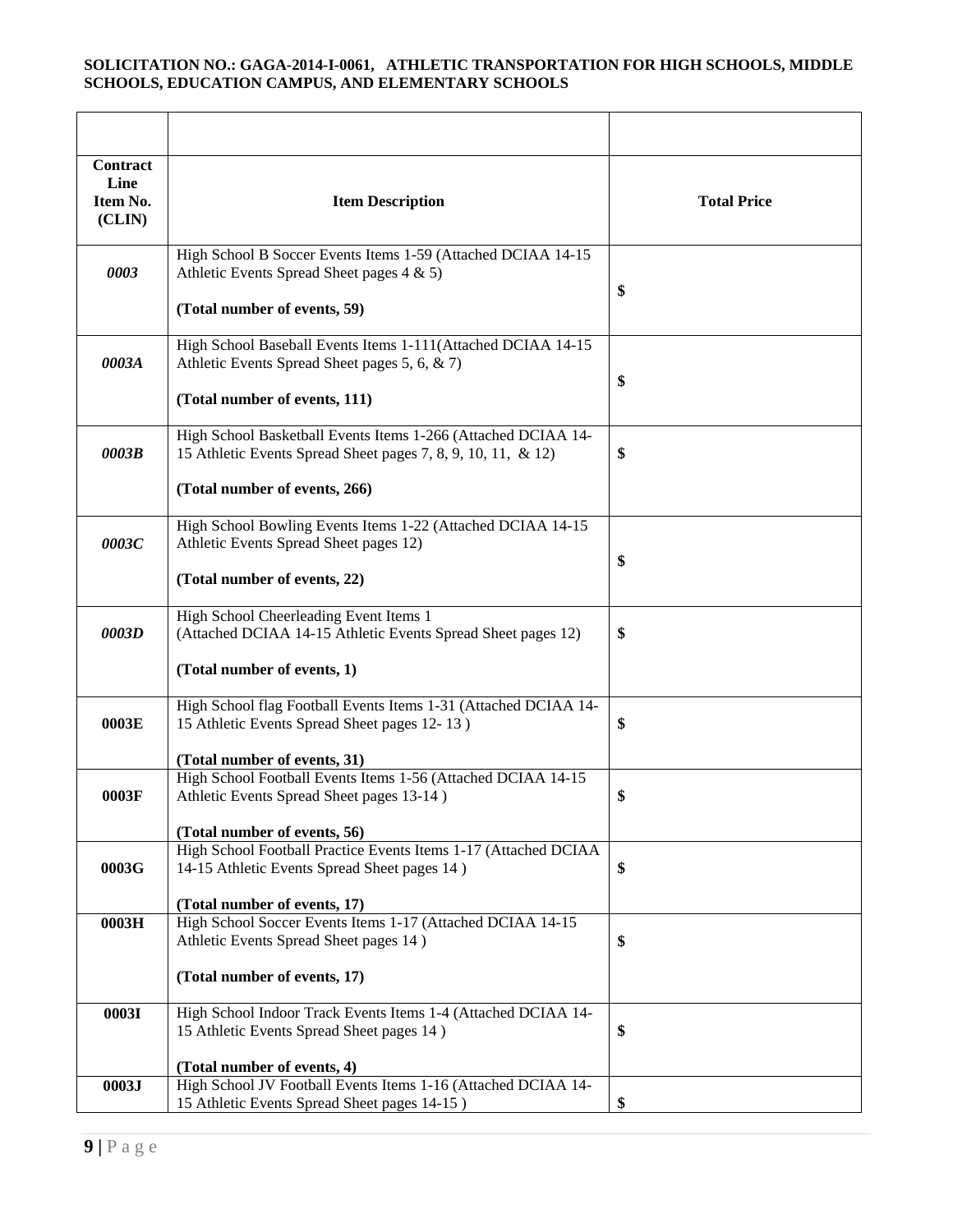|                                               | (Total number of events, 16)                                                                                                                |                    |
|-----------------------------------------------|---------------------------------------------------------------------------------------------------------------------------------------------|--------------------|
| <b>Contract</b><br>Line<br>Item No.<br>(CLIN) | <b>Item Description</b>                                                                                                                     | <b>Total Price</b> |
| 0003K                                         | High School Outdoor Track Events Items 1-4 (Attached DCIAA<br>14-15 Athletic Events Spread Sheet pages 15)<br>(Total number of events, 4)   | \$                 |
| 0003L                                         | High School Ski Events Items 1-10<br>(Attached DCIAA 14-15 Athletic Events Spread Sheet pages 15)<br>(Total number of events, 10)           | \$                 |
| 0003M                                         | High School Swim Events Items 1-26 (Attached DCIAA 14-15<br>Athletic Events Spread Sheet pages 15)<br>(Total number of events, 26)          | \$                 |
| 0003N                                         | High School Tennis Events Items 1-36 (Attached DCIAA 14-15<br>Athletic Events Spread Sheet pages 15-16)<br>(Total number of events, 36)     | \$                 |
| 0003O                                         | High School Volleyball Events Items 1-98 (Attached DCIAA 14-15<br>Athletic Events Spread Sheet pages 16-18)<br>(Total number of events, 98) | \$                 |
| 0003P                                         | High School XC Events Items 1-3 (Attached DCIAA 14-15<br>Athletic Events Spread Sheet pages 16-18)<br>(Total number of events, 3)           | \$                 |
|                                               | <b>TOTAL AMOUNT</b>                                                                                                                         | \$                 |
|                                               |                                                                                                                                             |                    |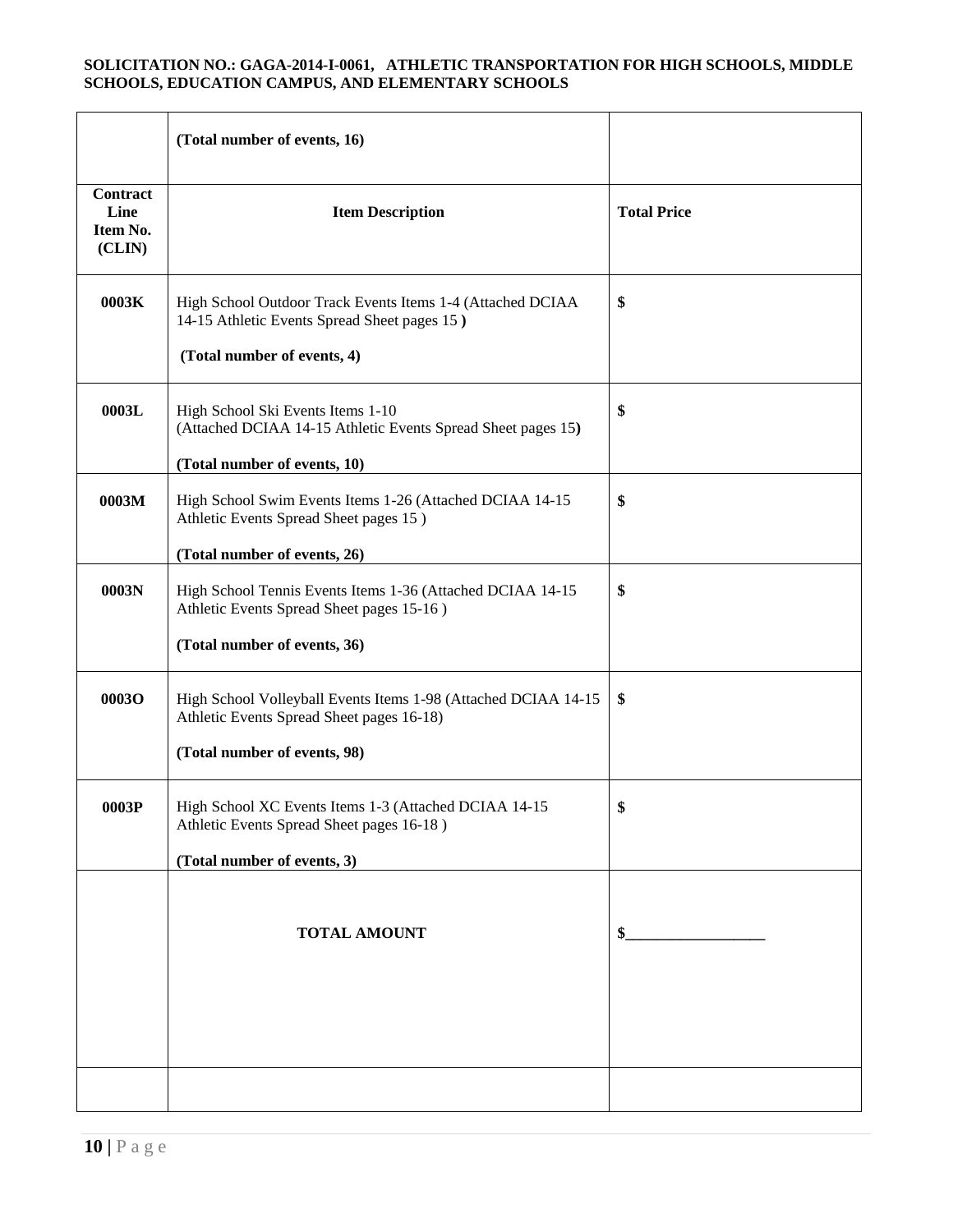| <b>Contract</b><br>Line<br>Item No.<br>(CLIN) | <b>Item Description</b>                                                                                                             | <b>Total Price</b> |
|-----------------------------------------------|-------------------------------------------------------------------------------------------------------------------------------------|--------------------|
|                                               | VENDORS SUBMITTING BIDS FOR ELEMENTARY AND<br>MIDDLE SCHOOLS MUST HAVE YELLOW BUSES ONLY<br>AS PER SPECIFICATION IN SECTION C.5.1.3 |                    |
|                                               |                                                                                                                                     |                    |
| 0004                                          | Middle School B Basketball Events Items 1-79 (Attached DCIAA<br>14-15 Athletic Events Spread Sheet pages 18-19)                     | \$                 |
|                                               | (Total number of events, 79)                                                                                                        |                    |
| 0004A                                         | Middle School B Soccer Events Items 1-42 (Attached DCIAA 14-<br>15 Athletic Events Spread Sheet pages 19-20)                        | \$                 |
|                                               | (Total number of events, 42)                                                                                                        |                    |
| 0004B                                         | Middle School Baseball Events Items 1-49 (Attached DCIAA 14-<br>15 Athletic Events Spread Sheet pages 20-21)                        | \$                 |
|                                               | (Total number of events, 49)                                                                                                        |                    |
| 0004C                                         | Middle School Bowling Events Items 1-15 (Attached DCIAA 14-<br>15 Athletic Events Spread Sheet pages -21)                           | \$                 |
|                                               | (Total number of events, 15)                                                                                                        |                    |
| 0004D                                         | Middle School Cheerleading Events Items 1 (Attached DCIAA 14-<br>15 Athletic Events Spread Sheet pages -21)                         | \$                 |
|                                               | (Total number of events, 21)                                                                                                        |                    |
| 0004E                                         | Middle School Football Events Items 1-50 (Attached DCIAA<br>14-15 Athletic Events Spread Sheet pages -21-22)                        | \$                 |
|                                               | (Total number of events, 50)                                                                                                        |                    |
| 0004F                                         | Middle School G Basketball Events Items 1-36 (Attached<br>DCIAA 14-15 Athletic Events Spread Sheet pages -22-23)                    | \$                 |
|                                               | (Total number of events, 36)                                                                                                        |                    |
| 0004G                                         | Middle School G Soccer Events Items 1-30 (Attached DCIAA<br>14-15 Athletic Events Spread Sheet pages 23)                            | \$                 |
|                                               | (Total number of events, 30)                                                                                                        |                    |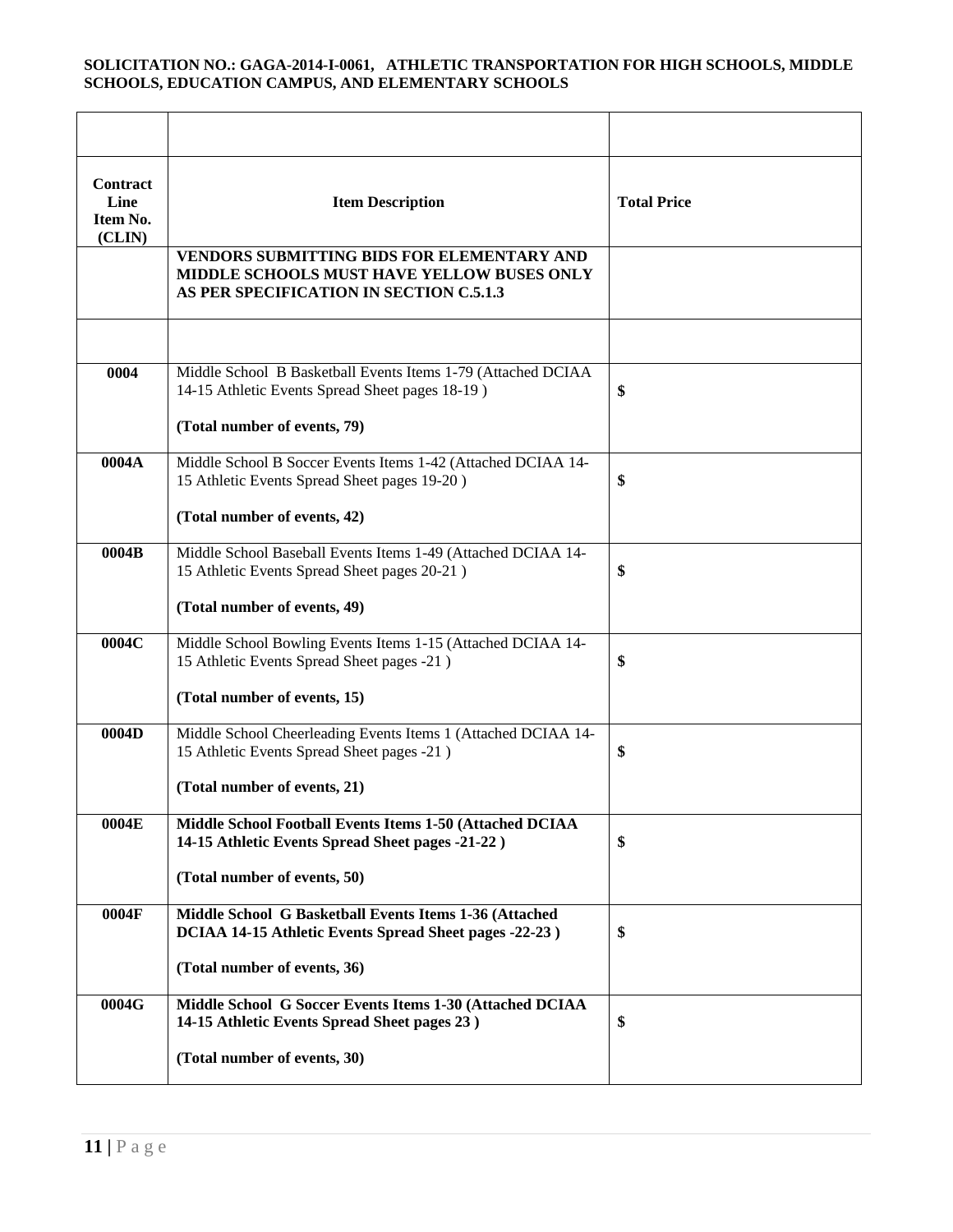| 0004H | Middle School Indoor Track Events Items 1-3 (Attached                                                                    |              |
|-------|--------------------------------------------------------------------------------------------------------------------------|--------------|
|       | DCIAA 14-15 Athletic Events Spread Sheet pages 23-24)                                                                    | $\mathbf{3}$ |
|       | (Total number of events, 3)                                                                                              |              |
| 0004I | <b>Middle School Outdoor Track Events Items 1-2Attached</b><br><b>DCIAA 14-15 Athletic Events Spread Sheet pages 24)</b> | \$           |
|       | (Total number of events, 2)                                                                                              |              |
| 0004J | Middle School Ski Events Items 1-11 Attached DCIAA 14-15<br><b>Athletic Events Spread Sheet pages 24)</b>                | \$           |
|       | (Total number of events, 11)                                                                                             |              |
| 0004K | Middle School Softball Events Items 1-23 Attached DCIAA 14-<br>15 Athletic Events Spread Sheet pages 24)                 | \$           |
|       | (Total number of events, 23)                                                                                             |              |
| 0004L | Middle School Swim Events Items 1-26 Attached DCIAA 14-15<br><b>Athletic Events Spread Sheet pages 24-25)</b>            | \$           |
|       | (Total number of events, 26)                                                                                             |              |
| 0004M | Middle School Volleyball Events Items 1-57 Attached DCIAA<br>14-15 Athletic Events Spread Sheet pages 25-26)             | \$           |
|       | (Total number of events, 57)                                                                                             |              |
| 0004N | Middle School XC Events Items 1-3 Attached DCIAA 14-15<br><b>Athletic Events Spread Sheet pages -26)</b>                 | \$           |
|       | (Total number of events, 3)                                                                                              |              |
|       | <b>TOTAL AMOUNT</b>                                                                                                      | \$           |
|       |                                                                                                                          |              |
|       | <b>GRAND TOTAL AMOUNT</b>                                                                                                | \$           |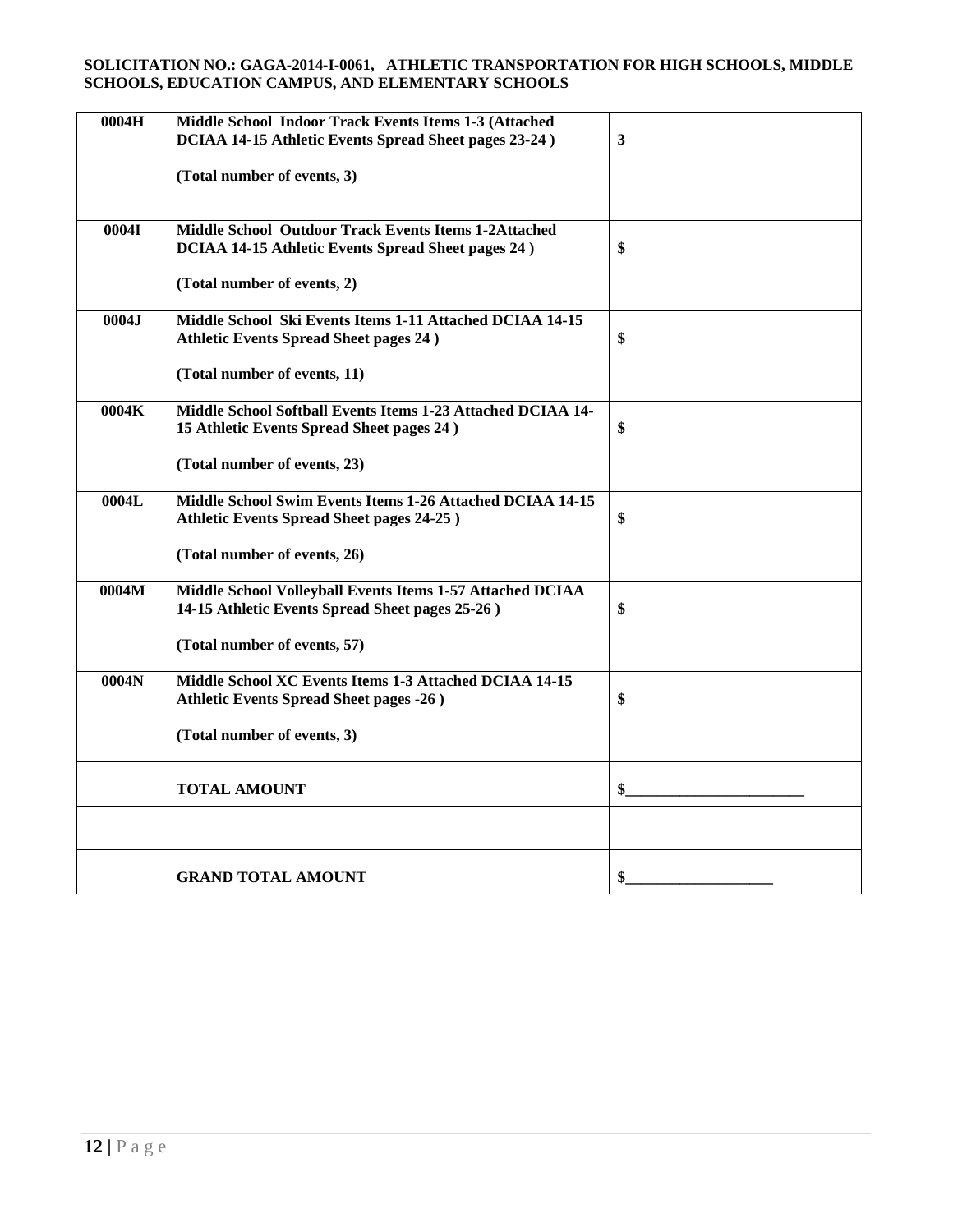### **B.3 PRICE SCHEDULE** - **FIRM FIXED PRICE**

### **B.3 OPTION YEAR TWO ATHLETICS TEAMS**

| <b>Contract</b> | <b>Item Description</b>                                                                                                             | <b>Total Price</b> |
|-----------------|-------------------------------------------------------------------------------------------------------------------------------------|--------------------|
| Line            |                                                                                                                                     |                    |
| Item No.        |                                                                                                                                     |                    |
| (CLIN)          |                                                                                                                                     |                    |
|                 | Education Campus Basketball Events Items 1-122 (Attached                                                                            |                    |
| 0001            | DCIAA 14-15 Athletic Events Spread Sheet pages 1,2,3)                                                                               | \$                 |
|                 |                                                                                                                                     |                    |
|                 | (Total number of events, 122)                                                                                                       |                    |
|                 | <b>TOTAL AMOUNT</b>                                                                                                                 | \$                 |
|                 |                                                                                                                                     |                    |
|                 | VENDORS SUBMITTING BIDS FOR ELEMENTARY AND<br>MIDDLE SCHOOLS MUST HAVE YELLOW BUSES ONLY<br>AS PER SPECIFICATION IN SECTION C.5.1.3 |                    |
| 0002            | Elementary School Basketball                                                                                                        |                    |
|                 | Events Item 1-19(Attached DCIAA 14-15 Athletic Events Spread                                                                        |                    |
|                 | Sheet page ,3)                                                                                                                      | \$                 |
|                 |                                                                                                                                     |                    |
|                 | (Total number of events, 19)                                                                                                        |                    |
| 0002A           | Elementary School Cheerleading Championships Event Item 1                                                                           |                    |
|                 | (Attached DCIAA 14-15 Athletic Events Spread Sheet page ,3)                                                                         |                    |
|                 |                                                                                                                                     | \$                 |
|                 | (Total number of events, 1)                                                                                                         |                    |
| 0002B           | Elementary School Indoor Track                                                                                                      |                    |
|                 | Events items 1-3(Attached DCIAA 14-15 Athletic Events Spread                                                                        |                    |
|                 | Sheet page ,3)                                                                                                                      |                    |
|                 |                                                                                                                                     | \$                 |
|                 | (Total number of events, 3)                                                                                                         |                    |
| 00002C          | Elementary School Outdoor Track Events Items 1-2 (Attached                                                                          |                    |
|                 | DCIAA 14-15 Athletic Events Spread Sheet page ,3)                                                                                   |                    |
|                 |                                                                                                                                     | \$                 |
| 00002D          | (Total number of events, 3)                                                                                                         |                    |
|                 | <b>Elementary School Skiing</b>                                                                                                     | \$                 |
|                 | Events Items 1-20 (Attached DCIAA 14-15 Athletic Events Spread<br>Sheet pages, $3 & 4$ )                                            |                    |
|                 |                                                                                                                                     |                    |
|                 | (Total number of events, 20)                                                                                                        |                    |
| 0002E           | Elementary School XC Events Items 1-3 (Attached DCIAA 14-15                                                                         |                    |
|                 | Athletic Events Spread Sheet page 4)                                                                                                |                    |
|                 |                                                                                                                                     | \$                 |
|                 | (Total number of events, 3)                                                                                                         |                    |
|                 |                                                                                                                                     |                    |
|                 |                                                                                                                                     |                    |
|                 | <b>TOTAL AMOUNT</b>                                                                                                                 | \$                 |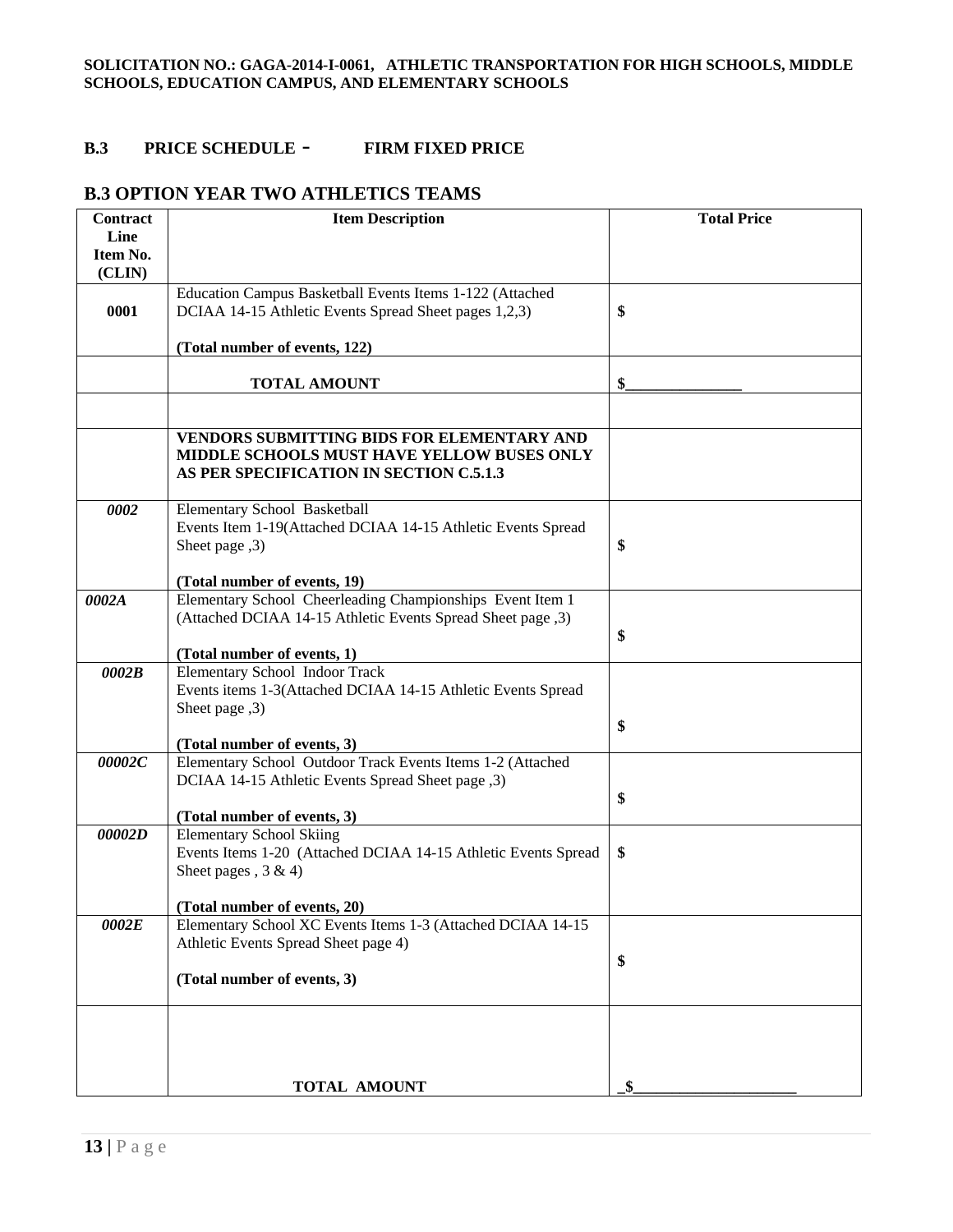| Contract<br>Line<br>Item No.<br>(CLIN) | <b>Item Description</b>                                                                                                                                        | <b>Total Price</b> |
|----------------------------------------|----------------------------------------------------------------------------------------------------------------------------------------------------------------|--------------------|
| 0003                                   | High School B Soccer Events Items 1-59 (Attached DCIAA 14-15<br>Athletic Events Spread Sheet pages 4 & 5)<br>(Total number of events, 59)                      | \$                 |
| 0003A                                  | High School Baseball Events Items 1-111(Attached DCIAA 14-15<br>Athletic Events Spread Sheet pages 5, 6, & 7)<br>(Total number of events, 111)                 | \$                 |
| 0003B                                  | High School Basketball Events Items 1-266 (Attached DCIAA 14-<br>15 Athletic Events Spread Sheet pages 7, 8, 9, 10, 11, & 12)<br>(Total number of events, 266) | \$                 |
| 0003C                                  | High School Bowling Events Items 1-22 (Attached DCIAA 14-15<br>Athletic Events Spread Sheet pages 12)<br>(Total number of events, 22)                          | \$                 |
| 0003D                                  | High School Cheerleading Event Items 1<br>(Attached DCIAA 14-15 Athletic Events Spread Sheet pages 12)<br>(Total number of events, 1)                          | \$                 |
| 0003E                                  | High School flag Football Events Items 1-31 (Attached DCIAA 14-<br>15 Athletic Events Spread Sheet pages 12-13)<br>(Total number of events, 31)                | \$                 |
| 0003F                                  | High School Football Events Items 1-56 (Attached DCIAA 14-15<br>Athletic Events Spread Sheet pages 13-14)<br>(Total number of events, 56)                      | \$                 |
| 0003G                                  | High School Football Practice Events Items 1-17 (Attached DCIAA<br>14-15 Athletic Events Spread Sheet pages 14)<br>(Total number of events, 17)                | \$                 |
| 0003H                                  | High School Soccer Events Items 1-17 (Attached DCIAA 14-15<br>Athletic Events Spread Sheet pages 14)<br>(Total number of events, 17)                           | \$                 |
| 0003I                                  | High School Indoor Track Events Items 1-4 (Attached DCIAA 14-<br>15 Athletic Events Spread Sheet pages 14)<br>(Total number of events, 4)                      | \$                 |
| 0003J                                  | High School JV Football Events Items 1-16 (Attached DCIAA 14-<br>15 Athletic Events Spread Sheet pages 14-15)                                                  | \$                 |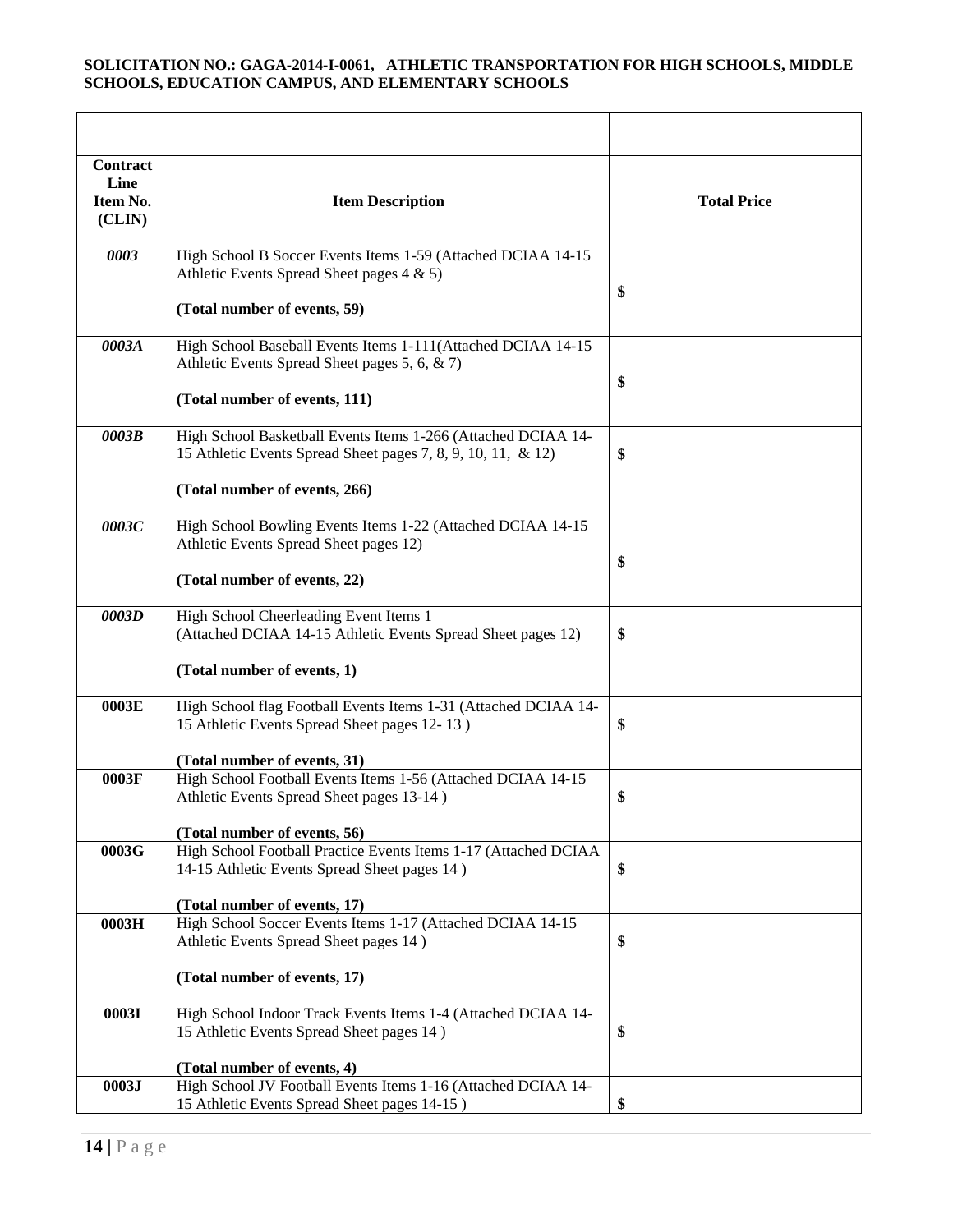|                                        | (Total number of events, 16)                                                                                                                |                    |
|----------------------------------------|---------------------------------------------------------------------------------------------------------------------------------------------|--------------------|
| Contract<br>Line<br>Item No.<br>(CLIN) | <b>Item Description</b>                                                                                                                     | <b>Total Price</b> |
| 0003K                                  | High School Outdoor Track Events Items 1-4 (Attached DCIAA<br>14-15 Athletic Events Spread Sheet pages 15)<br>(Total number of events, 4)   | \$                 |
| 0003L                                  | High School Ski Events Items 1-10<br>(Attached DCIAA 14-15 Athletic Events Spread Sheet pages 15)<br>(Total number of events, 10)           | \$                 |
| 0003M                                  | High School Swim Events Items 1-26 (Attached DCIAA 14-15<br>Athletic Events Spread Sheet pages 15)<br>(Total number of events, 26)          | \$                 |
| 0003N                                  | High School Tennis Events Items 1-36 (Attached DCIAA 14-15<br>Athletic Events Spread Sheet pages 15-16)<br>(Total number of events, 36)     | \$                 |
| 0003O                                  | High School Volleyball Events Items 1-98 (Attached DCIAA 14-15<br>Athletic Events Spread Sheet pages 16-18)<br>(Total number of events, 98) | \$                 |
| 0003P                                  | High School XC Events Items 1-3 (Attached DCIAA 14-15<br>Athletic Events Spread Sheet pages 16-18)<br>(Total number of events, 3)           | \$                 |
|                                        | <b>TOTAL AMOUNT</b>                                                                                                                         | \$                 |
|                                        |                                                                                                                                             |                    |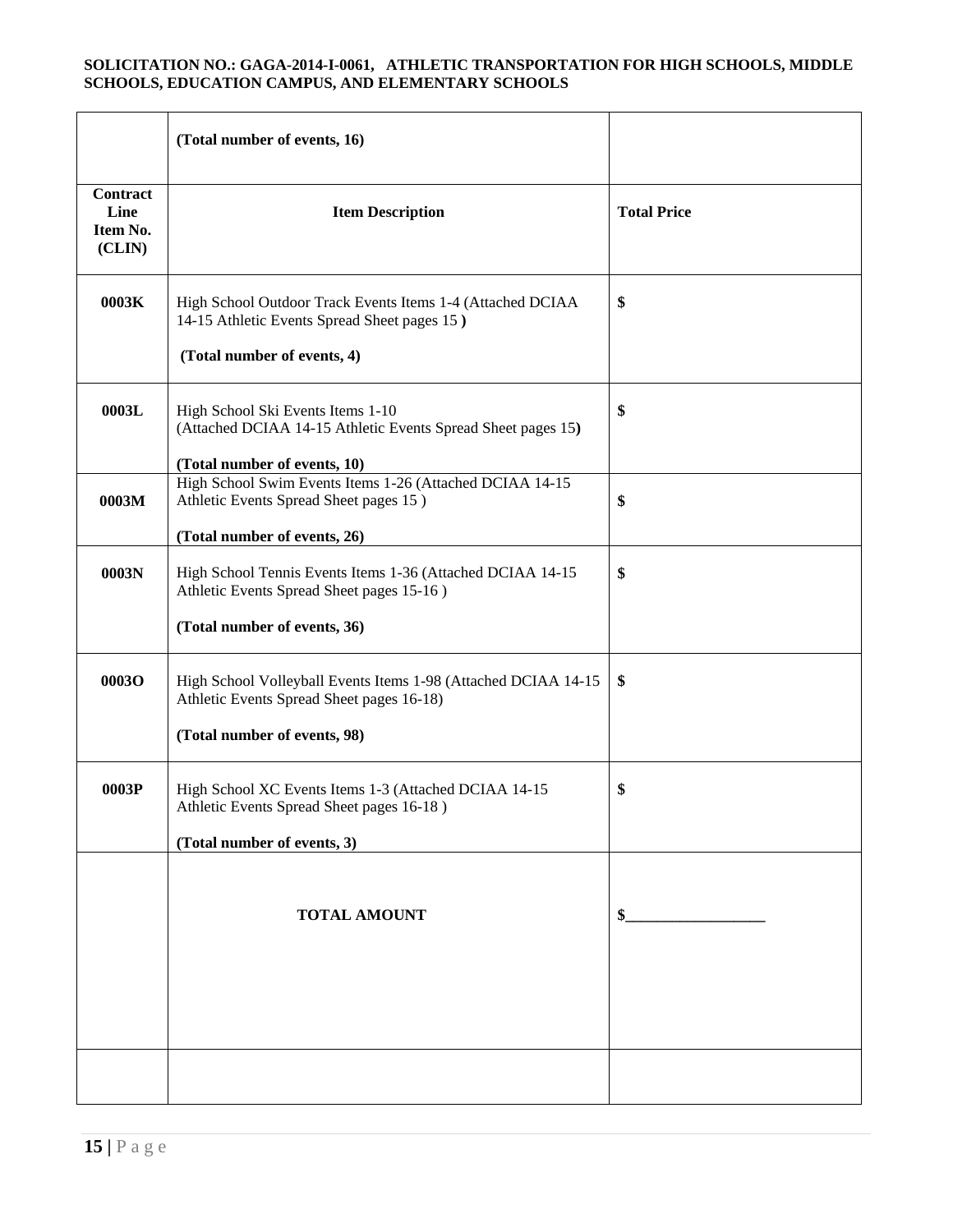| <b>Contract</b><br>Line<br>Item No.<br>(CLIN) | <b>Item Description</b>                                                                                                             | <b>Total Price</b> |
|-----------------------------------------------|-------------------------------------------------------------------------------------------------------------------------------------|--------------------|
|                                               |                                                                                                                                     |                    |
|                                               | VENDORS SUBMITTING BIDS FOR ELEMENTARY AND<br>MIDDLE SCHOOLS MUST HAVE YELLOW BUSES ONLY<br>AS PER SPECIFICATION IN SECTION C.5.1.3 |                    |
| 0004                                          | Middle School B Basketball Events Items 1-79 (Attached DCIAA<br>14-15 Athletic Events Spread Sheet pages 18-19)                     | \$                 |
|                                               | (Total number of events, 79)                                                                                                        |                    |
| 0004A                                         | Middle School B Soccer Events Items 1-42 (Attached DCIAA 14-<br>15 Athletic Events Spread Sheet pages 19-20)                        | \$                 |
|                                               | (Total number of events, 42)                                                                                                        |                    |
| 0004B                                         | Middle School Baseball Events Items 1-49 (Attached DCIAA 14-<br>15 Athletic Events Spread Sheet pages 20-21)                        | \$                 |
|                                               | (Total number of events, 49)                                                                                                        |                    |
| 0004C                                         | Middle School Bowling Events Items 1-15 (Attached DCIAA 14-<br>15 Athletic Events Spread Sheet pages -21)                           | \$                 |
|                                               | (Total number of events, 15)                                                                                                        |                    |
| $\overline{0004}D$                            | Middle School Cheerleading Events Items 1 (Attached DCIAA 14-<br>15 Athletic Events Spread Sheet pages -21)                         | \$                 |
|                                               | (Total number of events, 21)                                                                                                        |                    |
| 0004E                                         | Middle School Football Events Items 1-50 (Attached DCIAA<br>14-15 Athletic Events Spread Sheet pages -21-22)                        | \$                 |
|                                               | (Total number of events, 50)                                                                                                        |                    |
| 0004F                                         | Middle School G Basketball Events Items 1-36 (Attached<br>DCIAA 14-15 Athletic Events Spread Sheet pages -22-23)                    | \$                 |
|                                               | (Total number of events, 36)                                                                                                        |                    |
| 0004G                                         | Middle School G Soccer Events Items 1-30 (Attached DCIAA<br>14-15 Athletic Events Spread Sheet pages 23)                            | \$                 |
|                                               | (Total number of events, 30)                                                                                                        |                    |
| 0004H                                         | Middle School Indoor Track Events Items 1-3 (Attached<br>DCIAA 14-15 Athletic Events Spread Sheet pages 23-24)                      | 3                  |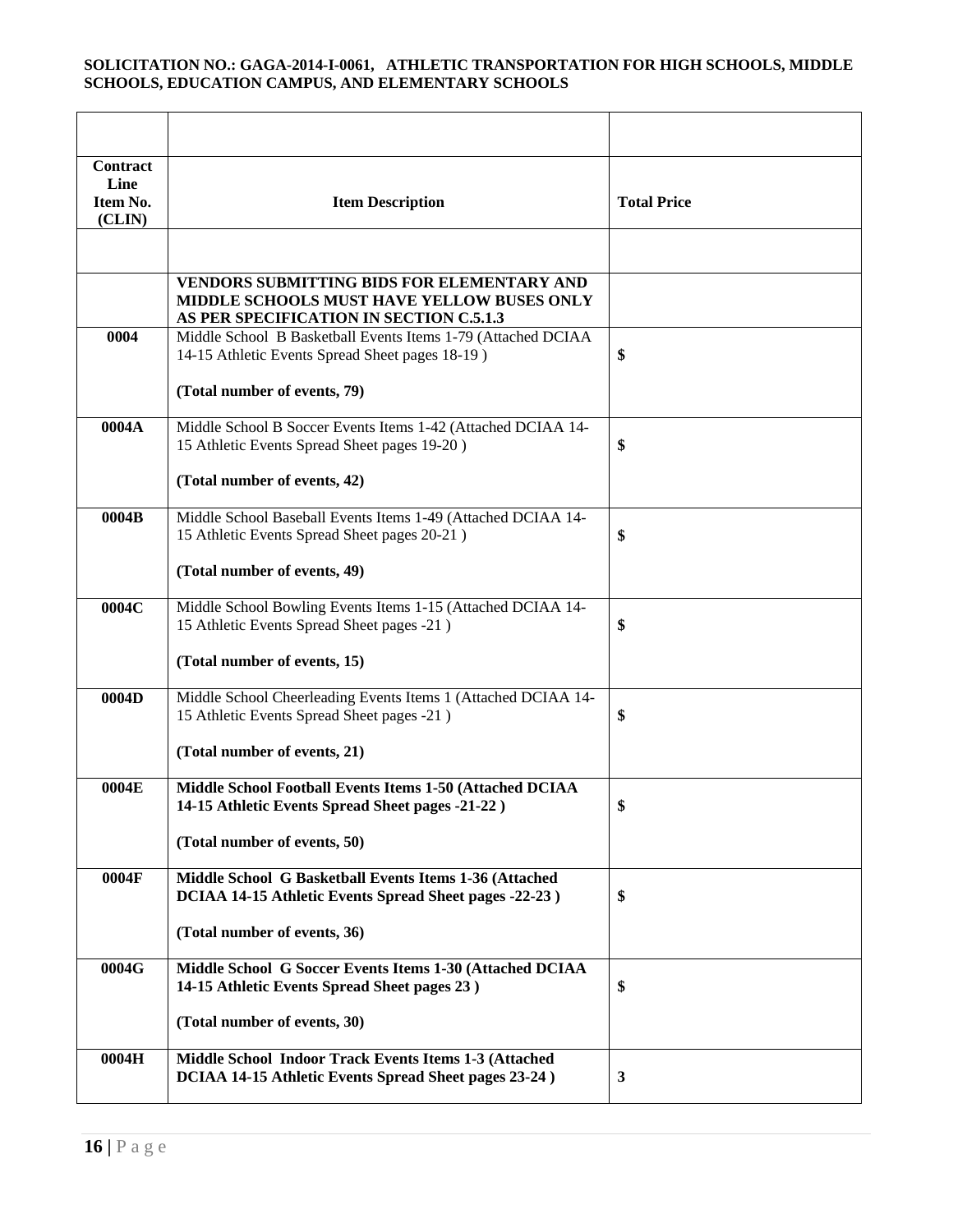|       | (Total number of events, 3)                                                                                       |    |
|-------|-------------------------------------------------------------------------------------------------------------------|----|
|       |                                                                                                                   |    |
| 0004I | Middle School Outdoor Track Events Items 1-2Attached<br><b>DCIAA 14-15 Athletic Events Spread Sheet pages 24)</b> | \$ |
|       | (Total number of events, 2)                                                                                       |    |
| 0004J | Middle School Ski Events Items 1-11 Attached DCIAA 14-15<br><b>Athletic Events Spread Sheet pages 24)</b>         | \$ |
|       | (Total number of events, 11)                                                                                      |    |
| 0004K | Middle School Softball Events Items 1-23 Attached DCIAA 14-<br>15 Athletic Events Spread Sheet pages 24)          | \$ |
|       | (Total number of events, 23)                                                                                      |    |
| 0004L | Middle School Swim Events Items 1-26 Attached DCIAA 14-15<br><b>Athletic Events Spread Sheet pages 24-25)</b>     | \$ |
|       | (Total number of events, 26)                                                                                      |    |
| 0004M | Middle School Volleyball Events Items 1-57 Attached DCIAA<br>14-15 Athletic Events Spread Sheet pages 25-26)      | \$ |
|       | (Total number of events, 57)                                                                                      |    |
| 0004N | Middle School XC Events Items 1-3 Attached DCIAA 14-15<br><b>Athletic Events Spread Sheet pages -26)</b>          | \$ |
|       | (Total number of events, 3)                                                                                       |    |
|       | <b>TOTAL AMOUNT</b>                                                                                               | \$ |
|       |                                                                                                                   |    |
|       | <b>GRAND TOTAL AMOUNT</b>                                                                                         | \$ |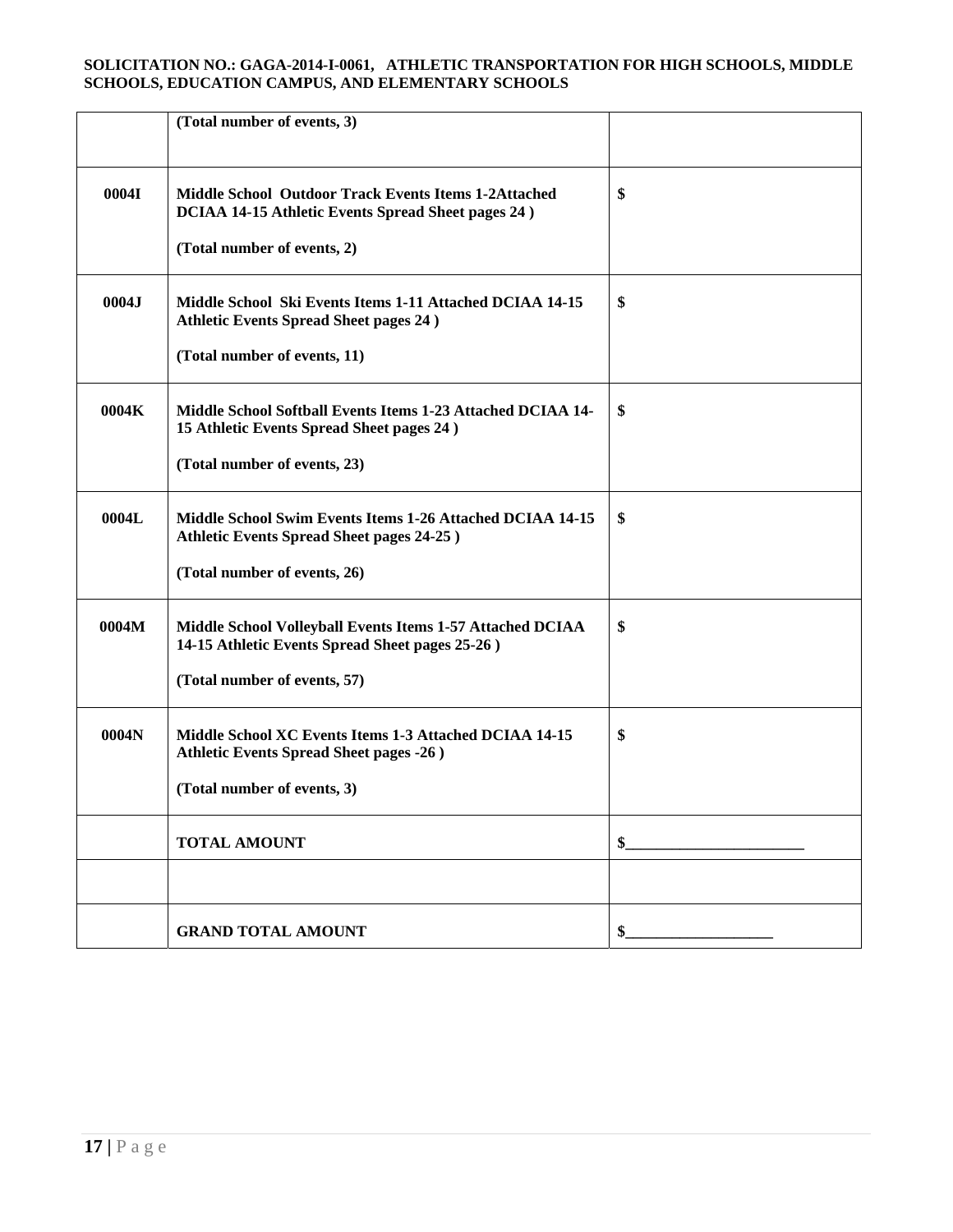### **B.3 PRICE SCHEDULE** - **FIRM FIXED PRICE**

## **B.3 OPTION YEAR THREE ATHLETICS TEAMS**

| <b>Contract</b> | <b>Item Description</b>                                                                     | <b>Total Price</b> |
|-----------------|---------------------------------------------------------------------------------------------|--------------------|
| Line            |                                                                                             |                    |
| Item No.        |                                                                                             |                    |
| (CLIN)          |                                                                                             |                    |
|                 | Education Campus Basketball Events Items 1-122 (Attached                                    |                    |
| 0001            | DCIAA 14-15 Athletic Events Spread Sheet pages 1,2,3)                                       | \$                 |
|                 |                                                                                             |                    |
|                 | (Total number of events, 122)                                                               |                    |
|                 |                                                                                             |                    |
|                 | <b>TOTAL AMOUNT</b>                                                                         | $\frac{1}{2}$      |
|                 |                                                                                             |                    |
|                 | VENDORS SUBMITTING BIDS FOR ELEMENTARY AND                                                  |                    |
|                 | MIDDLE SCHOOLS MUST HAVE YELLOW BUSES ONLY                                                  |                    |
|                 | AS PER SPECIFICATION IN SECTION C.5.1.3                                                     |                    |
|                 |                                                                                             |                    |
| 0002            | Elementary School Basketball                                                                |                    |
|                 | Events Item 1-19(Attached DCIAA 14-15 Athletic Events Spread                                |                    |
|                 | (3, Sheet page                                                                              | \$                 |
|                 |                                                                                             |                    |
|                 | (Total number of events, 19)                                                                |                    |
| 0002A           | Elementary School Cheerleading Championships Event Item 1                                   |                    |
|                 | (Attached DCIAA 14-15 Athletic Events Spread Sheet page ,3)                                 |                    |
|                 |                                                                                             | \$                 |
|                 | (Total number of events, 1)                                                                 |                    |
| 0002B           | <b>Elementary School Indoor Track</b>                                                       |                    |
|                 | Events items 1-3(Attached DCIAA 14-15 Athletic Events Spread                                |                    |
|                 | Sheet page ,3)                                                                              |                    |
|                 |                                                                                             | \$                 |
|                 | (Total number of events, 3)                                                                 |                    |
| 00002C          | Elementary School Outdoor Track Events Items 1-2 (Attached                                  |                    |
|                 | DCIAA 14-15 Athletic Events Spread Sheet page , 3)                                          |                    |
|                 |                                                                                             | \$                 |
|                 | (Total number of events, 3)                                                                 |                    |
| 00002D          | <b>Elementary School Skiing</b>                                                             |                    |
|                 | Events Items 1-20 (Attached DCIAA 14-15 Athletic Events Spread                              | \$                 |
|                 | Sheet pages, $3 & 4$ )                                                                      |                    |
|                 |                                                                                             |                    |
| 0002E           | (Total number of events, 20)<br>Elementary School XC Events Items 1-3 (Attached DCIAA 14-15 |                    |
|                 | Athletic Events Spread Sheet page 4)                                                        |                    |
|                 |                                                                                             | \$                 |
|                 | (Total number of events, 3)                                                                 |                    |
|                 |                                                                                             |                    |
|                 |                                                                                             |                    |
|                 |                                                                                             |                    |
|                 |                                                                                             |                    |
|                 |                                                                                             |                    |
|                 | <b>TOTAL AMOUNT</b>                                                                         |                    |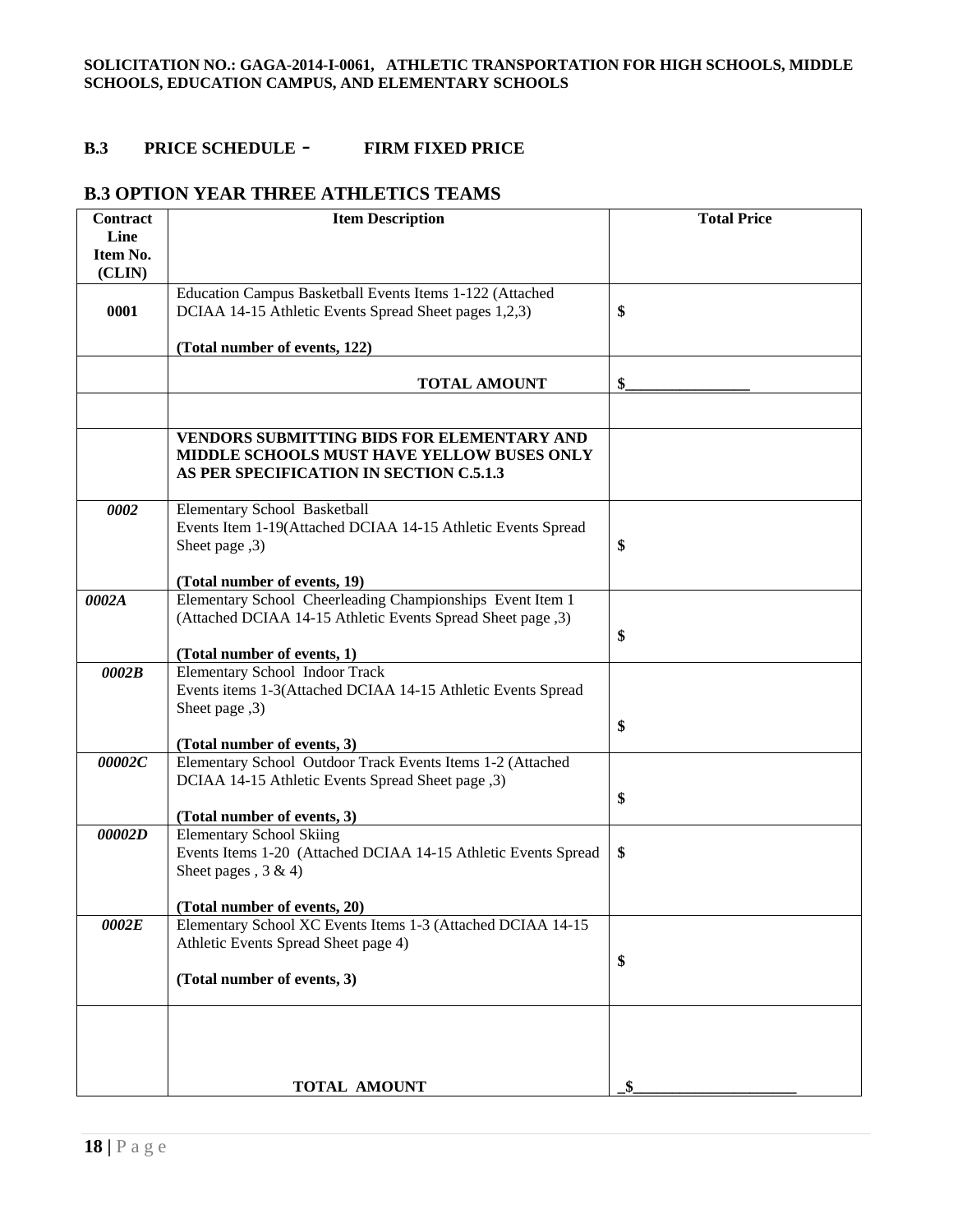| Contract<br>Line<br>Item No.<br>(CLIN) | <b>Item Description</b>                                                                                                                                        | <b>Total Price</b> |
|----------------------------------------|----------------------------------------------------------------------------------------------------------------------------------------------------------------|--------------------|
| 0003                                   | High School B Soccer Events Items 1-59 (Attached DCIAA 14-15<br>Athletic Events Spread Sheet pages 4 & 5)<br>(Total number of events, 59)                      | \$                 |
| 0003A                                  | High School Baseball Events Items 1-111(Attached DCIAA 14-15<br>Athletic Events Spread Sheet pages 5, 6, & 7)<br>(Total number of events, 111)                 | \$                 |
| 0003B                                  | High School Basketball Events Items 1-266 (Attached DCIAA 14-<br>15 Athletic Events Spread Sheet pages 7, 8, 9, 10, 11, & 12)<br>(Total number of events, 266) | \$                 |
| 0003C                                  | High School Bowling Events Items 1-22 (Attached DCIAA 14-15<br>Athletic Events Spread Sheet pages 12)<br>(Total number of events, 22)                          | \$                 |
| 0003D                                  | High School Cheerleading Event Items 1<br>(Attached DCIAA 14-15 Athletic Events Spread Sheet pages 12)<br>(Total number of events, 1)                          | \$                 |
| 0003E                                  | High School flag Football Events Items 1-31 (Attached DCIAA 14-<br>15 Athletic Events Spread Sheet pages 12-13)<br>(Total number of events, 31)                | \$                 |
| 0003F                                  | High School Football Events Items 1-56 (Attached DCIAA 14-15<br>Athletic Events Spread Sheet pages 13-14)<br>(Total number of events, 56)                      | \$                 |
| 0003G                                  | High School Football Practice Events Items 1-17 (Attached DCIAA<br>14-15 Athletic Events Spread Sheet pages 14)<br>(Total number of events, 17)                | \$                 |
| 0003H                                  | High School Soccer Events Items 1-17 (Attached DCIAA 14-15<br>Athletic Events Spread Sheet pages 14)<br>(Total number of events, 17)                           | \$                 |
| 0003I                                  | High School Indoor Track Events Items 1-4 (Attached DCIAA 14-<br>15 Athletic Events Spread Sheet pages 14)<br>(Total number of events, 4)                      | \$                 |
| 0003J                                  | High School JV Football Events Items 1-16 (Attached DCIAA 14-<br>15 Athletic Events Spread Sheet pages 14-15)                                                  | \$                 |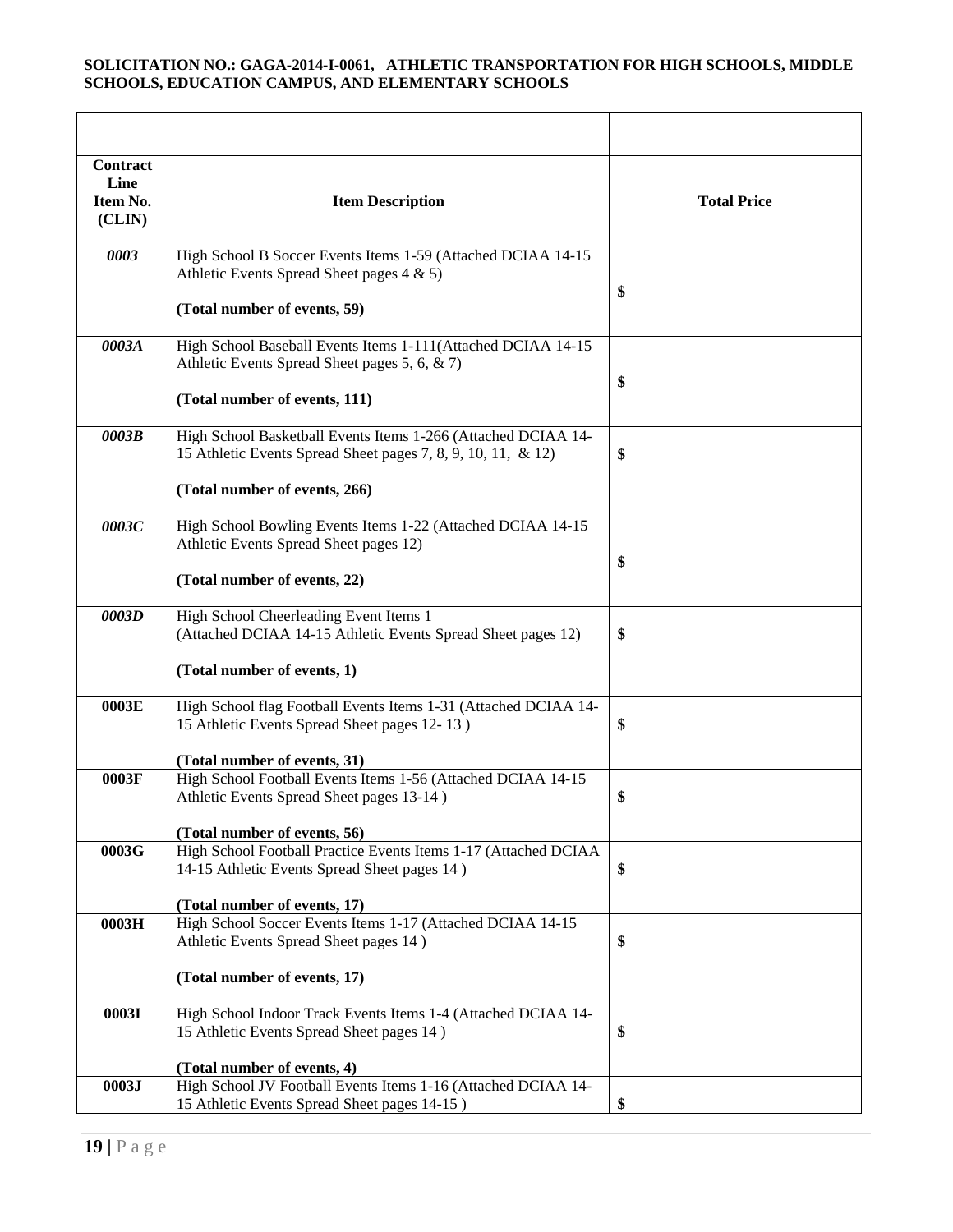|                                               | (Total number of events, 16)                                                                                                                |                    |
|-----------------------------------------------|---------------------------------------------------------------------------------------------------------------------------------------------|--------------------|
| <b>Contract</b><br>Line<br>Item No.<br>(CLIN) | <b>Item Description</b>                                                                                                                     | <b>Total Price</b> |
| 0003K                                         | High School Outdoor Track Events Items 1-4 (Attached DCIAA<br>14-15 Athletic Events Spread Sheet pages 15)<br>(Total number of events, 4)   | \$                 |
| 0003L                                         | High School Ski Events Items 1-10<br>(Attached DCIAA 14-15 Athletic Events Spread Sheet pages 15)<br>(Total number of events, 10)           | \$                 |
| 0003M                                         | High School Swim Events Items 1-26 (Attached DCIAA 14-15<br>Athletic Events Spread Sheet pages 15)<br>(Total number of events, 26)          | \$                 |
| 0003N                                         | High School Tennis Events Items 1-36 (Attached DCIAA 14-15<br>Athletic Events Spread Sheet pages 15-16)<br>(Total number of events, 36)     | \$                 |
| <b>0003O</b>                                  | High School Volleyball Events Items 1-98 (Attached DCIAA 14-15<br>Athletic Events Spread Sheet pages 16-18)<br>(Total number of events, 98) | \$                 |
| 0003P                                         | High School XC Events Items 1-3 (Attached DCIAA 14-15<br>Athletic Events Spread Sheet pages 16-18)<br>(Total number of events, 3)           | \$                 |
|                                               | <b>TOTAL AMOUNT</b>                                                                                                                         | \$                 |
|                                               |                                                                                                                                             |                    |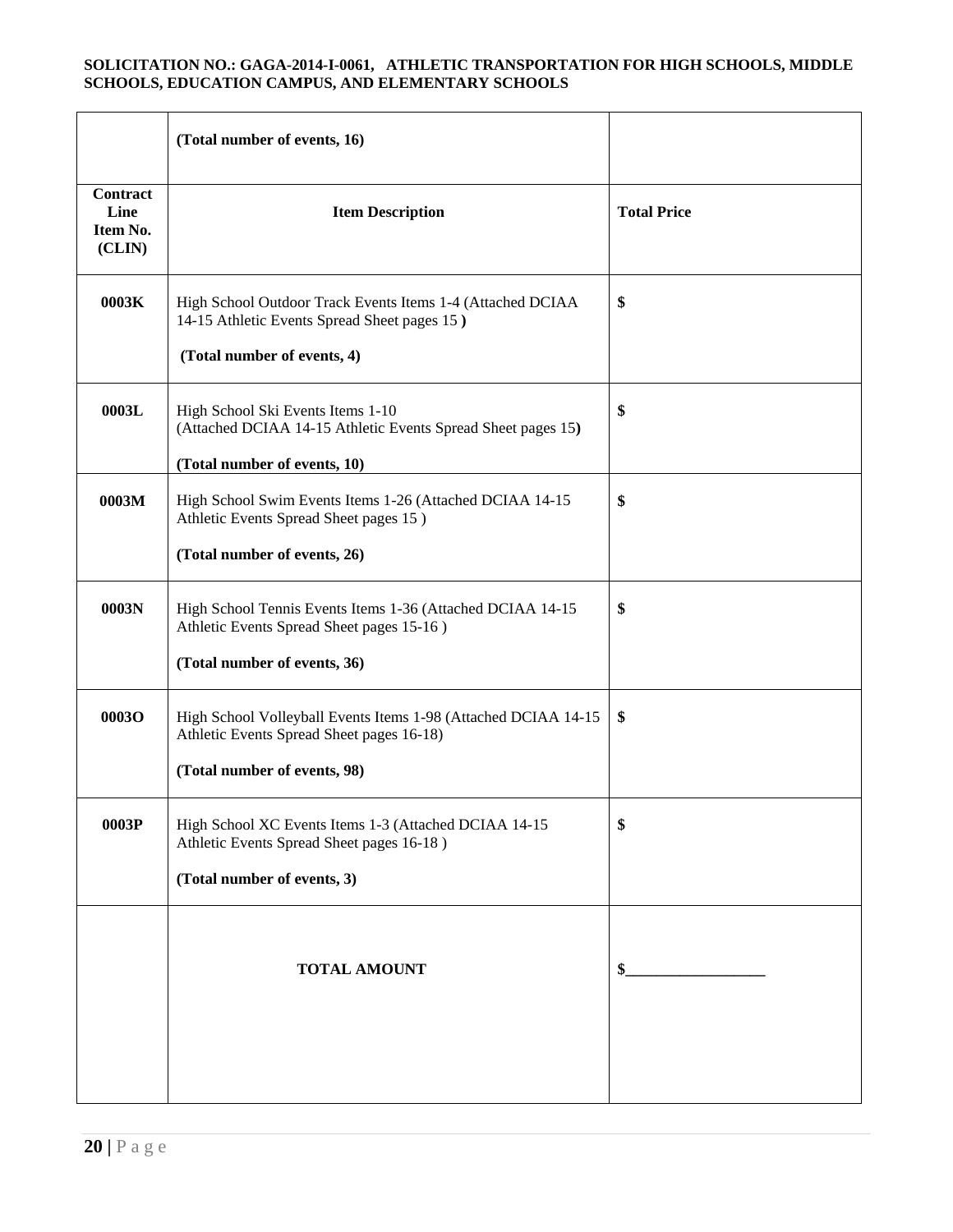| <b>Contract</b><br>Line |                                                                                                                  |                    |
|-------------------------|------------------------------------------------------------------------------------------------------------------|--------------------|
| Item No.<br>(CLIN)      | <b>Item Description</b>                                                                                          | <b>Total Price</b> |
|                         | <b>VENDORS SUBMITTING BIDS FOR ELEMENTARY AND</b><br>MIDDLE SCHOOLS MUST HAVE YELLOW BUSES ONLY                  |                    |
|                         | AS PER SPECIFICATION IN SECTION C.5.1.3                                                                          |                    |
| 0004                    | Middle School B Basketball Events Items 1-79 (Attached DCIAA<br>14-15 Athletic Events Spread Sheet pages 18-19)  | \$                 |
|                         | (Total number of events, 79)                                                                                     |                    |
| 0004A                   | Middle School B Soccer Events Items 1-42 (Attached DCIAA 14-<br>15 Athletic Events Spread Sheet pages 19-20)     | \$                 |
|                         | (Total number of events, 42)                                                                                     |                    |
| 0004B                   | Middle School Baseball Events Items 1-49 (Attached DCIAA 14-<br>15 Athletic Events Spread Sheet pages 20-21)     | \$                 |
|                         | (Total number of events, 49)                                                                                     |                    |
| 0004C                   | Middle School Bowling Events Items 1-15 (Attached DCIAA 14-<br>15 Athletic Events Spread Sheet pages -21)        | \$                 |
|                         | (Total number of events, 15)                                                                                     |                    |
| 0004D                   | Middle School Cheerleading Events Items 1 (Attached DCIAA 14-<br>15 Athletic Events Spread Sheet pages -21)      | \$                 |
|                         | (Total number of events, 21)                                                                                     |                    |
| 0004E                   | Middle School Football Events Items 1-50 (Attached DCIAA 14-15<br>Athletic Events Spread Sheet pages -21-22)     | \$                 |
|                         | (Total number of events, 50)                                                                                     |                    |
| 0004F                   | Middle School G Basketball Events Items 1-36 (Attached DCIAA<br>14-15 Athletic Events Spread Sheet pages -22-23) | \$                 |
|                         | (Total number of events, 36)                                                                                     |                    |
| 0004G                   | Middle School G Soccer Events Items 1-30 (Attached DCIAA 14-<br>15 Athletic Events Spread Sheet pages 23)        | \$                 |
|                         | (Total number of events, 30)                                                                                     |                    |
| 0004H                   | Middle School Indoor Track Events Items 1-3 (Attached DCIAA<br>14-15 Athletic Events Spread Sheet pages 23-24)   | $\mathbf{3}$       |
|                         | (Total number of events, 3)                                                                                      |                    |
|                         |                                                                                                                  |                    |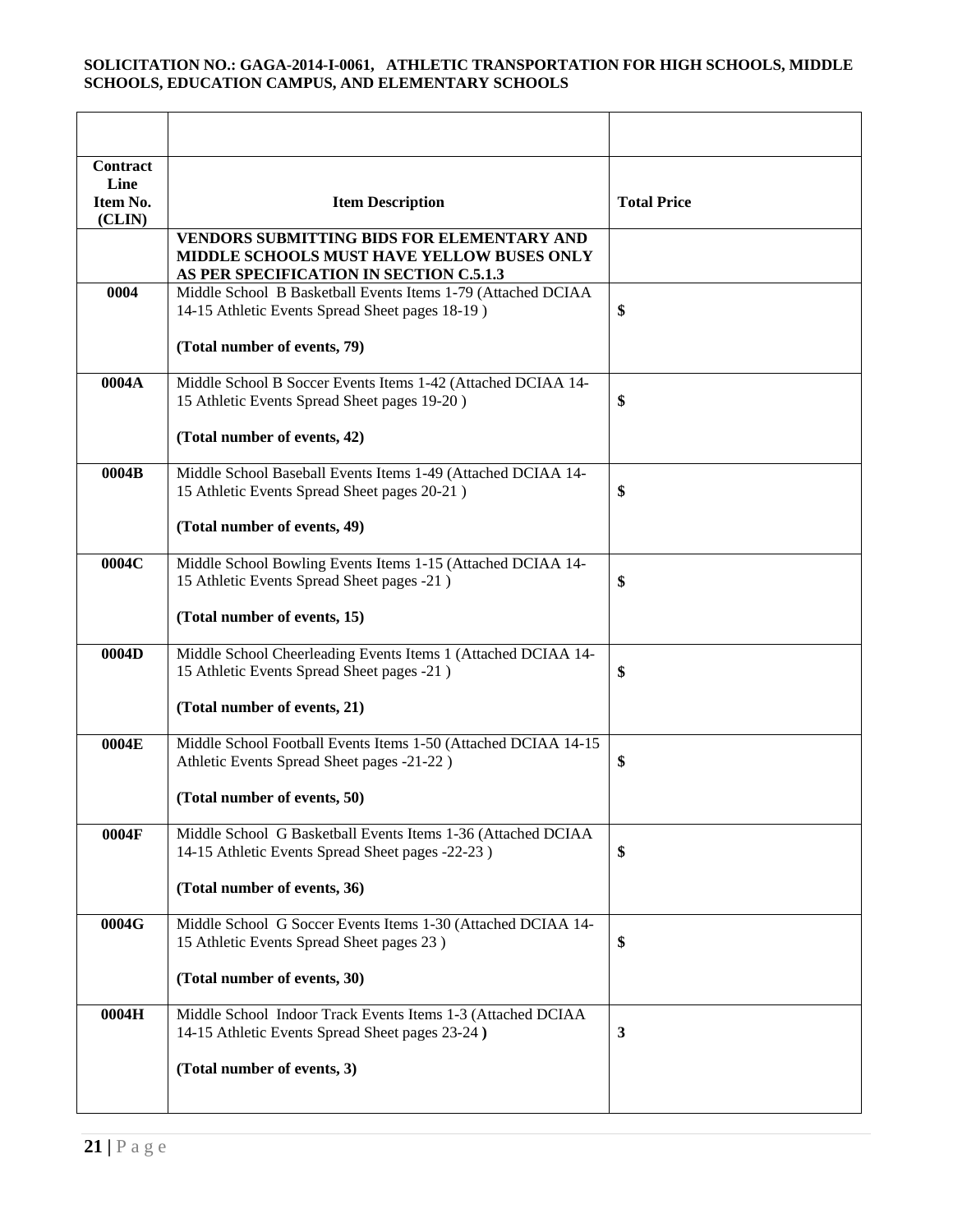| 0004I | Middle School Outdoor Track Events Items 1-2Attached DCIAA<br>14-15 Athletic Events Spread Sheet pages 24)                         | \$ |
|-------|------------------------------------------------------------------------------------------------------------------------------------|----|
|       | (Total number of events, 2)                                                                                                        |    |
| 0004J | Middle School Ski Events Items 1-11 Attached DCIAA 14-15<br>Athletic Events Spread Sheet pages 24)<br>(Total number of events, 11) | \$ |
|       |                                                                                                                                    |    |
| 0004K | Middle School Softball Events Items 1-23 Attached DCIAA 14-15<br>Athletic Events Spread Sheet pages 24)                            | \$ |
|       | (Total number of events, 23)                                                                                                       |    |
| 0004L | Middle School Swim Events Items 1-26 Attached DCIAA 14-15<br>Athletic Events Spread Sheet pages 24-25)                             | \$ |
|       | (Total number of events, 26)                                                                                                       |    |
| 0004M | Middle School Volleyball Events Items 1-57 Attached DCIAA 14-<br>15 Athletic Events Spread Sheet pages 25-26)                      | \$ |
|       | (Total number of events, 57)                                                                                                       |    |
| 0004N | Middle School XC Events Items 1-3 Attached DCIAA 14-15<br>Athletic Events Spread Sheet pages -26)                                  | \$ |
|       | (Total number of events, 3)                                                                                                        |    |
|       | <b>TOTAL AMOUNT</b>                                                                                                                | \$ |
|       |                                                                                                                                    |    |
|       | <b>GRAND TOTAL AMOUNT</b>                                                                                                          | \$ |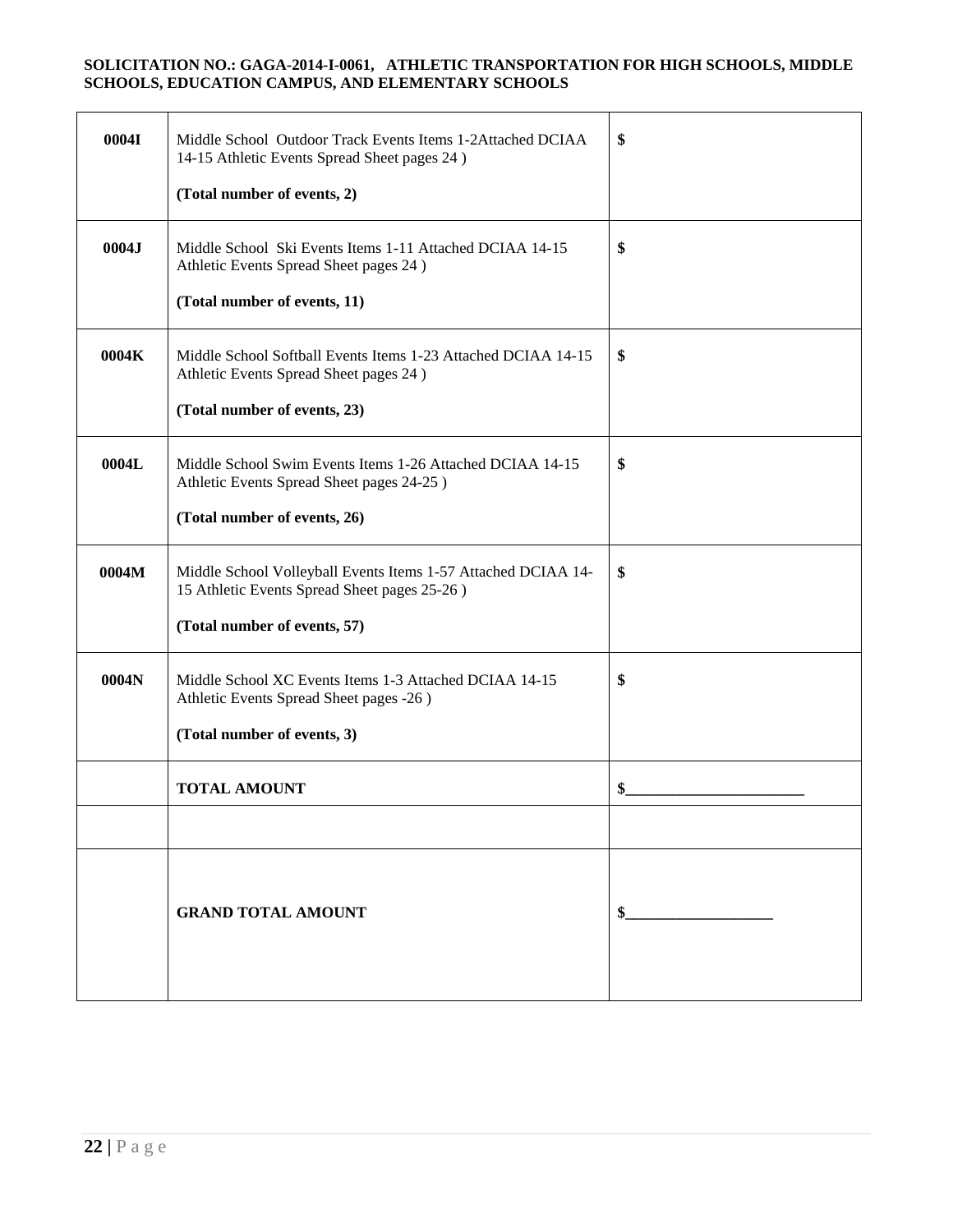### **B.3 PRICE SCHEDULE** - **FIRM FIXED PRICE**

## **B.3 OPTION YEAR FOUR ATHLETICS TEAMS**

| Contract | <b>Item Description</b>                                                                                                             | <b>Total Price</b> |
|----------|-------------------------------------------------------------------------------------------------------------------------------------|--------------------|
| Line     |                                                                                                                                     |                    |
| Item No. |                                                                                                                                     |                    |
| (CLIN)   |                                                                                                                                     |                    |
|          | Education Campus Basketball Events Items 1-122 (Attached                                                                            |                    |
| 0001     | DCIAA 14-15 Athletic Events Spread Sheet pages 1,2,3)                                                                               | \$                 |
|          |                                                                                                                                     |                    |
|          | (Total number of events, 122)                                                                                                       |                    |
|          | <b>TOTAL AMOUNT</b>                                                                                                                 | \$                 |
|          |                                                                                                                                     |                    |
|          | VENDORS SUBMITTING BIDS FOR ELEMENTARY AND<br>MIDDLE SCHOOLS MUST HAVE YELLOW BUSES ONLY<br>AS PER SPECIFICATION IN SECTION C.5.1.3 |                    |
| 0002     | Elementary School Basketball                                                                                                        |                    |
|          | Events Item 1-19(Attached DCIAA 14-15 Athletic Events Spread                                                                        |                    |
|          | Sheet page ,3)                                                                                                                      | \$                 |
|          |                                                                                                                                     |                    |
|          | (Total number of events, 19)                                                                                                        |                    |
| 0002A    | Elementary School Cheerleading Championships Event Item 1<br>(Attached DCIAA 14-15 Athletic Events Spread Sheet page ,3)            |                    |
|          |                                                                                                                                     | \$                 |
|          | (Total number of events, 1)                                                                                                         |                    |
| 0002B    | Elementary School Indoor Track                                                                                                      |                    |
|          | Events items 1-3(Attached DCIAA 14-15 Athletic Events Spread                                                                        |                    |
|          | Sheet page ,3)                                                                                                                      |                    |
|          |                                                                                                                                     | \$                 |
|          | (Total number of events, 3)                                                                                                         |                    |
| 00002C   | Elementary School Outdoor Track Events Items 1-2 (Attached                                                                          |                    |
|          | DCIAA 14-15 Athletic Events Spread Sheet page , 3)                                                                                  |                    |
|          |                                                                                                                                     | \$                 |
|          | (Total number of events, 3)<br><b>Elementary School Skiing</b>                                                                      |                    |
| 00002D   | Events Items 1-20 (Attached DCIAA 14-15 Athletic Events Spread                                                                      | \$                 |
|          | Sheet pages, $3 & 4$ )                                                                                                              |                    |
|          |                                                                                                                                     |                    |
|          | (Total number of events, 20)                                                                                                        |                    |
| 0002E    | Elementary School XC Events Items 1-3 (Attached DCIAA 14-15                                                                         |                    |
|          | Athletic Events Spread Sheet page 4)                                                                                                |                    |
|          |                                                                                                                                     | \$                 |
|          | (Total number of events, 3)                                                                                                         |                    |
|          |                                                                                                                                     |                    |
|          |                                                                                                                                     |                    |
|          |                                                                                                                                     |                    |
|          |                                                                                                                                     |                    |
|          | TOTAL AMOUNT                                                                                                                        | \$                 |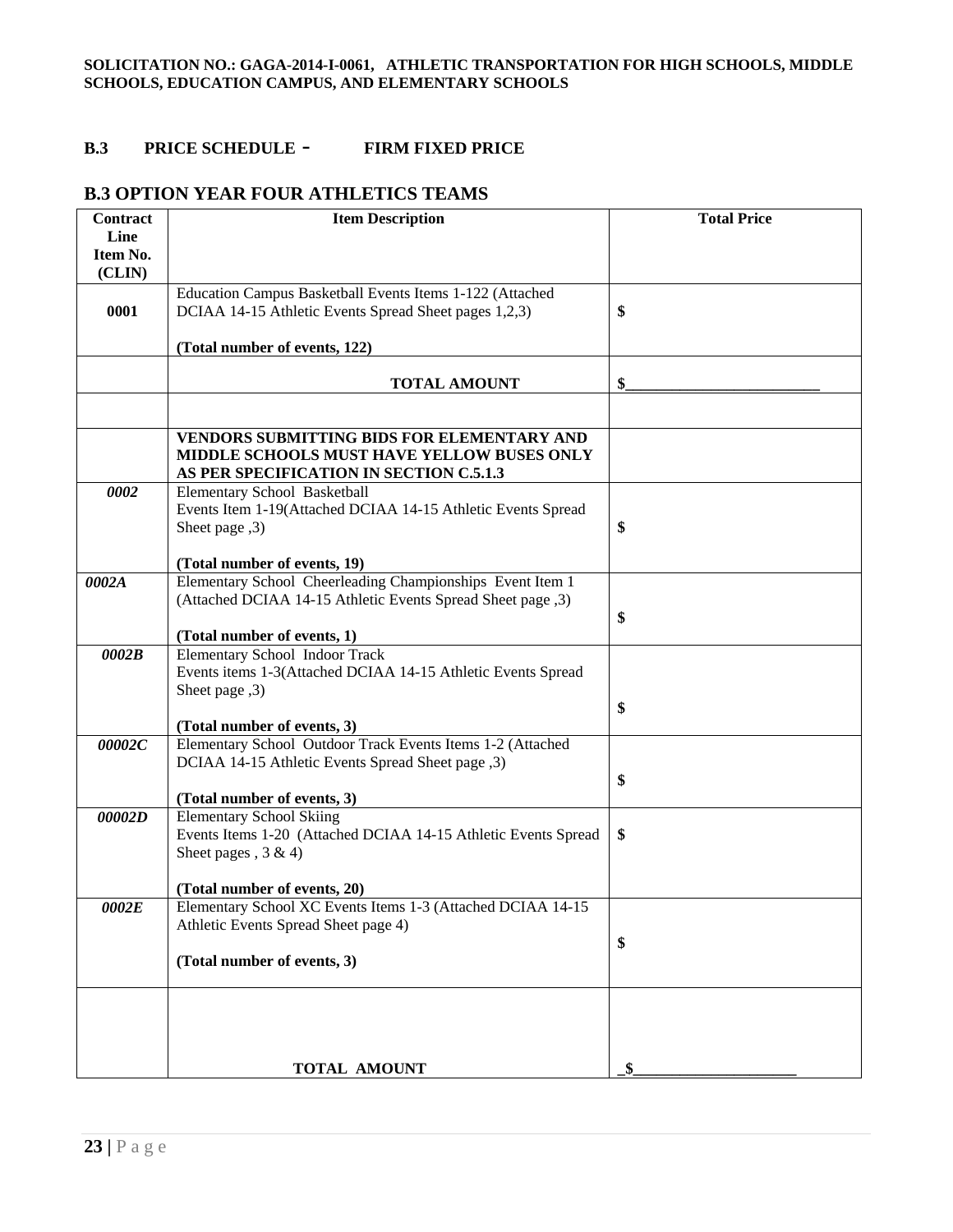| Contract<br>Line<br>Item No.<br>(CLIN) | <b>Item Description</b>                                                                                                                                        | <b>Total Price</b> |
|----------------------------------------|----------------------------------------------------------------------------------------------------------------------------------------------------------------|--------------------|
| 0003                                   | High School B Soccer Events Items 1-59 (Attached DCIAA 14-15<br>Athletic Events Spread Sheet pages 4 & 5)<br>(Total number of events, 59)                      | \$                 |
| 0003A                                  | High School Baseball Events Items 1-111(Attached DCIAA 14-15<br>Athletic Events Spread Sheet pages 5, 6, & 7)<br>(Total number of events, 111)                 | \$                 |
| 0003B                                  | High School Basketball Events Items 1-266 (Attached DCIAA 14-<br>15 Athletic Events Spread Sheet pages 7, 8, 9, 10, 11, & 12)<br>(Total number of events, 266) | \$                 |
| 0003C                                  | High School Bowling Events Items 1-22 (Attached DCIAA 14-15<br>Athletic Events Spread Sheet pages 12)<br>(Total number of events, 22)                          | \$                 |
| 0003D                                  | High School Cheerleading Event Items 1<br>(Attached DCIAA 14-15 Athletic Events Spread Sheet pages 12)<br>(Total number of events, 1)                          | \$                 |
| 0003E                                  | High School flag Football Events Items 1-31 (Attached DCIAA 14-<br>15 Athletic Events Spread Sheet pages 12-13)<br>(Total number of events, 31)                | \$                 |
| 0003F                                  | High School Football Events Items 1-56 (Attached DCIAA 14-15<br>Athletic Events Spread Sheet pages 13-14)<br>(Total number of events, 56)                      | \$                 |
| 0003G                                  | High School Football Practice Events Items 1-17 (Attached DCIAA<br>14-15 Athletic Events Spread Sheet pages 14)<br>(Total number of events, 17)                | \$                 |
| 0003H                                  | High School Soccer Events Items 1-17 (Attached DCIAA 14-15<br>Athletic Events Spread Sheet pages 14)<br>(Total number of events, 17)                           | \$                 |
| 0003I                                  | High School Indoor Track Events Items 1-4 (Attached DCIAA 14-<br>15 Athletic Events Spread Sheet pages 14)<br>(Total number of events, 4)                      | \$                 |
| 0003J                                  | High School JV Football Events Items 1-16 (Attached DCIAA 14-<br>15 Athletic Events Spread Sheet pages 14-15)                                                  | \$                 |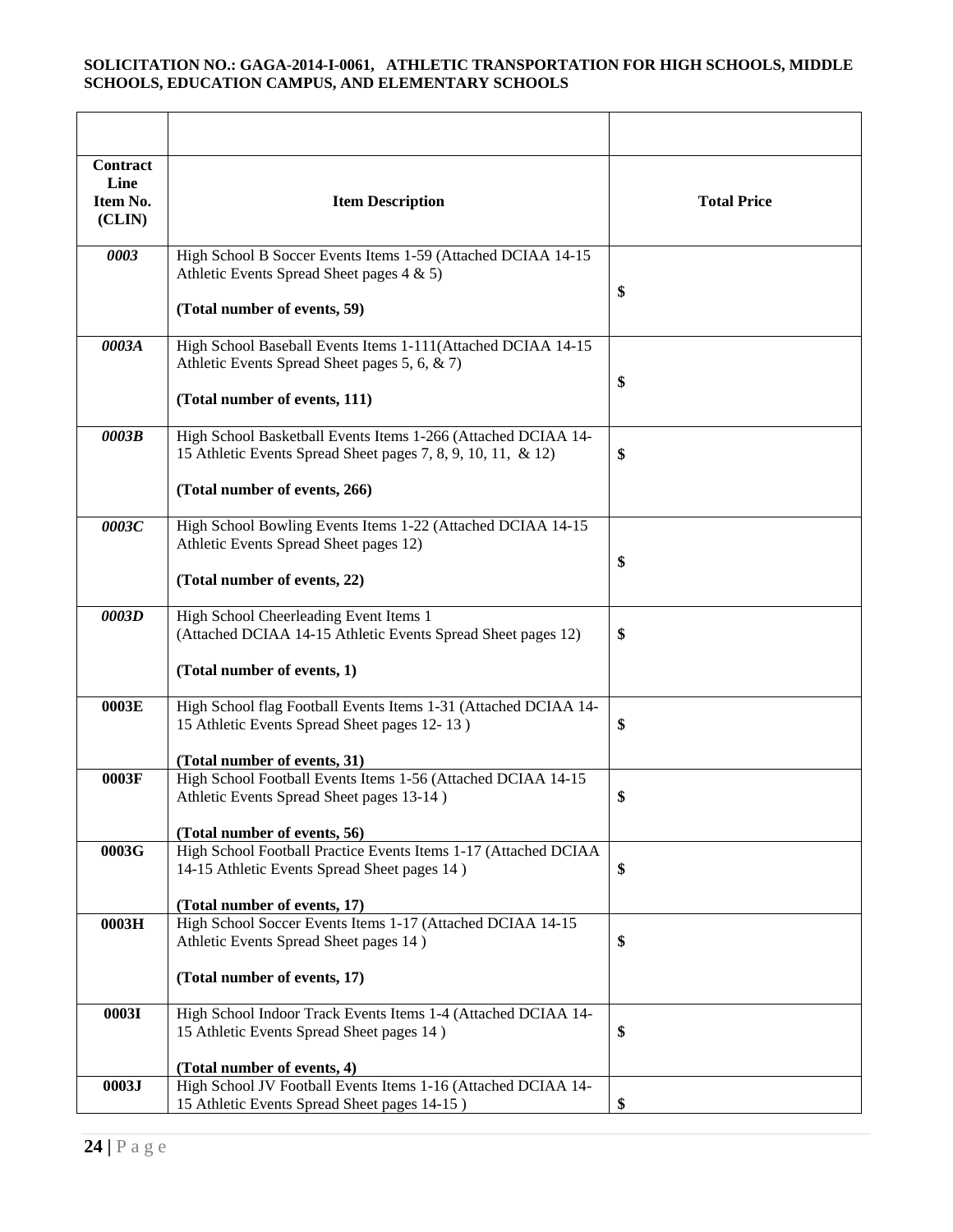|                                               | (Total number of events, 16)                                                                                                                |                    |
|-----------------------------------------------|---------------------------------------------------------------------------------------------------------------------------------------------|--------------------|
| <b>Contract</b><br>Line<br>Item No.<br>(CLIN) | <b>Item Description</b>                                                                                                                     | <b>Total Price</b> |
| 0003K                                         | High School Outdoor Track Events Items 1-4 (Attached DCIAA<br>14-15 Athletic Events Spread Sheet pages 15)<br>(Total number of events, 4)   | \$                 |
| 0003L                                         | High School Ski Events Items 1-10<br>(Attached DCIAA 14-15 Athletic Events Spread Sheet pages 15)<br>(Total number of events, 10)           | \$                 |
| 0003M                                         | High School Swim Events Items 1-26 (Attached DCIAA 14-15<br>Athletic Events Spread Sheet pages 15)<br>(Total number of events, 26)          | \$                 |
| 0003N                                         | High School Tennis Events Items 1-36 (Attached DCIAA 14-15<br>Athletic Events Spread Sheet pages 15-16)<br>(Total number of events, 36)     | \$                 |
| <b>0003O</b>                                  | High School Volleyball Events Items 1-98 (Attached DCIAA 14-15<br>Athletic Events Spread Sheet pages 16-18)<br>(Total number of events, 98) | \$                 |
| 0003P                                         | High School XC Events Items 1-3 (Attached DCIAA 14-15<br>Athletic Events Spread Sheet pages 16-18)<br>(Total number of events, 3)           | \$                 |
|                                               | <b>TOTAL AMOUNT</b>                                                                                                                         | \$                 |
|                                               |                                                                                                                                             |                    |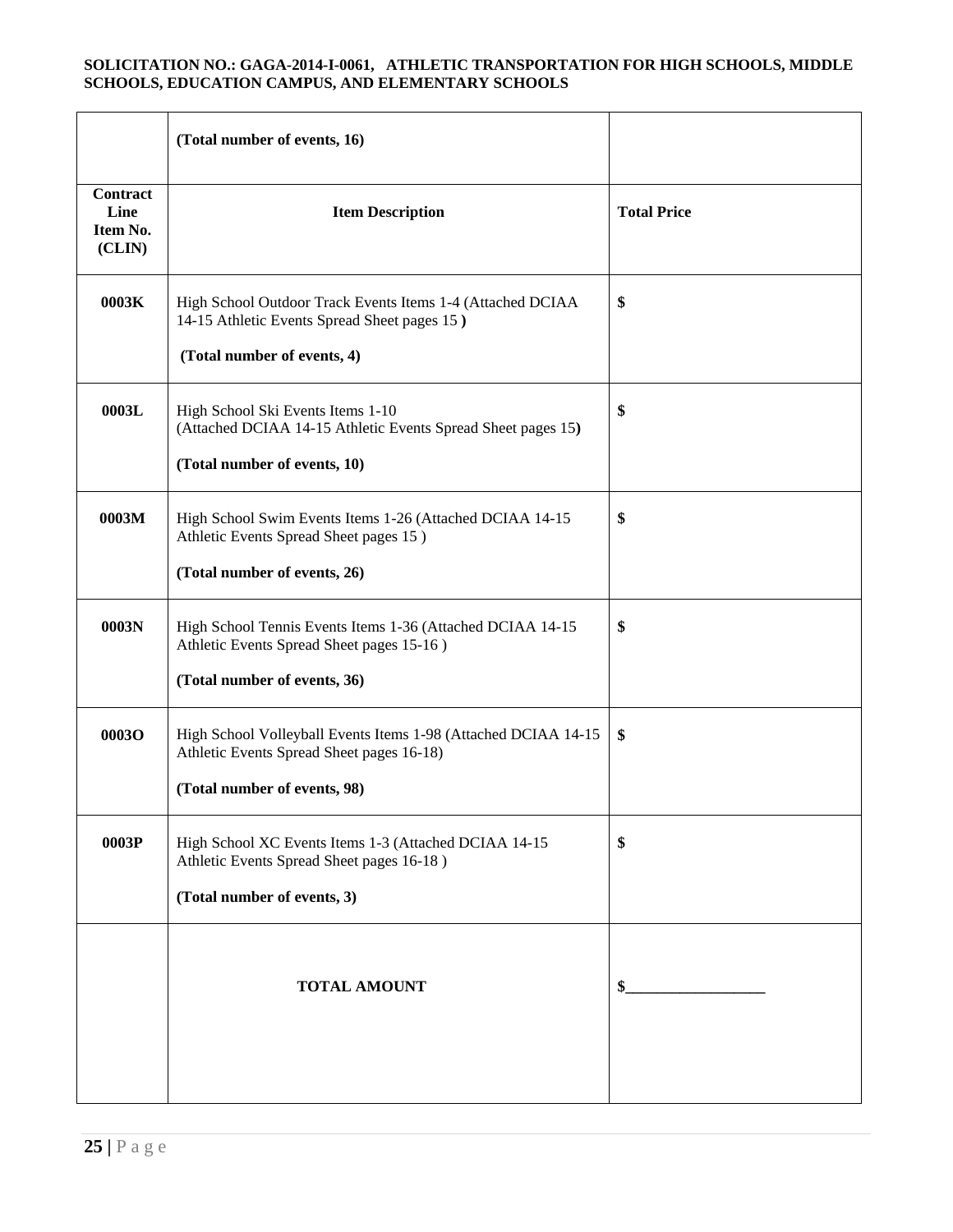| <b>Contract</b><br>Line<br>Item No.<br>(CLIN) | <b>Item Description</b>                                                                                                             | <b>Total Price</b> |
|-----------------------------------------------|-------------------------------------------------------------------------------------------------------------------------------------|--------------------|
|                                               |                                                                                                                                     |                    |
|                                               | VENDORS SUBMITTING BIDS FOR ELEMENTARY AND<br>MIDDLE SCHOOLS MUST HAVE YELLOW BUSES ONLY<br>AS PER SPECIFICATION IN SECTION C.5.1.3 |                    |
| 0004                                          | Middle School B Basketball Events Items 1-79 (Attached DCIAA<br>14-15 Athletic Events Spread Sheet pages 18-19)                     | \$                 |
|                                               | (Total number of events, 79)                                                                                                        |                    |
| 0004A                                         | Middle School B Soccer Events Items 1-42 (Attached DCIAA 14-<br>15 Athletic Events Spread Sheet pages 19-20)                        | \$                 |
|                                               | (Total number of events, 42)                                                                                                        |                    |
| 0004B                                         | Middle School Baseball Events Items 1-49 (Attached DCIAA 14-<br>15 Athletic Events Spread Sheet pages 20-21)                        | \$                 |
|                                               | (Total number of events, 49)                                                                                                        |                    |
| 0004C                                         | Middle School Bowling Events Items 1-15 (Attached DCIAA 14-<br>15 Athletic Events Spread Sheet pages -21)                           | \$                 |
|                                               | (Total number of events, 15)                                                                                                        |                    |
| 0004D                                         | Middle School Cheerleading Events Items 1 (Attached DCIAA 14-<br>15 Athletic Events Spread Sheet pages -21)                         | \$                 |
|                                               | (Total number of events, 21)                                                                                                        |                    |
| 0004E                                         | Middle School Football Events Items 1-50 (Attached DCIAA 14-15<br>Athletic Events Spread Sheet pages -21-22)                        | \$                 |
|                                               | (Total number of events, 50)                                                                                                        |                    |
| 0004F                                         | Middle School G Basketball Events Items 1-36 (Attached DCIAA<br>14-15 Athletic Events Spread Sheet pages -22-23)                    | \$                 |
|                                               | (Total number of events, 36)                                                                                                        |                    |
| 0004G                                         | Middle School G Soccer Events Items 1-30 (Attached DCIAA 14-<br>15 Athletic Events Spread Sheet pages 23)                           | \$                 |
|                                               | (Total number of events, 30)                                                                                                        |                    |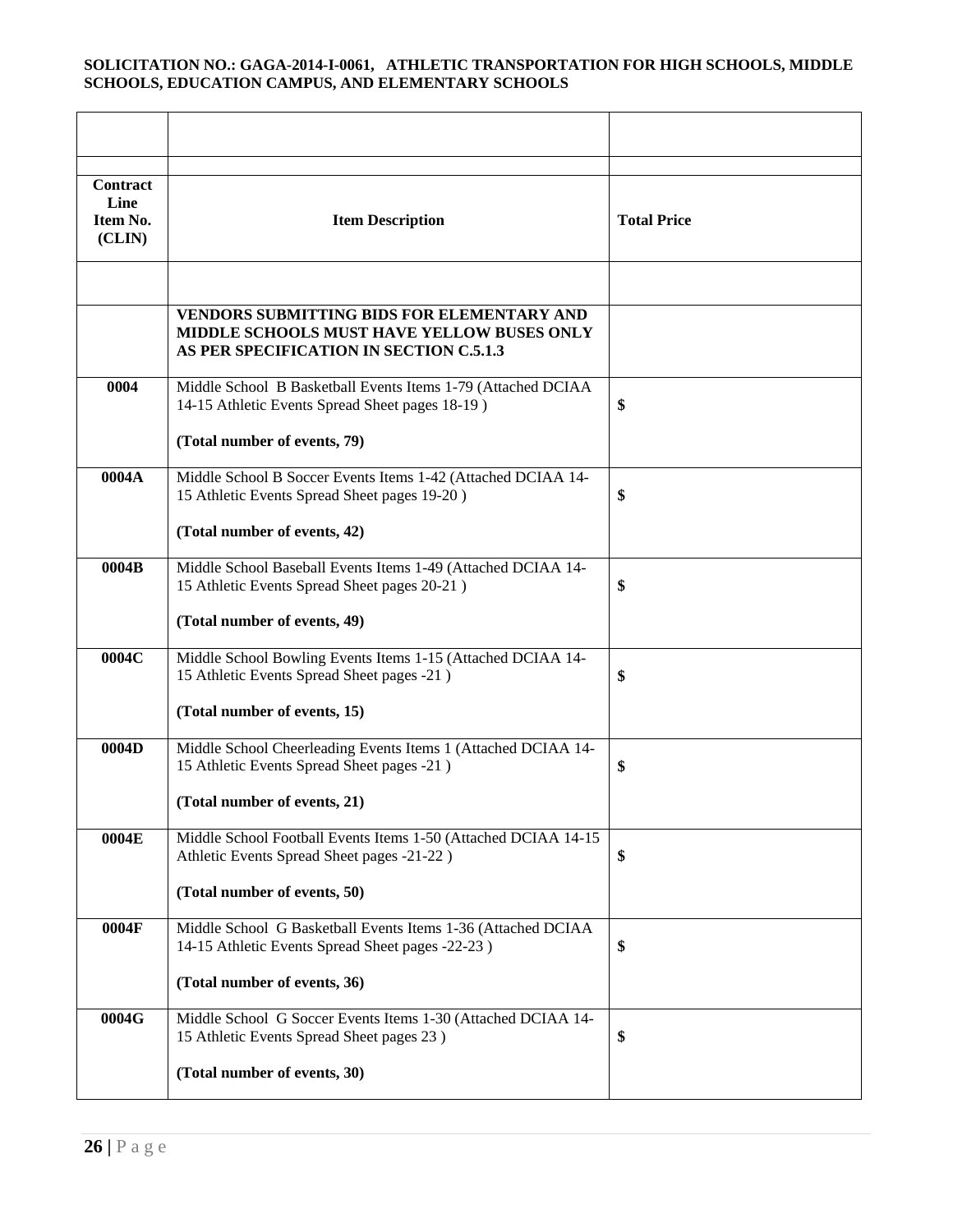| 0004H | Middle School Indoor Track Events Items 1-3 (Attached DCIAA<br>14-15 Athletic Events Spread Sheet pages 23-24) | $\mathbf{3}$ |  |  |
|-------|----------------------------------------------------------------------------------------------------------------|--------------|--|--|
|       | (Total number of events, 3)                                                                                    |              |  |  |
|       |                                                                                                                |              |  |  |
| 0004I | Middle School Outdoor Track Events Items 1-2Attached DCIAA<br>14-15 Athletic Events Spread Sheet pages 24)     | \$           |  |  |
|       | (Total number of events, 2)                                                                                    |              |  |  |
| 0004J | Middle School Ski Events Items 1-11 Attached DCIAA 14-15<br>Athletic Events Spread Sheet pages 24)             | \$           |  |  |
|       | (Total number of events, 11)                                                                                   |              |  |  |
| 0004K | Middle School Softball Events Items 1-23 Attached DCIAA 14-15<br>Athletic Events Spread Sheet pages 24)        | \$           |  |  |
|       | (Total number of events, 23)                                                                                   |              |  |  |
| 0004L | Middle School Swim Events Items 1-26 Attached DCIAA 14-15<br>Athletic Events Spread Sheet pages 24-25)         | \$           |  |  |
|       | (Total number of events, 26)                                                                                   |              |  |  |
| 0004M | Middle School Volleyball Events Items 1-57 Attached DCIAA 14-<br>15 Athletic Events Spread Sheet pages 25-26)  | \$           |  |  |
|       | (Total number of events, 57)                                                                                   |              |  |  |
| 0004N | Middle School XC Events Items 1-3 Attached DCIAA 14-15<br>Athletic Events Spread Sheet pages -26)              | \$           |  |  |
|       | (Total number of events, 3)                                                                                    |              |  |  |
|       | <b>TOTAL AMOUNT</b>                                                                                            | \$           |  |  |
|       |                                                                                                                |              |  |  |
|       |                                                                                                                |              |  |  |
|       |                                                                                                                |              |  |  |
|       | <b>GRAND TOTAL AMOUNT</b>                                                                                      | \$           |  |  |
|       |                                                                                                                |              |  |  |
|       |                                                                                                                |              |  |  |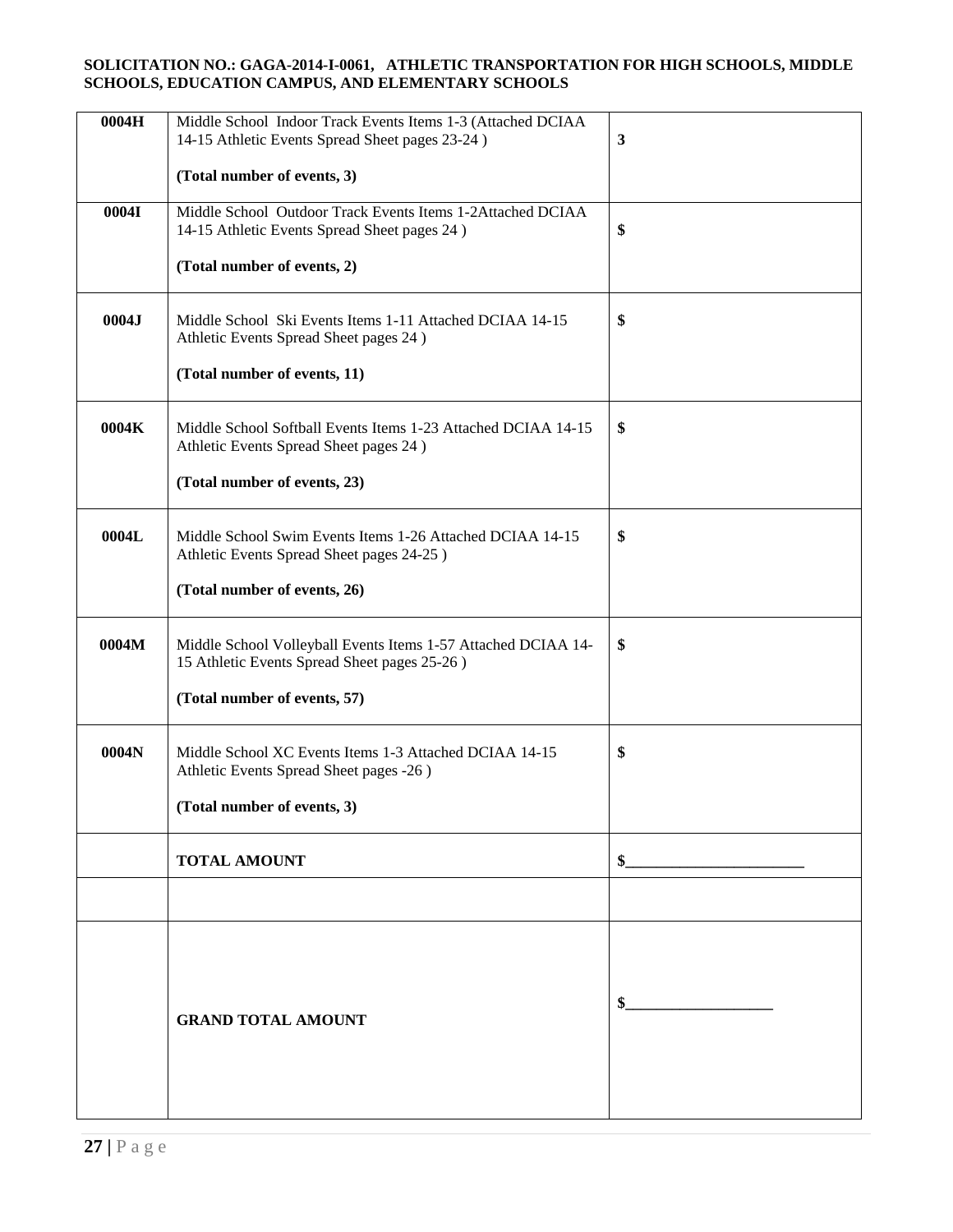## **SECTION C: DESCRIPTION/SPECIFICATIONS/STATEMENT OF WORK**

## **C.1 SCOPE OF WORK REQUIREMENTS:**

The District of Columbia Public School, DC Interscholastic Athletic Association (DCIAA), has a requirement for a qualified contractor(s) who can provide transportation services (Estimated 2500 trips) **for high school, middle school, education campus, and elementary school athletic teams.** DCPS's objective is to provide safe, timely and efficient transportation using drivers that are qualified, possess a Certified Driver License (CDL), and are trained and skilled in handling athletic teams' transportation needs. Pursuant to Criminal background checks conducted by DCPS.

### **C.1.2 STATEMENTOF WORK:**

The District of Columbia Public schools will require the use of buses daily except for observed holidays by DC government due to school closings. The contract will require three (3) to twenty (20) buses based on the number of athletic events scheduled daily. The contractor shall arrive on time to transport the student-athletes from their home school to an athletic event and be available to transport the same student-athletes back to their home school when an event is completed. The contractor may be requested to pick up single or multiple schools to transport to a neutral athletic facility or complex.

#### **C.3 APPLICABLE DOCUMENTS**

The following documents are applicable to this procurement and are hereby incorporated by this reference:

| Item No.            | <b>Document Type</b> | <b>Title</b>                   |  |
|---------------------|----------------------|--------------------------------|--|
| C.6.5               | Website              |                                |  |
|                     | http://www.fmca.dot  | <b>Controlled Substances</b>   |  |
|                     | .gov/rules-          | and Alcohol Use and            |  |
|                     |                      | <b>Testing</b>                 |  |
| $C.6.4$ and $C.6.9$ | Website              |                                |  |
|                     | http://www.defensiv  | <b>Defensive Driving Class</b> |  |
|                     | edrivingsolutions.   | <b>Commercial Driver's</b>     |  |
|                     |                      | <b>License Drivers</b>         |  |
|                     | Website              | <b>U.S. Department of</b>      |  |
|                     | http://www.fmcsa.d   | <b>Transportation Federal</b>  |  |
|                     | ot.gov/              | <b>Motor Carrier Safety</b>    |  |
|                     |                      | <b>Administration</b>          |  |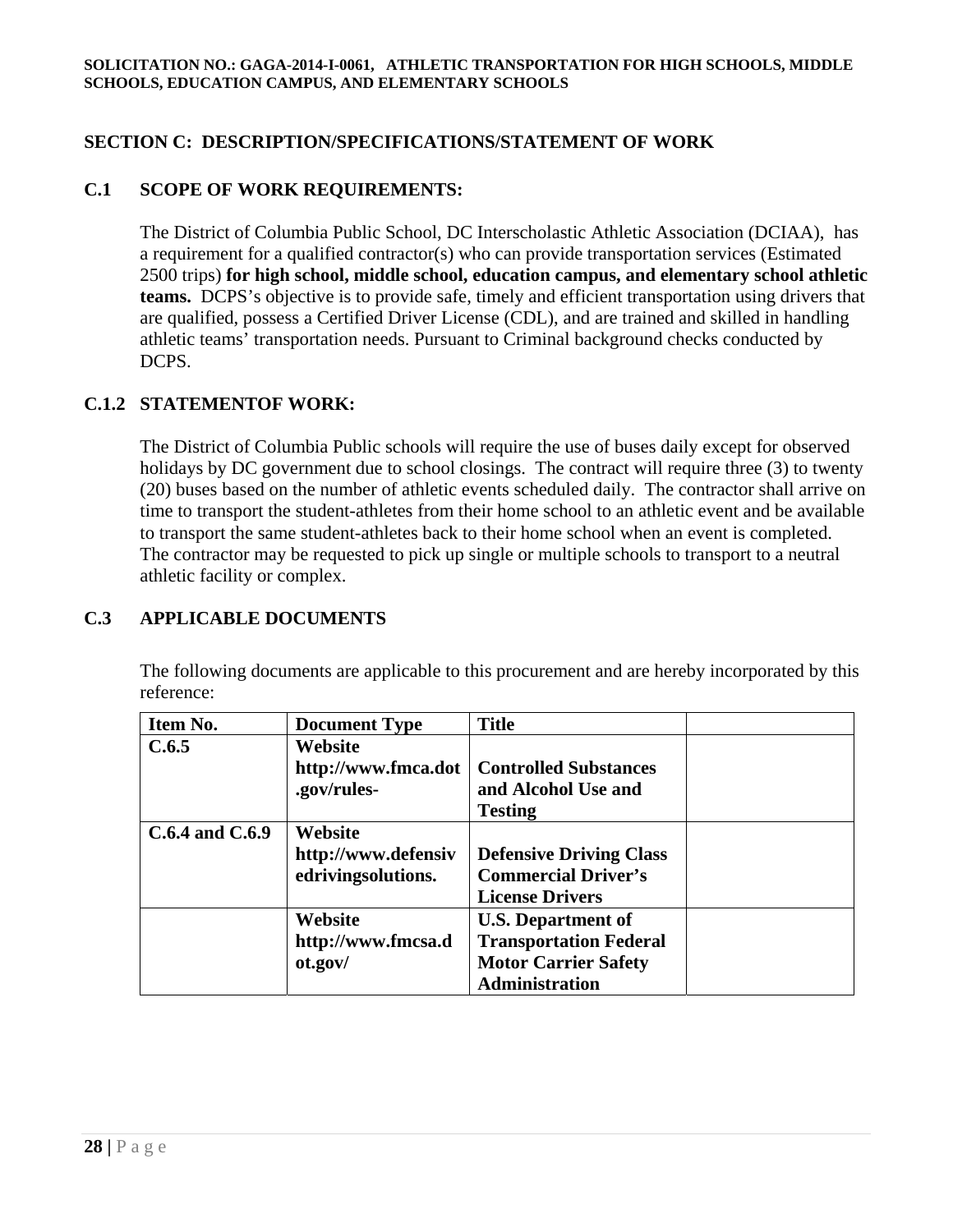#### **C.4 DEFINITION:**

#### **C.5 REQUIREMENTS**

- **C.5.1** The primary purpose of this contract is to provide transportation service for participating student-athletes to and from athletic events in and around the Washington, DC metropolitan area and various out-of-town locations. The Contractor shall use Forty-six (46) passenger buses and twenty-five (25) passenger buses for student athletic transportation services.
- **C.5.1.1 Forty-six (46) passenger buses shall be designated for: football, volleyball, cross country indoor and outdoor track, bowling, golf, and cheerleading. See Section B.**
- **C.5.1.2 Twenty (25) passenger buses shall be used for: soccer, swimming, tennis, baseball, softball, and flag football. See Section B.**
- **C.5.1.3 The Contractor shall provide Yellow buses for transportation for all middle and elementary school sport events. See Section B.**
- **C.5.1.4 Students are generally picked up and dropped off at specific school addresses. The contractor will be provided with school listings which indicate school addresses and/or drop off points. (See Attachments for Schools Addresses J.10 pages 1-8 also, can be downloaded (** http://profiles.dcps.dc.gov/) **and DCIAA 14-15 Athletic Events Spread Sheet J.9 pages 1-26).**
- **C.5.1.2** The Contractor shall report to requested destination(s) at the time specified and leave at the time specified by DCPS representatives**. The Contractor shall be present at sites thirty (30) minutes prior to departure time and pick-up time for student-athletes.**
- **C.5.1.3** DCPS may operate certain athletic events beyond the normal school hours or may operate some athletic events on non-school days (Saturday, Sunday, and holidays). The Contractor shall provide such round trip services as required.
- **C.5.1.4** DCPS students occasionally will participate in events that require overnight stays. The Contractor shall provide such round trip service as required.
- **C.5.1.5** DCPS will notify Contractor forty-eight (48) hours prior for out-of-town trips and twenty-four hours (24) for trips within the metropolitan area.
- **C.5.1.6** Contractor shall provide an adequate number of qualified bus drivers to ensure that all requested trips are covered (Estimated 15 drivers per day). Contractor shall have an adequate number of substitute drivers available to respond as needed, within one (1) hour of notification.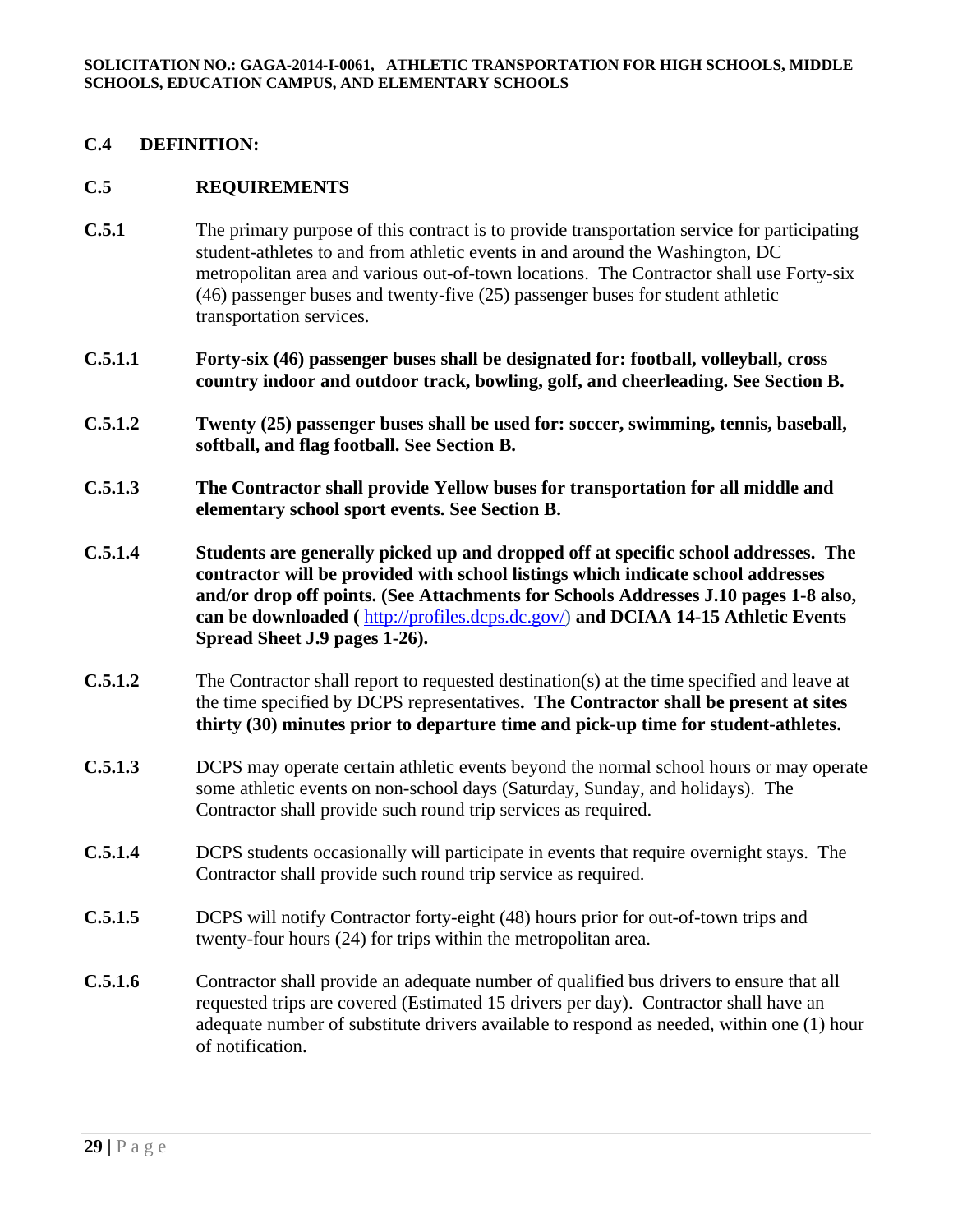- **C.5.1.7** Contractor shall equip all vehicles and drivers with a communications system that may include, but is not limited to, radios, or cellular phones. This will enable DCPS and the contractor or his/her designee to contact a driver immediately, if necessary, during hours of operation, or to have drivers communicate with DCPS.
- **C.5.1.8** Contractor shall utilize real-time arrival system to reduce passenger wait time. This will also allow teams to know when to report to bus pick-up location traveling to and from events.
- **C.5.1.9** Contractor shall have after hours service number to filter calls regarding cancelations or bus concerns.
- **C.5.1.10** Contractor shall provide drivers with manifesto with single and/or multiple destinations. Driver shall confirm with the DCPS adult with the group their destination to avoid picking up the incorrect group for transportation.
- **C.5.1.11** Contractor shall not charge DCPS the full rate when drivers are sitting. The rate shall be \$50 dollars per hour for sitting times.
- **C.5.1.12** Contractor shall not charge for cancelations due to unforeseen circumstances beyond the athletic department's control. (i.e. inclement weather, school lockdowns, and school safety concerns)
- **C.5.1.13** Contractor shall give a 10% discount for any bus arriving thirty minutes after scheduled time. Contractor shall also give a 5% discount for each ten minute increment beyond the initial thirty minute delay.

## **C.6. REQUIREMENTS OF THE CONTRACTOR:**

- **C.6.1** The Contractor shall provide safe and timely transportation for all the DCPS' high school, middle school, education campus, and elementary school athletic teams, that participating in the athletic school transportation service.
- **C.6.2** The Contractor shall provide drivers who meet all federal, municipal and District of Columbia Board of Education laws, regulations, policies and standards for the transportation of children.
- **C.6.3 The Contractor shall ensure that every driver that will provide services under this contract for Transportation Services for Athletic Teams shall meet the following requirements as stated in this solicitation prior to providing services under the resulting contract:**
- **C.6.3.1 p**ossesses a current and valid Commercial Driver's License (CDL) with the appropriate endorsements;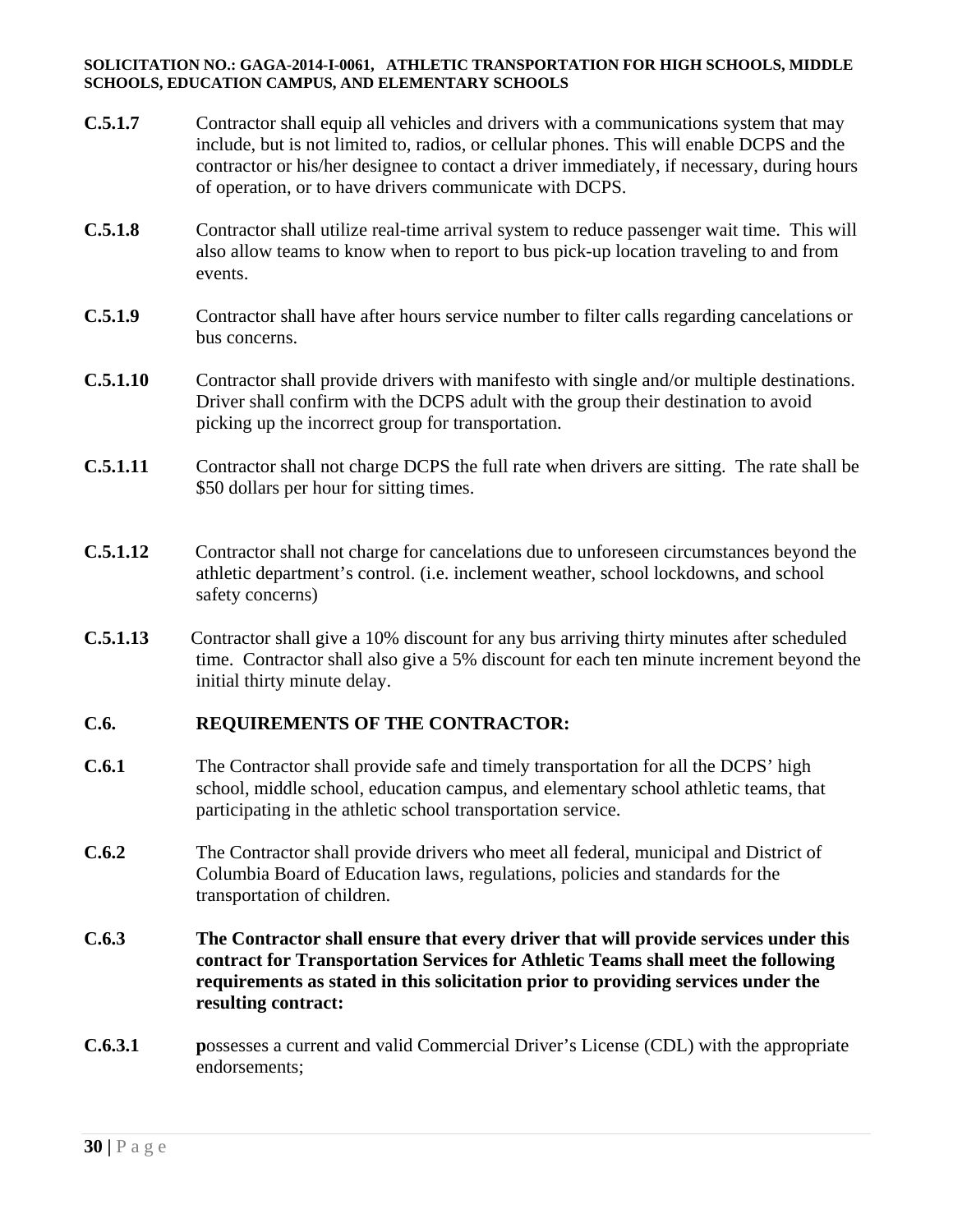| C.6.3.2  | passed the physical examination and drug and alcohol testing requirements in accordance<br>with DOT requirements and Title 49 CFR Part 40 and Part 382 and provides the DCPS<br>DOT documentation of random drug and alcohol testing. The DCPS reserves the right,<br>under reasonable suspicion, to have the Contractor's drivers and aides tested for drugs<br>and/or Alcohol;                                      |
|----------|-----------------------------------------------------------------------------------------------------------------------------------------------------------------------------------------------------------------------------------------------------------------------------------------------------------------------------------------------------------------------------------------------------------------------|
| C.6.3.3  | obtains and maintains a valid school bus operator's license (SBOL) issued by the District<br>of Columbia Department of Motor Vehicles;                                                                                                                                                                                                                                                                                |
| C.6.3.4  | Successfully passed a police and F.B.I Background investigation check. (The<br>Contractor's direct and indirect staff delivering services under this contract shall not have<br>any prior criminal record of felony convictions, including, but not limited to, any prior<br>criminal record of convictions for child and/or sexual abuse or molestation, rape, or<br>illegal substance possession or distribution.); |
| C.6.3.5  | Is at least 18 years of age;                                                                                                                                                                                                                                                                                                                                                                                          |
| C.6.3.6  | successfully completed a defensive driver training course, and provide a copy of the<br>certification of successful completion to the DCPS DOT;                                                                                                                                                                                                                                                                       |
| C.6.3.7  | obtains and maintains Cardiopulmonary Resuscitation (CPR) / First Aid Certification;                                                                                                                                                                                                                                                                                                                                  |
| C.6.3.8  | is free from communicable diseases and physically able to perform the duties prescribed<br>in the contract;                                                                                                                                                                                                                                                                                                           |
| C.6.3.9  | has their operating credentials and licenses with them while performing under this<br>contract;                                                                                                                                                                                                                                                                                                                       |
| C.6.3.10 | follows the traffic laws of any jurisdiction in which they drive while in the performance<br>under this contract;                                                                                                                                                                                                                                                                                                     |
| C.6.3.11 | assumes full responsibility for the safe and proper and on-time operation of the vehicle<br>that is assigned to him or her;                                                                                                                                                                                                                                                                                           |
| C.6.3.12 | if physically able, immediately call for medical assistance, notify the police Department<br>and call the DCPS Office of Transportation Dispatcher in the event of an emergency such<br>as an automobile accident;                                                                                                                                                                                                    |
| C.6.3.14 | walks the full interior length of the bus to ensure that each child has departed the bus at<br>the end of each trip.                                                                                                                                                                                                                                                                                                  |
| C.6.4    | The Contractor shall establish and maintain employee files documenting that employees<br>performing under this contract meet all contract requirements. (The Contractor shall<br>make these files available for inspection by the Contracting Officer or her/his designee).                                                                                                                                           |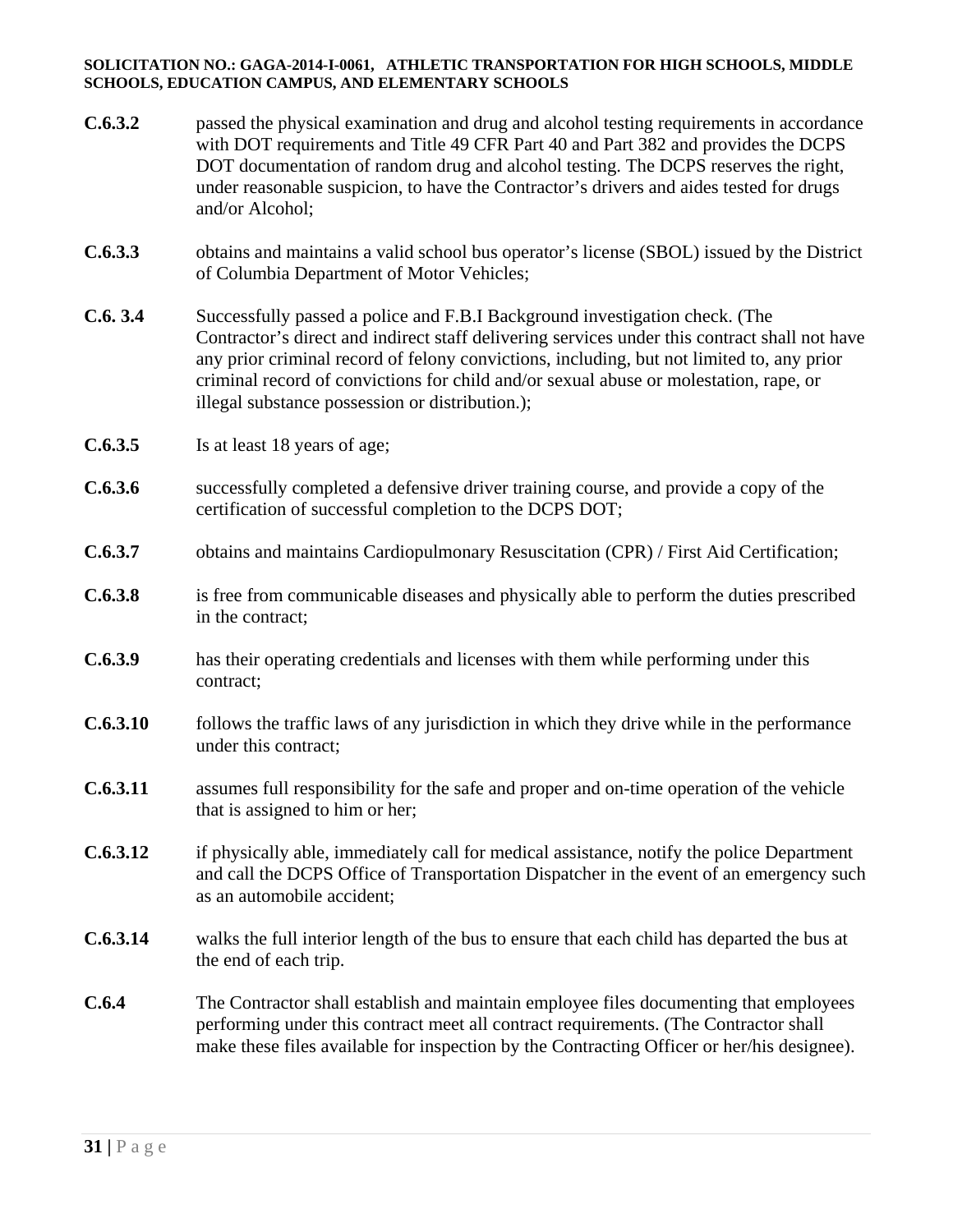| C.6.5  | The Contractor shall provide a monthly report indicating the number of high schools,<br>middle schools, education campus' and elementary schools athletic teams pupils and<br>the schools where they have been transported during the month attached to its invoices                                                                                                                                                                    |
|--------|-----------------------------------------------------------------------------------------------------------------------------------------------------------------------------------------------------------------------------------------------------------------------------------------------------------------------------------------------------------------------------------------------------------------------------------------|
| C.6.6  | The Contractor shall provide all management, supervision, personnel, equipment,<br>vehicles, fuel, vehicle maintenance material and supplies required to perform the services<br>required in the performance of this contract.                                                                                                                                                                                                          |
| C.6.7  | The Contractor shall possess, prior to contract execution, a Certificate of Necessity from<br>the Washington Metropolitan Transit Commission that attests to its authority to engage in<br>the business of transporting persons through the Washington Metropolitan Area.                                                                                                                                                               |
| C.6.8  | The Contractor shall provide drivers with customer relation training. All customer<br>service complaints received by the Contractor shall be reported verbally to the Contract<br>Administrator (CA) within 24 hours and followed up in writing within ten (10) working<br>days.                                                                                                                                                        |
| C.6.9  | The Contractor shall not let any person drive a bus whose moral character is not of the<br>highest, or whose conduct might in any way expose any student to any impropriety of<br>word or conduct whatsoever. Nor shall the Contractor allow any person to drive a bus<br>who is not in a condition of mental and emotional stability. DCPS places upon the<br>contractor full responsibility for assuring good qualities in personnel. |
| C.6.10 | The driver shall not smoke and or consume alcohol while performing the services.                                                                                                                                                                                                                                                                                                                                                        |
| C.6.11 | The Contractor shall provide the Contract Administrator (CA) with written incident<br>reports of disciplinary and health problems which may arise during scheduled DCPS<br>service. The Contractor shall notify the CA immediately of any vehicle accident where<br>students are involved, or of any situation that constitutes a safety hazard to students.                                                                            |
| C.6.12 | The Contractor's name shall be displayed on the exterior of each vehicle; additionally,<br>each vehicle shall:                                                                                                                                                                                                                                                                                                                          |
| C.6.13 | be equipped with fire extinguishers approved by the Washington Metropolitan Area<br><b>Transit Commission;</b>                                                                                                                                                                                                                                                                                                                          |
| C.6.14 | be equipped with a first aid kit of appropriate size and capacity;                                                                                                                                                                                                                                                                                                                                                                      |
| C.6.15 | be equipped with a two-way radio or other communication device that facilitates<br>communication between the drivers and supervisor/dispatcher.                                                                                                                                                                                                                                                                                         |
| C.6.16 | The Contractor shall perform preventive and corrective maintenance on all vehicles used<br>in the performance of this contract.                                                                                                                                                                                                                                                                                                         |
| C.6.17 | The Contractor shall ensure that the vehicles used in the performance of this contract are<br>duly inspected annually.                                                                                                                                                                                                                                                                                                                  |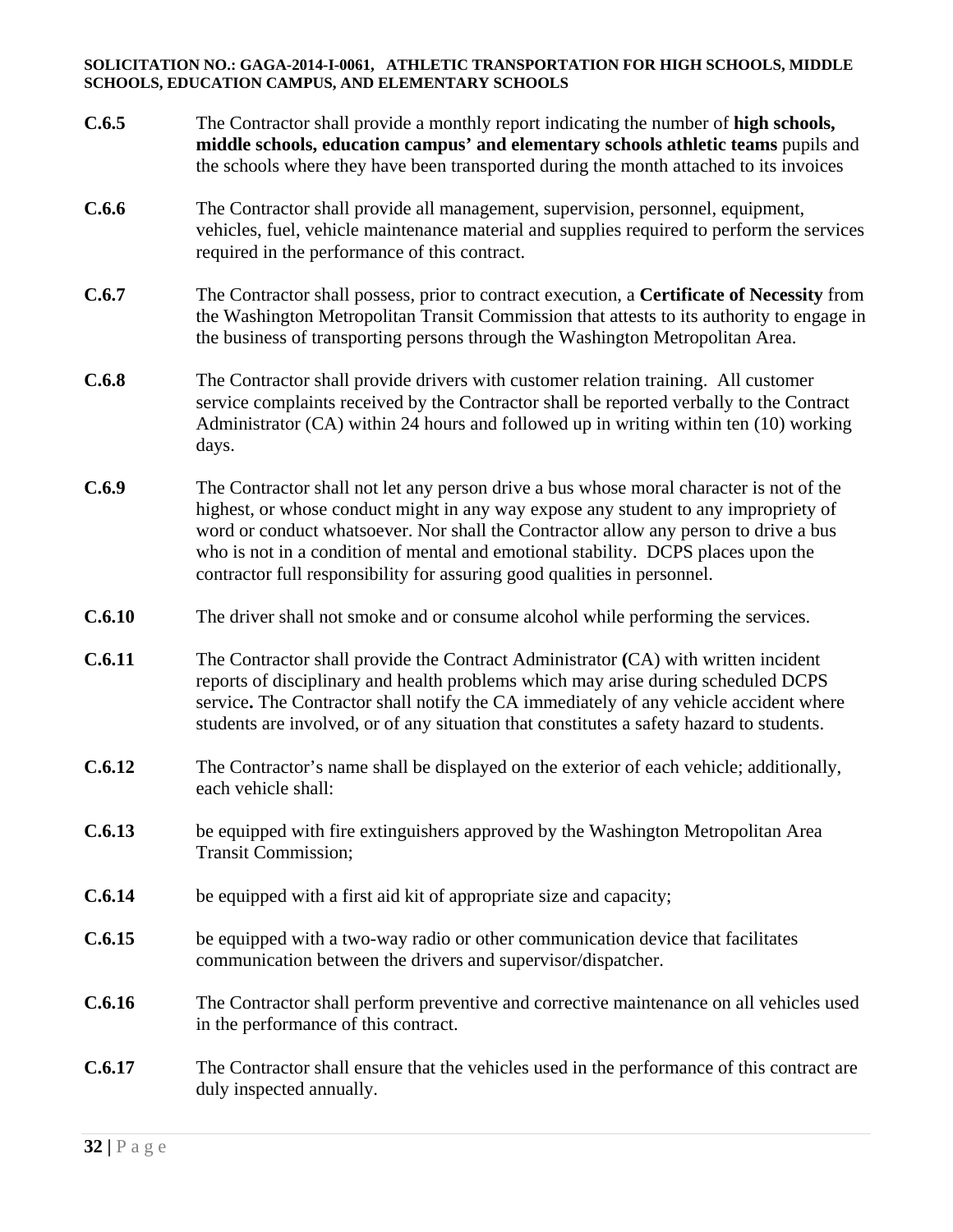- **C.6.318** The Contractor shall have the sole responsibility to compensate employees, including all applicable taxes, insurance, and workmen's compensation and shall be solely responsible for any losses incurred by DCPS, resulting from dishonesty, fraudulent, or negligent acts on the part of its employees or Agents. All Contractors' employees shall comply with all rules of DCPS for neatness and courtesy.
- **C.6.19** The Contractor and its employees shall comply with all waged and hours of employment requirements of the Federal and State law and the Service Contract Act. The Contractor shall provide wage/salary and benefits per the Wage Determination Rates set by the U.S. Department of Labor under the Service Contract Act. All employees of the Contractor shall be paid in accordance with the Fair Labor Standards Act, as amended and any other applicable statues.
- **C.6.320** The Contractor shall maintain the capacity to provide backup vehicle(s) to provide the transportation services required under this contract in the event of any breakdowns of its regular scheduled buses that are put out of service, in the manner to avoid any disruption in the required service. Any occurrence of such a breakdown shall be reported immediately to the Contract Administrator.
- **C.6.21 The Contractor shall provide written lists of presently owned buses including serial numbers and certificates of insurance with their bid.**
- **C.6.22 The Contractor's Buses shall be equipped with emergency doors and fire extinguishers for purposes of safety and security during use by DCPS.**
- **C.6.23 At any time during the contract period, DCPS reserves the right to inspect any and all buses, the facilities for maintaining buses, and the operational procedures utilized by the Contractor.**
- **C.6.24 The Contractor shall provide buses with clean restroom facilities for out-of town trips.**
- **C.6.25 All prospective contractors responding to this solicitation must document in writing with their bids, their capability and capacity to meet the requirements outlined in Sections C, of this solicitation to be considered responsive and responsible.**
- **C.7 The Contractor shall provide documentations of registration to do business in the District of Columbia and Clean Hand Certificate with their bids.**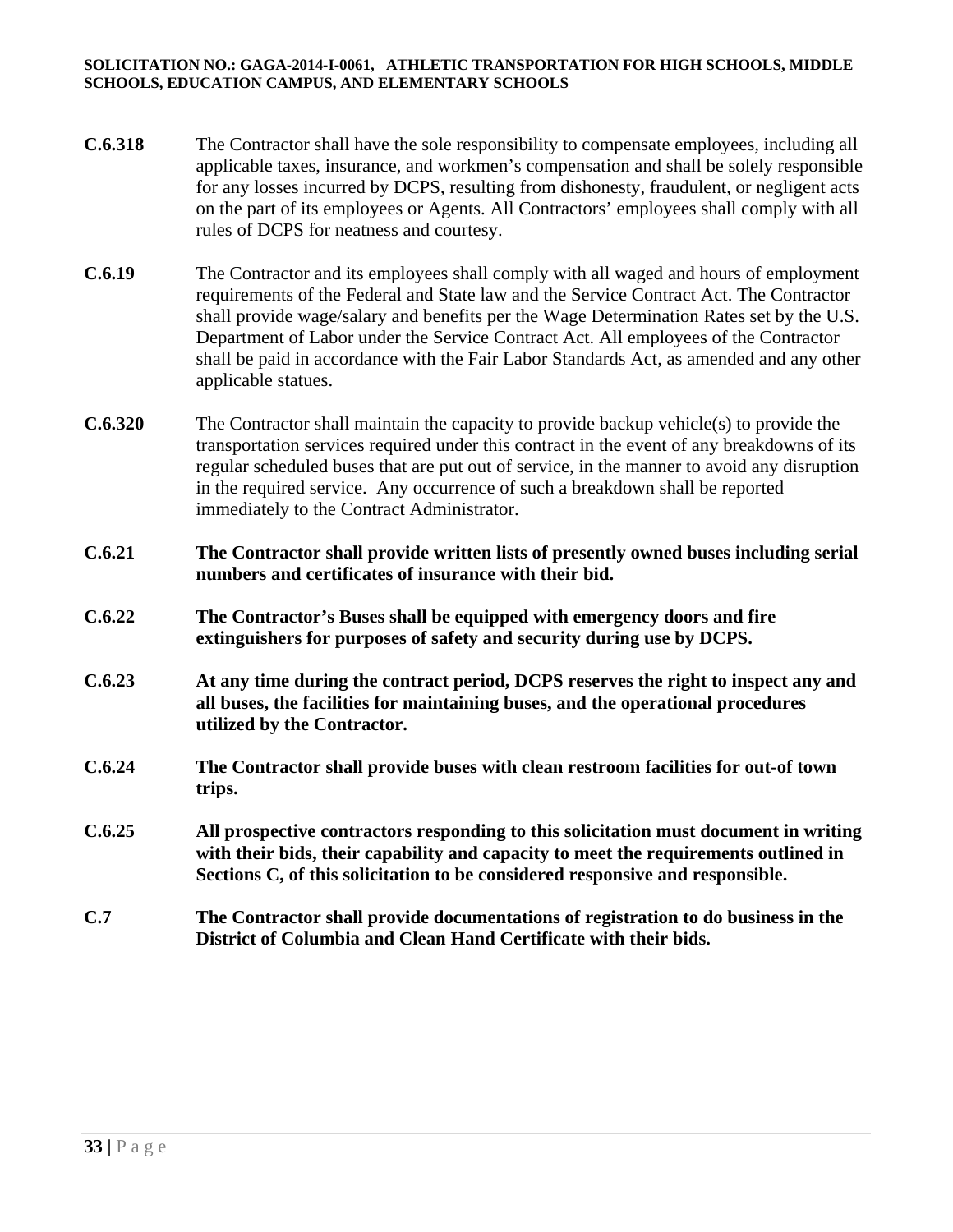# **SECTION D: PACKAGING AND MARKING**

**D.1** N/A

# **SECTION E: INSPECTION AND ACCEPTANCE**

**E.1** The inspection and acceptance requirements for this contract shall be governed by clause number **six (6), Inspection of Services]**of the Government of the District of Columbia's Standard Contract Provisions for use with Supplies and Services Contracts, dated March 2007. (Attachment J.1)

## **SECTION F: PERIOD OF PERFORMANCE AND DELIVERABLES**

### **F.1 TERM OF CONTRACT**

The term of the contract shall be for a period of one (1) year from the date of award specified on the cover page of this contract

### **F.1.1 TYPE OF CONTRACT**

This is a firm fixed price type contract for the services specified in Section.

### **F.2 OPTION TO EXTEND THE TERM OF THE CONTRACT**

- **F.2.1** The District may extend the term of this contract for a period of four (4) one-year option periods, or successive fractions thereof, by written notice to the Contractor before the expiration of the contract; provided that the District will give the Contractor preliminary written notice of its intent to extend at least thirty (30) days before the contract expires. The preliminary notice does not commit the District to an extension. The exercise of this option is subject to the availability of funds at the time of the exercise of this option. The Contractor may waive the thirty (30) day preliminary notice requirement by providing a written waiver to the Contracting Officer prior to expiration of the contract.
- **F.2.2** If the District exercises this option, the extended contract shall be considered to include this option provision.
- **F.2.3** The price for the option period(s) shall be as specified in the Section B of the contract.
- **F.2.4** The total duration of this contract, including the exercise of any options under this clause, shall not exceed five (5) years.

## **F.3 DELIVERABLES**

The Contractor shall perform the activities required to successfully complete the District's requirements and submit each deliverable to the Contract Administrator (CA) identified in section G.9 in accordance with the following: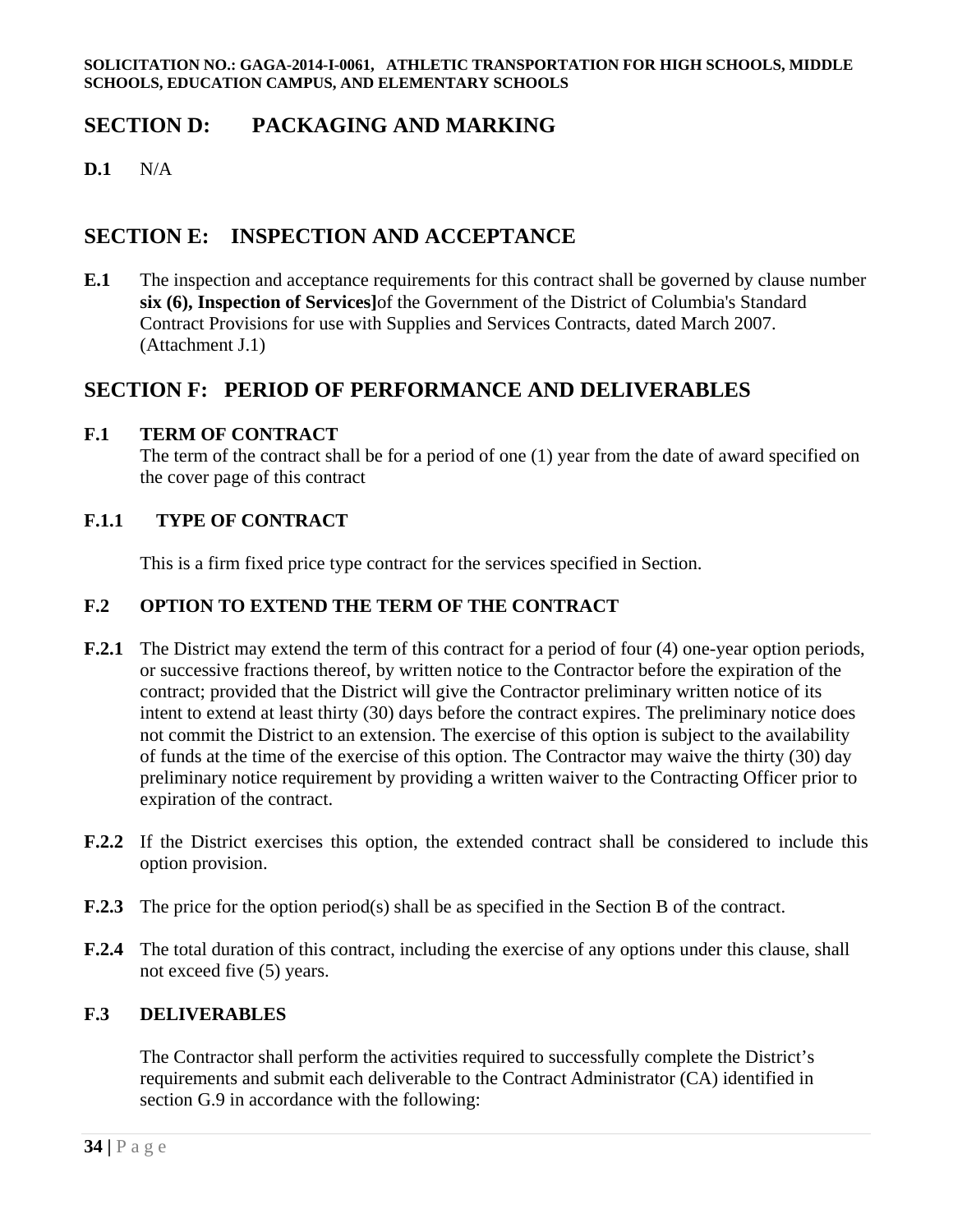| <b>CLIN</b>                                  | <b>Deliverable</b>                                                                 | Quantity | <b>Format/Method of</b><br><b>Delivery</b> | <b>Due Date</b>                      |
|----------------------------------------------|------------------------------------------------------------------------------------|----------|--------------------------------------------|--------------------------------------|
| C.5.9                                        | <b>Bus Schedule</b>                                                                |          | Hard Copy/Soft Copy                        | <b>Weekly on Fridays</b>             |
| C.5.16                                       | Standardized Trip<br><b>Tickets</b>                                                |          | Hard Copy/Soft copy                        | Weekly on Fridays                    |
| C.5.6                                        | Daily List of<br>pupils transported<br>in the morning<br>and the evening           | 1        | Hard Copy/soft copy                        | Daily                                |
| C.5.17                                       | <b>Monthly Report</b><br>of the number of<br>pupils transported<br>and the Schools | 1        | Hard Copy/Soft Copy                        | Monthly                              |
| C.5.19                                       | <b>Bus Preventive</b><br>Maintenance<br>program Report                             | 1        | Hard Copy/Soft Copy                        | <b>Upon Request</b>                  |
| C.5.11.2<br>C.5.11.8<br>C.5.12.1<br>C.5.12.5 | Copy of Health<br>Report for drivers<br>and attendants<br>(aides)                  | 1        | Hard Copy/Soft Copy                        | One week before start<br>of contract |

**F.3.1** The Contractor shall submit to the District, as a deliverable, the report described in section H.5.5 which is required by the 51% District Residents New Hires Requirements and First Source Employment Agreement. If the Contractor does not submit the report as part of the deliverables, the District shall not make final payment to the Contractor pursuant to section G.3.2.

# **SECTION G: CONTRACT ADMINISTRATION**

## **G.1 INVOICE PAYMENT**

- **G.1.1** The District will make payments to the Contractor, upon the submission of proper invoices, at the prices stipulated in this contract, for supplies delivered and accepted or services performed and accepted, less any discounts, allowances or adjustments provided for in this contract.
- **G.1.2** The District will pay the Contractor on or before the 30<sup>th</sup> day after receiving a proper invoice from the Contractor.

## **G.2 INVOICE SUBMITTAL**

**G.2.1** The Contractor shall submit proper invoices on a monthly basis or as otherwise specified in Section G.4. Invoices shall be prepared in duplicate and submitted to the agency Chief Financial Officer with concurrent copies to the Contract Administrator (CA) specified in Section G.9 below. The address of the CFO is: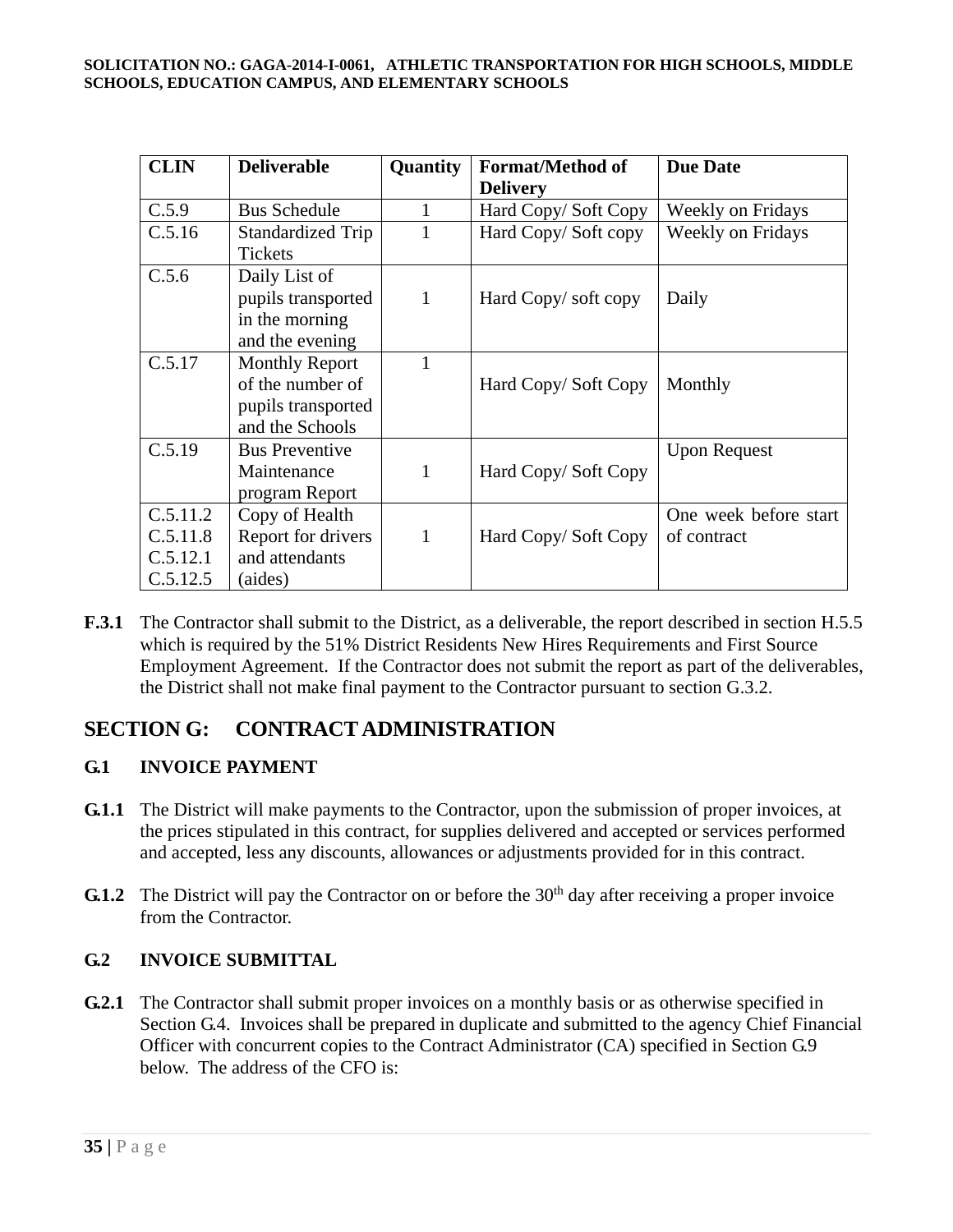| Original: | District of Columbia Public Schools            |  |
|-----------|------------------------------------------------|--|
|           | Division of Finance, Accounts Payable          |  |
|           | 1200 First Street, N.E. 11 <sup>th</sup> Floor |  |
|           | Washington, DC 20002                           |  |
|           | Telephone: 202-442-5255                        |  |

**Duplicate:** The Contract Administrator named in Section G.9 of this contract.

- **G.2.2** To constitute a proper invoice, the Contractor shall submit the following information on the invoice:
- **G.2.2.1** Contractor's name, federal tax ID and invoice date (date invoices as of the date of mailing or transmittal);
- **G.2.2.2** Contract number and invoice number;
- **G.2.2.3** Description, price, quantity and the date(s) that the supplies or services were delivered or performed;
- G.2.2.4 Other supporting documentation or information, as required by the Contracting Officer;
- **G.2.2.5** Name, title, telephone number and complete mailing address of the responsible official to whom payment is to be sent;
- **G.2.2.6** Name, title, phone number of person preparing the invoice;
- **G.2.2.7** Name, title, phone number and mailing address of person (if different from the person identified in G.2.2.6 above) to be notified in the event of a defective invoice; and
- **G.2.2.8** Authorized signature.

## **G.3 FIRST SOURCE AGREEMENT REQUEST FOR FINAL PAYMENT**

- **G.3.1** For contracts subject to the 51% District Residents New Hires Requirements and First Source Employment Agreement requirements, final request for payment must be accompanied by the report or a waiver of compliance discussed in section H.5.5.
- **G.3.2** The District shall not make final payment to the Contractor until the agency CFO has received the Contracting Officer's final determination or approval of waiver of the Contractor's compliance with 51% District Residents New Hires Requirements and First Source Employment Agreement requirements.

## **G.4 PAYMENT**

## **G.4.1 PAYMENTS ON PARTIAL DELIVERIES OF GOODS**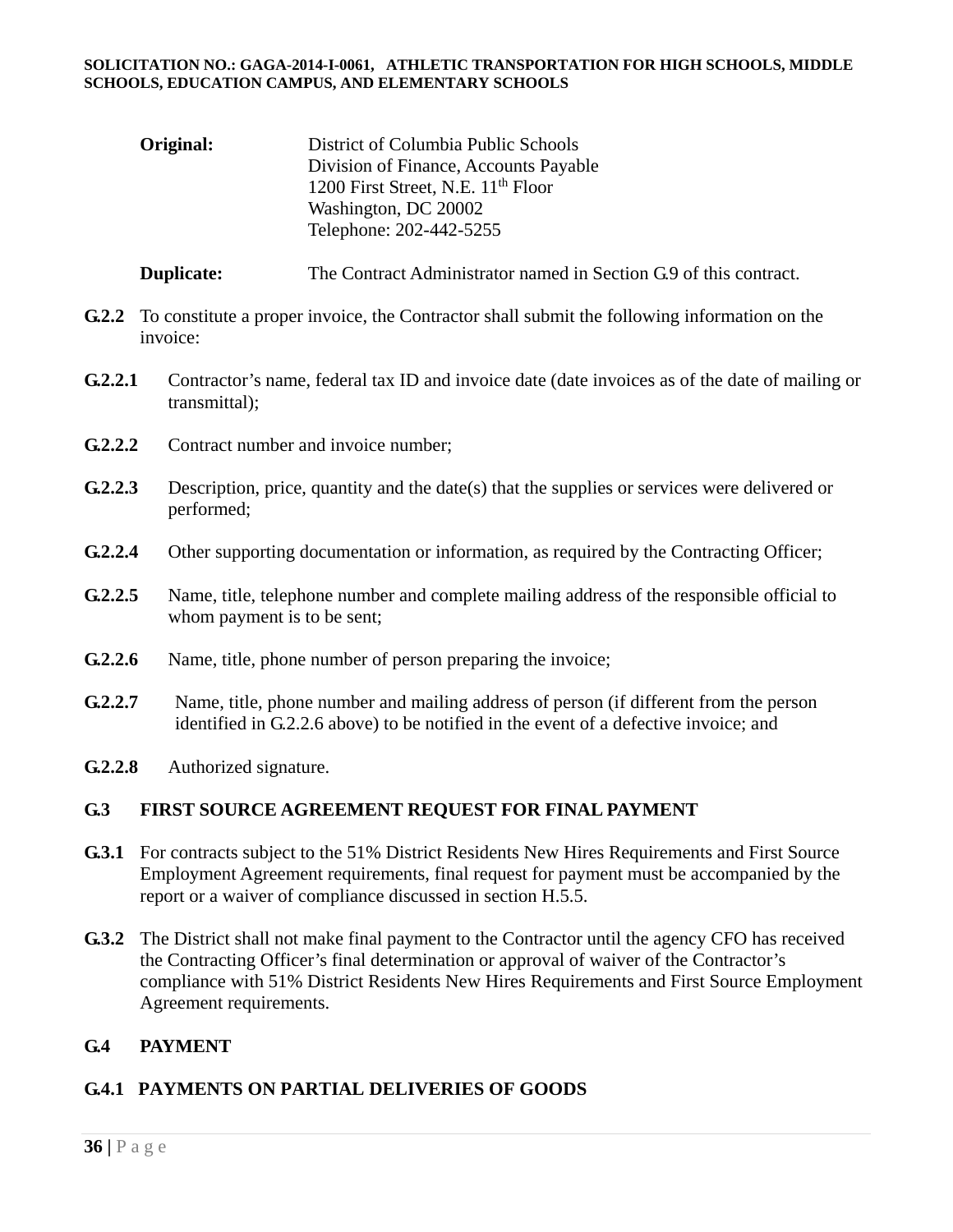Unless otherwise specified in this contract, payment will be made on partial deliveries of goods accepted by the District if:

- a) The amount due on the deliveries warrants it; or
- b) The Contractor requests it and the amount due on the deliveries is at least \$1,000 or 50 percent of the total contract price.

## **G.4.2 PAYMENTS ON PARTIAL DELIVERIES OF SERVICES**

Unless otherwise specified in this contract, payment will be made on partial deliveries of services accepted by the District if:

- a) The CO determines that the amount due on the deliveries warrants it; or
- b) The Contractor requests it and the amount due on the deliveries is at least \$1,000 or 50 percent of the total contract price.

## **G.4.3 PARTIAL PAYMENTS**

Unless otherwise specified in this contract, payment will be made on partial deliveries of goods and services accepted by the District if:

- a) The amount due on the deliveries warrants it; or
- b) The Contractor requests it and the amount due on the deliveries is in accordance with the following:
	- "Payment will be made on completion and acceptance of each item in accordance with the agreed upon delivery schedule".
	- "Payment will be made on completion and acceptance of each percentage or stage of work in accordance with the prices stated in the Schedule in Section B."; and
- c) Presentation of a properly executed invoice.

## **G.4.4 LUMP SUM PAYMENT**

- a) The District will pay the full amount due the Contractor after:
- b) Completion and acceptance of all work; and
- c) Presentation of a properly executed invoice.

## **G.5 ASSIGNMENT OF CONTRACT PAYMENTS**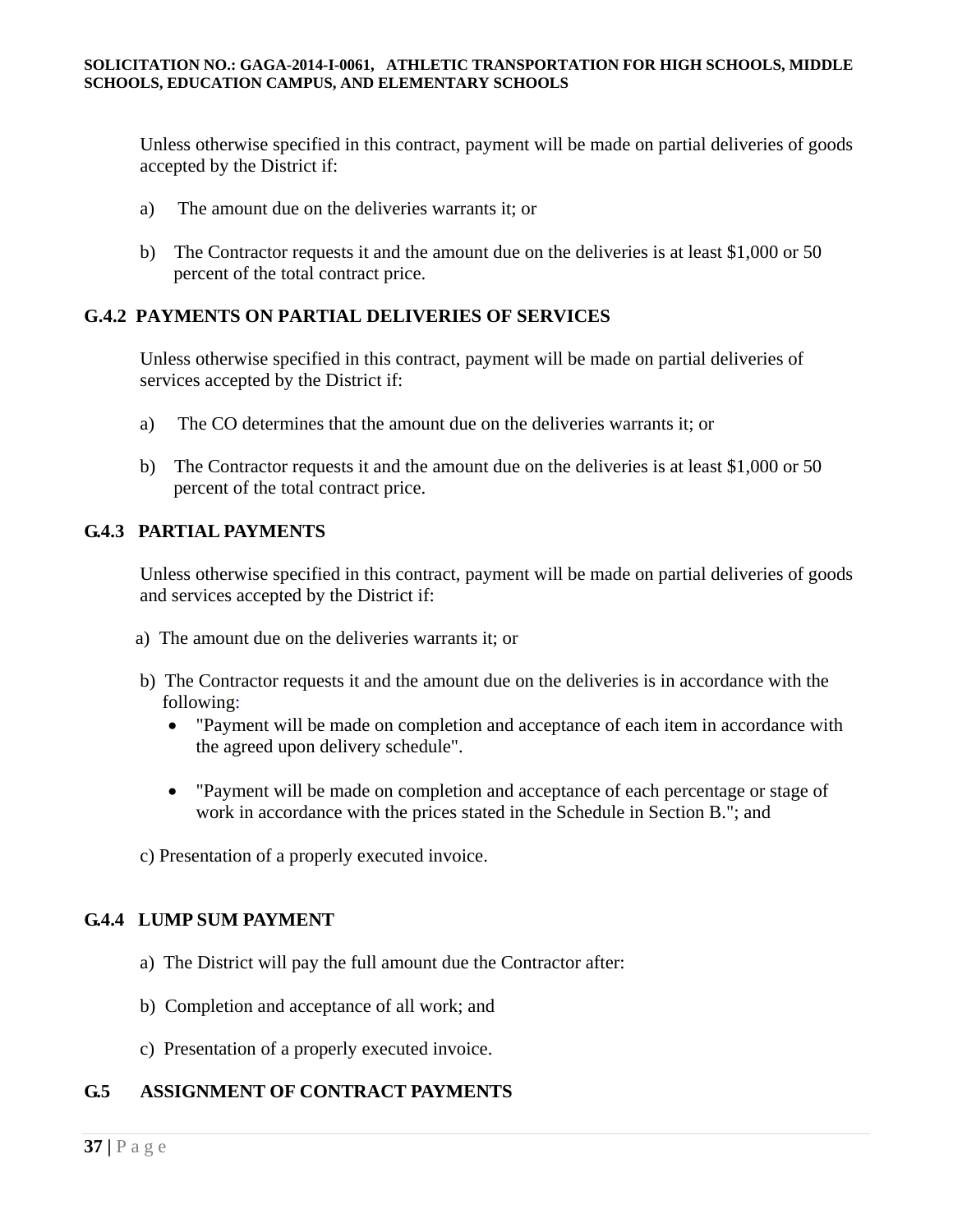- **G.5.1** In accordance with 27 DCMR 3250, the Contractor may assign to a bank, trust company, or other financing institution funds due or to become due as a result of the performance of this contract.
- **G.5.2** Any assignment shall cover all unpaid amounts payable under this contract, and shall not be made to more than one party.
- **G.5.3** Notwithstanding an assignment of contract payments, the Contractor, not the assignee, is required to prepare invoices. Where such an assignment has been made, the original copy of the invoice must refer to the assignment and must show that payment of the invoice is to be made directly to the assignee as follows:

"Pursuant to the instrument of assignment dated \_\_\_\_\_\_\_\_\_\_\_, make payment of this invoice to (name and address of assignee)."

## **G.6 THE QUICK PAYMENT CLAUSE**

### **G.6.1 Interest Penalties to Contractors**

- **G.6.1.1** The District will pay interest penalties on amounts due to the Contractor under the Quick Payment Act, D.C. Official Code §2-221.01 *et seq*., for the period beginning on the day after the required payment date and ending on the date on which payment of the amount is made. Interest shall be calculated at the rate of 1% per month. No interest penalty shall be paid if payment for the completed delivery of the item of property or service is made on or before:
	- a) the  $3<sup>rd</sup>$  day after the required payment date for meat or a meat product;
	- b) the  $5<sup>th</sup>$  day after the required payment date for an agricultural commodity; or
	- c) the  $15<sup>th</sup>$  day after the required payment date for any other item.
- **G.6.1.2** Any amount of an interest penalty which remains unpaid at the end of any 30-day period shall be added to the principal amount of the debt and thereafter interest penalties shall accrue on the added amount.

#### **G.6.2 Payments to Subcontractors**

- **G.6.2.1** The Contractor must take one of the following actions within seven (7) days of receipt of any amount paid to the Contractor by the District for work performed by any subcontractor under this contract:
	- a) Pay the subcontractor for the proportionate share of the total payment received from the District that is attributable to the subcontractor for work performed under the contract; or
	- b) Notify the District and the subcontractor, in writing, of the Contractor's intention to withhold all or part of the subcontractor's payment and state the reason for the nonpayment.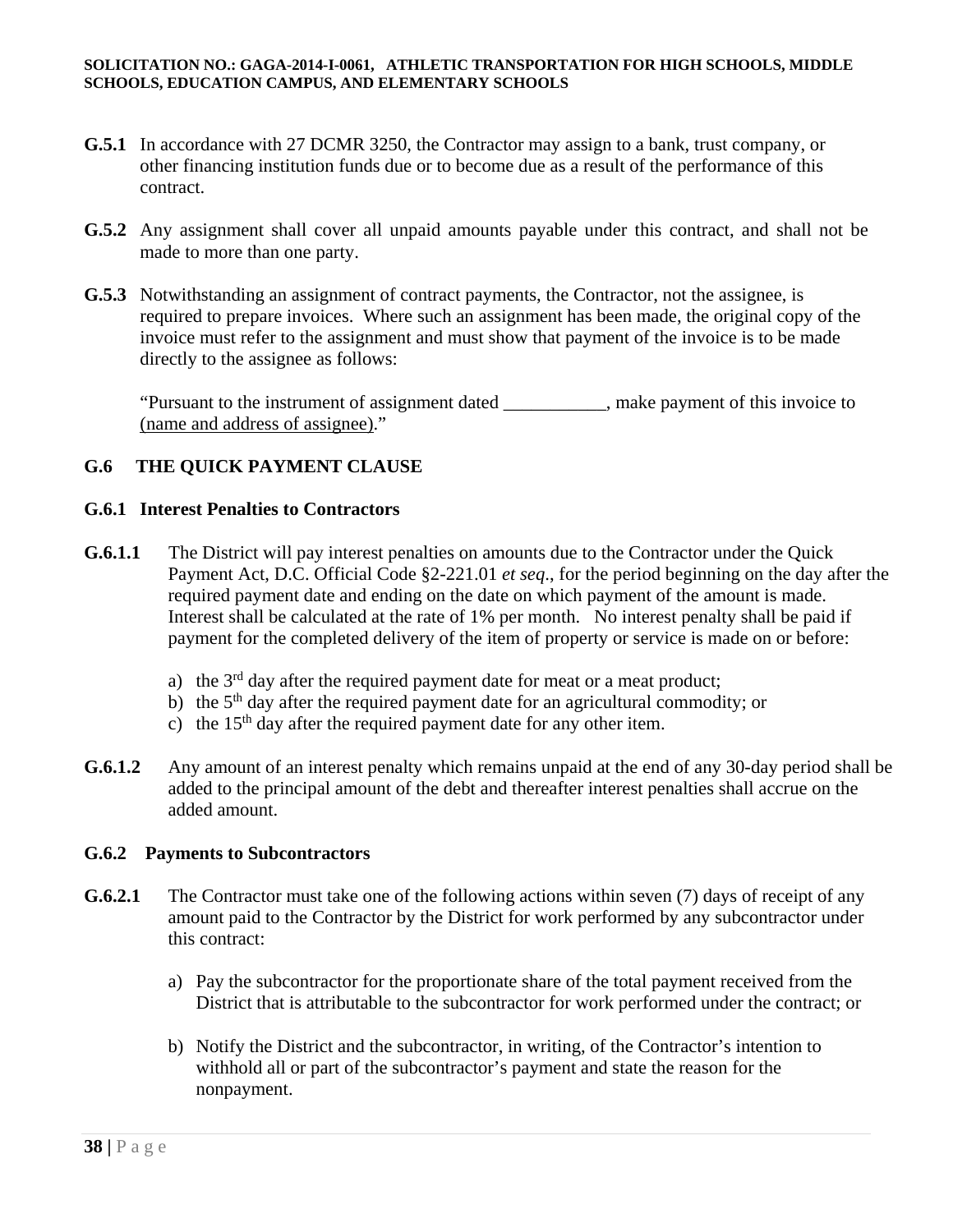- **G.6.2.2** The Contractor must pay any subcontractor or supplier interest penalties on amounts due to the subcontractor or supplier beginning on the day after the payment is due and ending on the date on which the payment is made. Interest shall be calculated at the rate of 1% per month. No interest penalty shall be paid on the following if payment for the completed delivery of the item of property or service is made on or before:
	- a) the  $3<sup>rd</sup>$  day after the required payment date for meat or a meat product;
	- b) the  $5<sup>th</sup>$  day after the required payment date for an agricultural commodity; or
	- c) the  $15<sup>th</sup>$  day after the required payment date for any other item.
- **G.6.2.3** Any amount of an interest penalty which remains unpaid by the Contractor at the end of any 30 day period shall be added to the principal amount of the debt to the subcontractor and thereafter interest penalties shall accrue on the added amount.
- **G.6.2.4** A dispute between the Contractor and subcontractor relating to the amounts or entitlement of a subcontractor to a payment or a late payment interest penalty under the Quick Payment Act does not constitute a dispute to which the District of Columbia is a party. The District of Columbia may not be interpleaded in any judicial or administrative proceeding involving such a dispute.

#### **G.6.3 Subcontract requirements**

**G.6.3.1** The Contractor shall include in each subcontract under this contract a provision requiring the subcontractor to include in its contract with any lower-tier subcontractor or supplier the payment and interest clauses required under paragraphs (1) and (2) of D.C. Official Code §2- 221.02(d).

## **G.7 CONTRACTING OFFICER (CO)**

Contracts will be entered into and signed on behalf of the District only by contracting officers. The contact information for the Contracting Officer is:

**Ms. Glorious Bazemore Chief Procurement Officer Office of Contract and Acquisitions 1200 First Street, N.E. 11th Floor Washington, DC 20002 Telephone: 202-442-5131 E-mail address:glorious.bazemore@dc.gov** 

## **G.8 AUTHORIZED CHANGES BY THE CONTRACTING OFFICER**

**G.8.1** The CO is the only person authorized to approve changes in any of the requirements of this contract.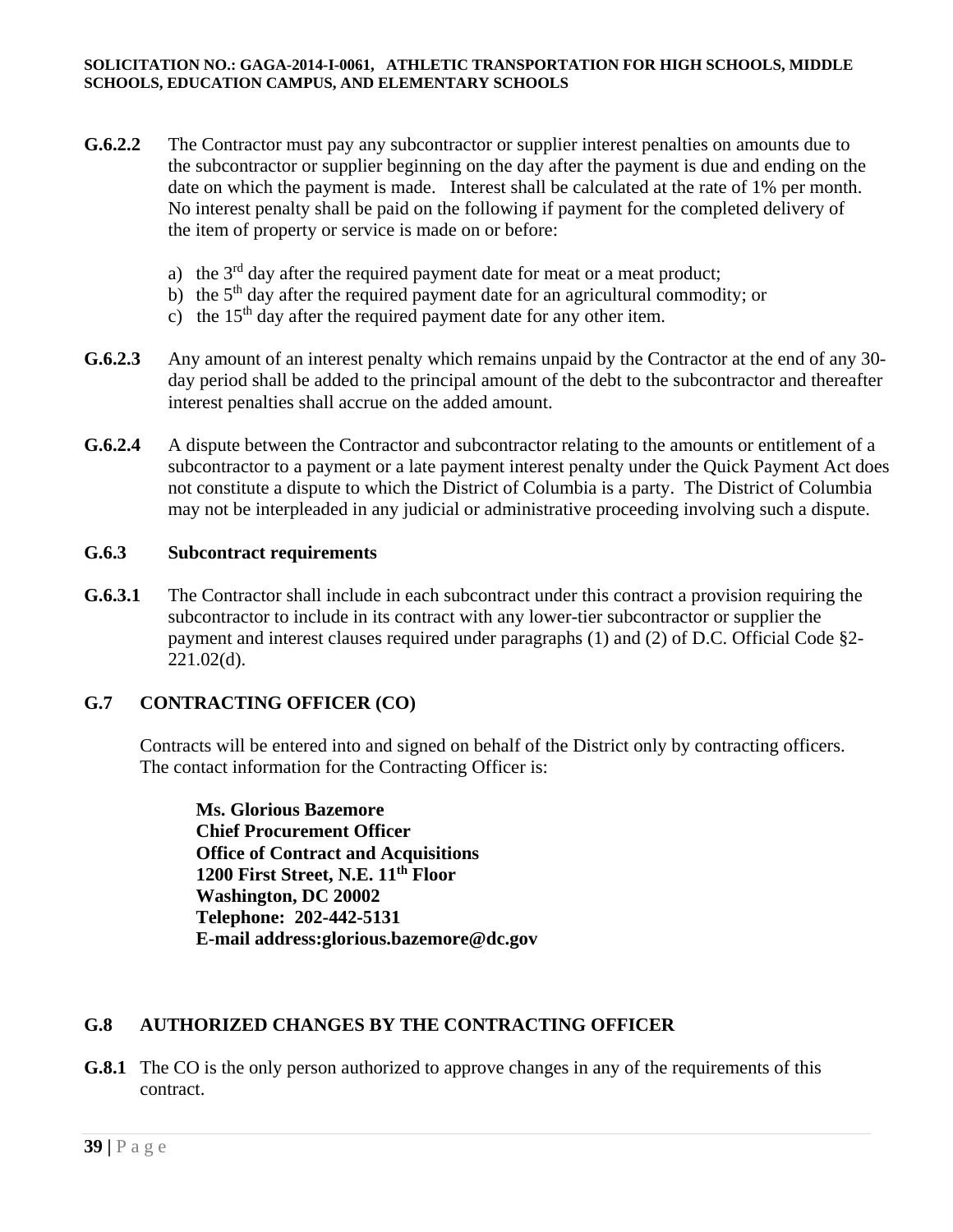- **G.8.2** The Contractor shall not comply with any order, directive or request that changes or modifies the requirements of this contract, unless issued in writing and signed by the CO.
- **G.8.3** In the event the Contractor effects any change at the instruction or request of any person other than the CO, the change will be considered to have been made without authority and no adjustment will be made in the contract price to cover any cost increase incurred as a result thereof.

## **G.9 CONTRACT ADMINISTRATOR (CA)**

- **G.9.1** The CA is responsible for general administration of the contract and advising the CO as to the Contractor's compliance or noncompliance with the contract**.** The CA has the responsibility of ensuring the work conforms to the requirements of the contract and such other responsibilities and authorities as may be specified in the contract. These include:
- **G.9.1.1** Keeping the CO fully informed of any technical or contractual difficulties encountered during the performance period and advising the CO of any potential problem areas under the contract;
- **G.9.1.2**Coordinating site entry for Contractor personnel, if applicable;
- **G.9.1.3**Reviewing invoices for completed work and recommending approval by the CO if the Contractor's prices and costs are consistent with the contractual amounts and progress is satisfactory and commensurate with the rate of expenditure;
- **G.9.1.4**Reviewing and approving invoices for deliverables to ensure receipt of goods and services. This includes the timely processing of invoices and vouchers in accordance with the District's payment provisions; and
- **G.9.1.5**Maintaining a file that includes all contract correspondence, modifications, records of inspections (site, data, equipment) and invoice or vouchers.
- **G.9.2** The address and telephone number of the CA is:

**Name: Chaz A. Green Associate Athletic Director 2330 Pomeroy Road, SE Washington, DC 20020 Phone: 202-729-3288 Fax: 202-645-9806 E-mail address: Chaz A. Green** 

- **G.9.3** The CA shall NOT have the authority to:
	- 1. Award, agree to, or sign any contract, delivery order or task order. Only the CO shall make contractual agreements, commitments or modifications;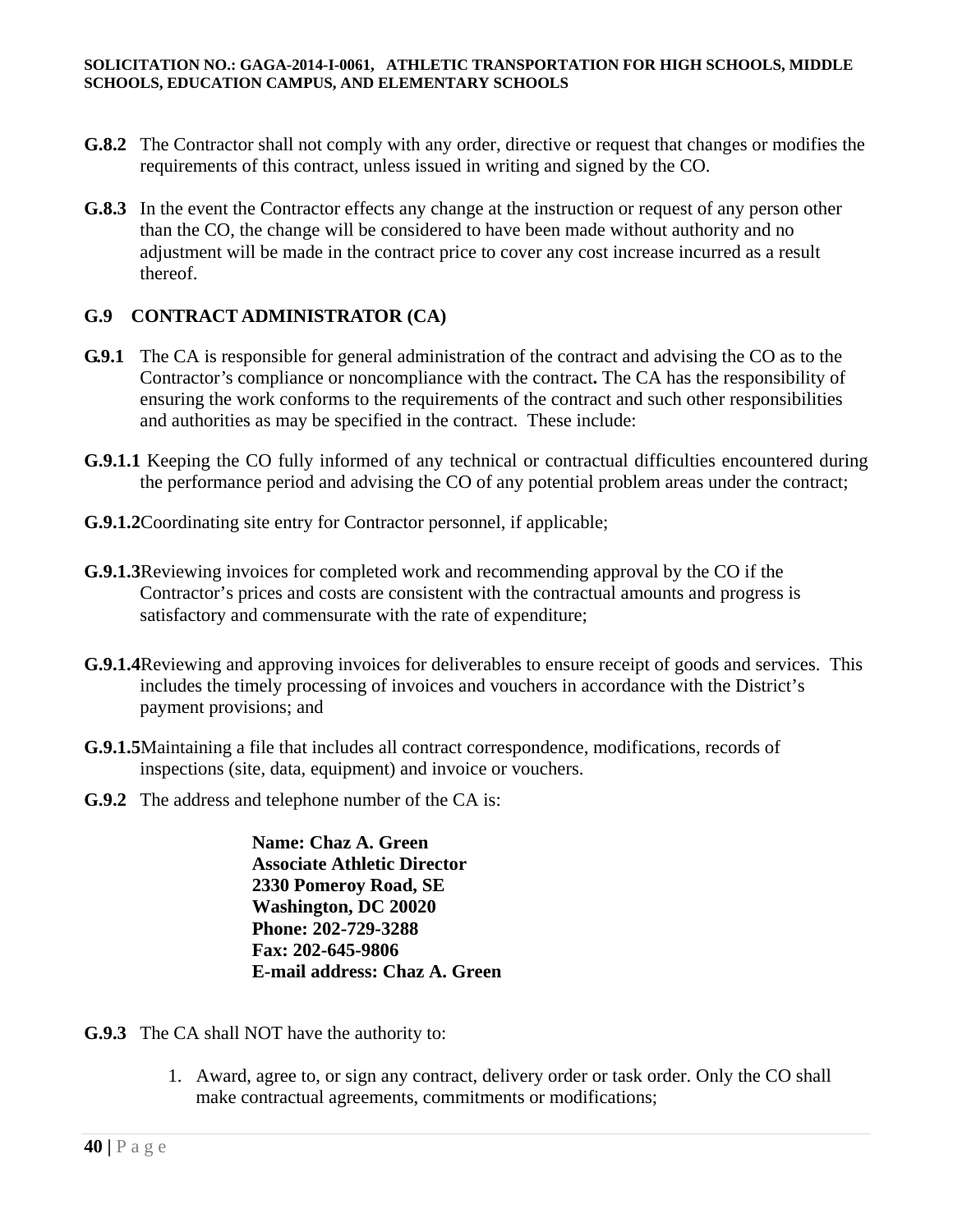- 2. Grant deviations from or waive any of the terms and conditions of the contract;
- 3. Increase the dollar limit of the contract or authorize work beyond the dollar limit of the contract,
- 4. Authorize the expenditure of funds by the Contractor;
- 5. Change the period of performance; or
- 6. Authorize the use of District property, except as specified under the contract.
- **G.9.4** The Contractor shalll be fully responsible for any changes not authorized in advance, in writing, by the CO; may be denied compensation or other relief for any additional work performed that is not so authorized; and may also be required, at no additional cost to the District, to take all corrective action necessitated by reason of the unauthorized changes.

# **SECTION H: SPECIAL CONTRACT REQUIREMENTS**

## **H.1 HIRING OF DISTRICT RESIDENTS AS APPRENTICES AND TRAINEES**

- **H.1.1** For all new employment resulting from this contract or subcontracts hereto, as defined in Mayor's Order 83-265 and implementing instructions, the Contractor shall use its best efforts to comply with the following basic goal and objectives for utilization of bona fide residents of the District of Columbia in each project's labor force:
- **H.1.1.1** At least fifty-one (51) percent of apprentices and trainees employed shall be residents of the District of Columbia registered in programs approved by the District of Columbia Apprenticeship Council.
- **H.1.2** The Contractor shall negotiate an Employment Agreement with the Department of Employment Services ("DOES") for jobs created as a result of this contract. The DOES shall be the Contractor's first source of referral for qualified apprentices and trainees in the implementation of employment goals contained in this clause.

## **H.2 DEPARTMENT OF LABOR WAGE DETERMINATIONS**

The Contractor shall be bound by the Wage Determination No.2005-2103 (Rev. -13 ) dated 06/19/2013, (http://www.wdol.gov/sca.aspx), issued by the U.S. Department of Labor in accordance with the Service Contract Act, 41 U.S.C. §351 *et seq*., and incorporated herein as Section J.2. The Contractor shall be bound by the wage rates for the term of the contract subject to revision as stated herein and in accordance with Section 24 of the SCP. If an option is exercised, the Contractor shall be bound by the applicable wage rates at the time of the exercise of the option. If the option is exercised and the CO obtains a revised wage determination, the revised wage determination is applicable for the option periods and the Contractor may be entitled to an equitable adjustment.

## **H.3 PUBLICITY**

The Contractor shall at all times obtain the prior written approval from the CO before the Contractor, any of its officers, agents, employees or subcontractors, either during or after expiration or termination of the contract, make any statement, or issue any material, for publication through any medium of communication, bearing on the work performed or data collected under this contract.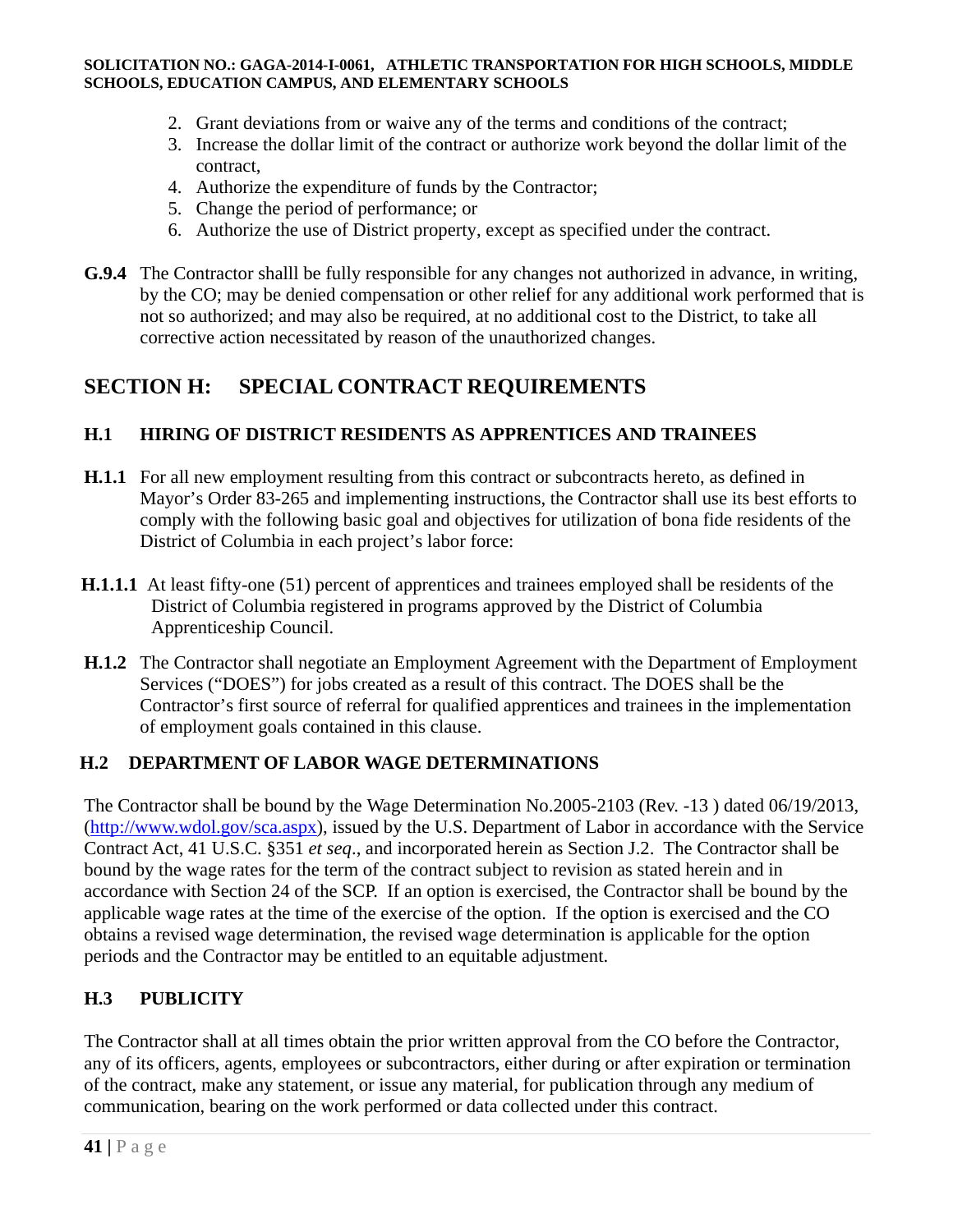## **H.4 FREEDOM OF INFORMATION ACT**

The District of Columbia Freedom of Information Act, at D.C. Official Code §2-532 (a-3), requires the District to make available for inspection and copying any record produced or collected pursuant to a District contract with a private contractor to perform a public function, to the same extent as if the record were maintained by the agency on whose behalf the contract is made. If the Contractor receives a request for such information, the Contractor shall immediately send the request to the CA who will provide the request to the FOIA Officer for the agency with programmatic responsibility in accordance with the D.C. Freedom of Information Act. If the agency with programmatic responsibility receives a request for a record maintained by the Contractor pursuant to the contract, the CA will forward a copy to the Contractor. In either event, the Contractor is required by law to provide all responsive records to the CA within the timeframe designated by the CA. The FOIA Officer for the agency with programmatic responsibility will determine the releasability of the records. The District will reimburse the Contractor for the costs of searching and copying the records in accordance with D.C. Official Code §2-532 and Chapter 4 of Title 1 of the *D.C. Municipal Regulations*.

### **H.5 51% DISTRICT RESIDENTS NEW HIRES REQUIREMENTS AND FIRST SOURCE EMPLOYMENT AGREEMENT**

- **H.5.1** The Contractor shall comply with the First Source Employment Agreement Act of 1984, as amended, D.C. Official Code §2-219.01 *et seq*. ("First Source Act").
- **H.5.2** The Contractor shall enter into and maintain, during the term of the contract, a First Source Employment Agreement, (Section J.4) in which the Contractor shall agree that:
	- (1) The first source for finding employees to fill all jobs created in order to perform this contract shall be the DOES; and
	- (2) The first source for finding employees to fill any vacancy occurring in all jobs covered by the First Source Employment Agreement shall be the First Source Register.
- **H.5.3** The Contractor shall submit to DOES, no later than the 10<sup>th</sup> of each month following execution of the contract, a First Source Agreement Contract Compliance Report ("contract compliance report") to verify its compliance with the First Source Agreement for the preceding month. The contract compliance report for the contract shall include the:
	- (1) Number of employees needed;
	- (2) Number of current employees transferred;
	- (3) Number of new job openings created;
	- (4) Number of job openings listed with DOES;
	- (5) Total number of all District residents hired for the reporting period and the cumulative total number of District residents hired; and
	- (6) Total number of all employees hired for the reporting period and the cumulative total number of employees hired, including:
		- (a) Name;
		- (b) Social security number;
		- (c) Job title;
		- (d) Hire date;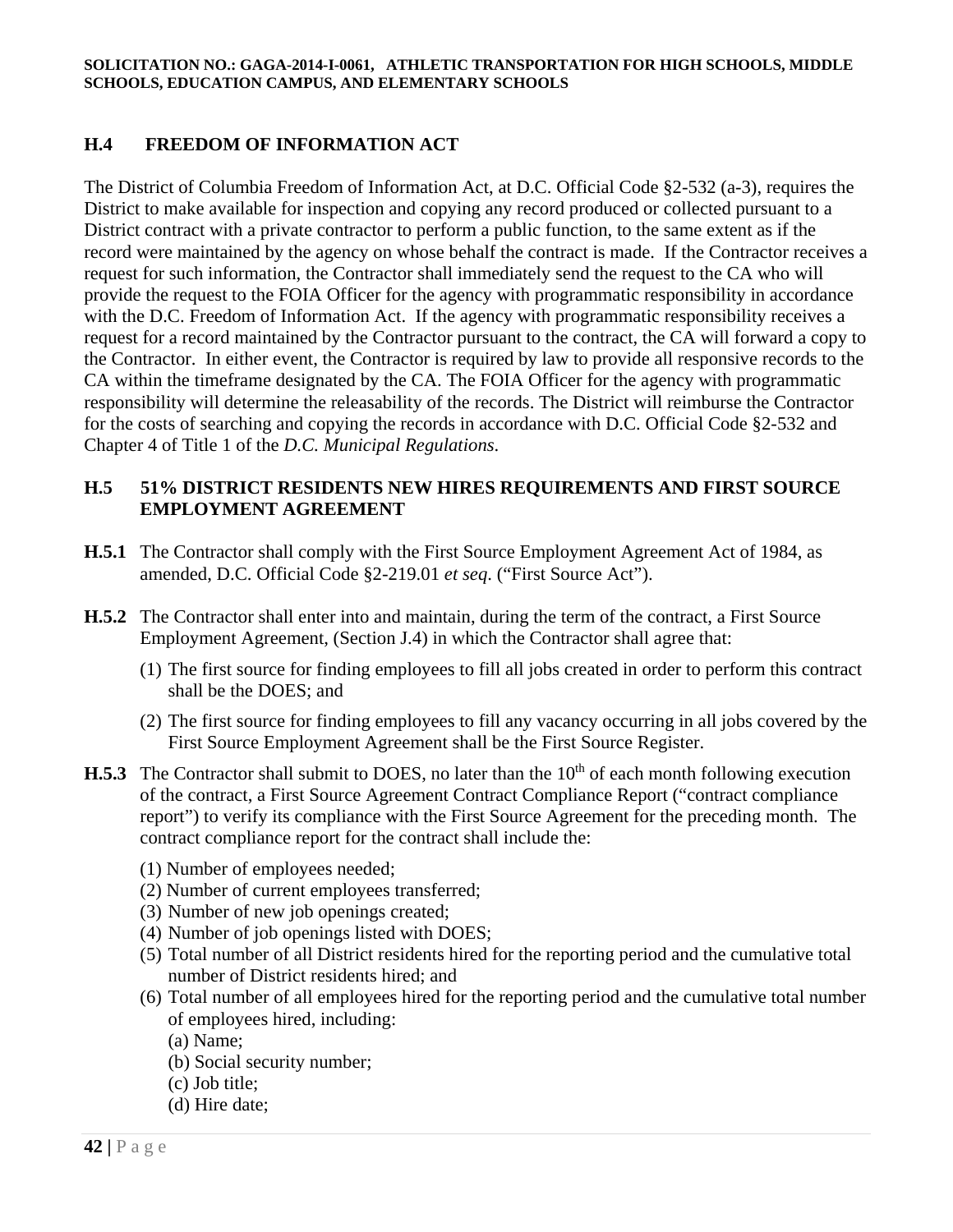- (e) Residence; and
- (f) Referral source for all new hires.
- **H.5.4** If the contract amount is equal to or greater than \$100,000, the Contractor agrees that 51% of the new employees hired for the contract shall be District residents.
- **H.5.5** With the submission of the Contractor's final request for payment from the District, the Contractor shall:
	- (1) Document in a report to the CO the Contractor's compliance with section H.5.4 of this clause; or
	- (2) Submit a request to the CO for a waiver of compliance with section H.5.4 and include the following documentation:
		- (a) Material supporting a good faith effort to comply;
		- (b) Referrals provided by DOES and other referral sources;
		- (c) Advertisement of job openings listed with DOES and other referral sources; and
		- (d) Any documentation supporting the waiver request pursuant to section H.5.6.
- **H.5.6** The CO may waive the provisions of section H.5.4 if the CO finds that:
	- (1) A good faith effort to comply is demonstrated by the Contractor;
	- (2) The Contractor is located outside the Washington Standard Metropolitan Statistical Area and none of the contract work is performed inside the Washington Standard Metropolitan Statistical Area which includes the District of Columbia; the Virginia Cities of Alexandria, Falls Church, Manassas, Manassas Park, Fairfax, and Fredericksburg, the Virginia Counties of Fairfax, Arlington, Prince William, Loudoun, Stafford, Clarke, Warren, Fauquier, Culpeper, Spotsylvania, and King George; the Maryland Counties of Montgomery, Prince Georges, Charles, Frederick, and Calvert; and the West Virginia Counties of Berkeley and Jefferson.
	- (3) The Contractor enters into a special workforce development training or placement arrangement with DOES; or
	- (4) DOES certifies that there are insufficient numbers of District residents in the labor market possessing the skills required by the positions created as a result of the contract.
- **H.5.7** Upon receipt of the Contractor's final payment request and related documentation pursuant to sections H.5.5 and H.5.6, the CO shall determine whether the Contractor is in compliance with section H.5.4 or whether a waiver of compliance pursuant to section H.5.6 is justified. If the CO determines that the Contractor is in compliance, or that a waiver of compliance is justified, the CO shall, within two business days of making the determination forward a copy of the determination to the agency Chief Financial Officer and the CA.
- **H.5.8** Willful breach of the First Source Employment Agreement, or failure to submit the report pursuant to section H.5.5, or deliberate submission of falsified data, may be enforced by the CO through imposition of penalties, including monetary fines of 5% of the total amount of the direct and indirect labor costs of the contract. The Contractor shall make payment to DOES. The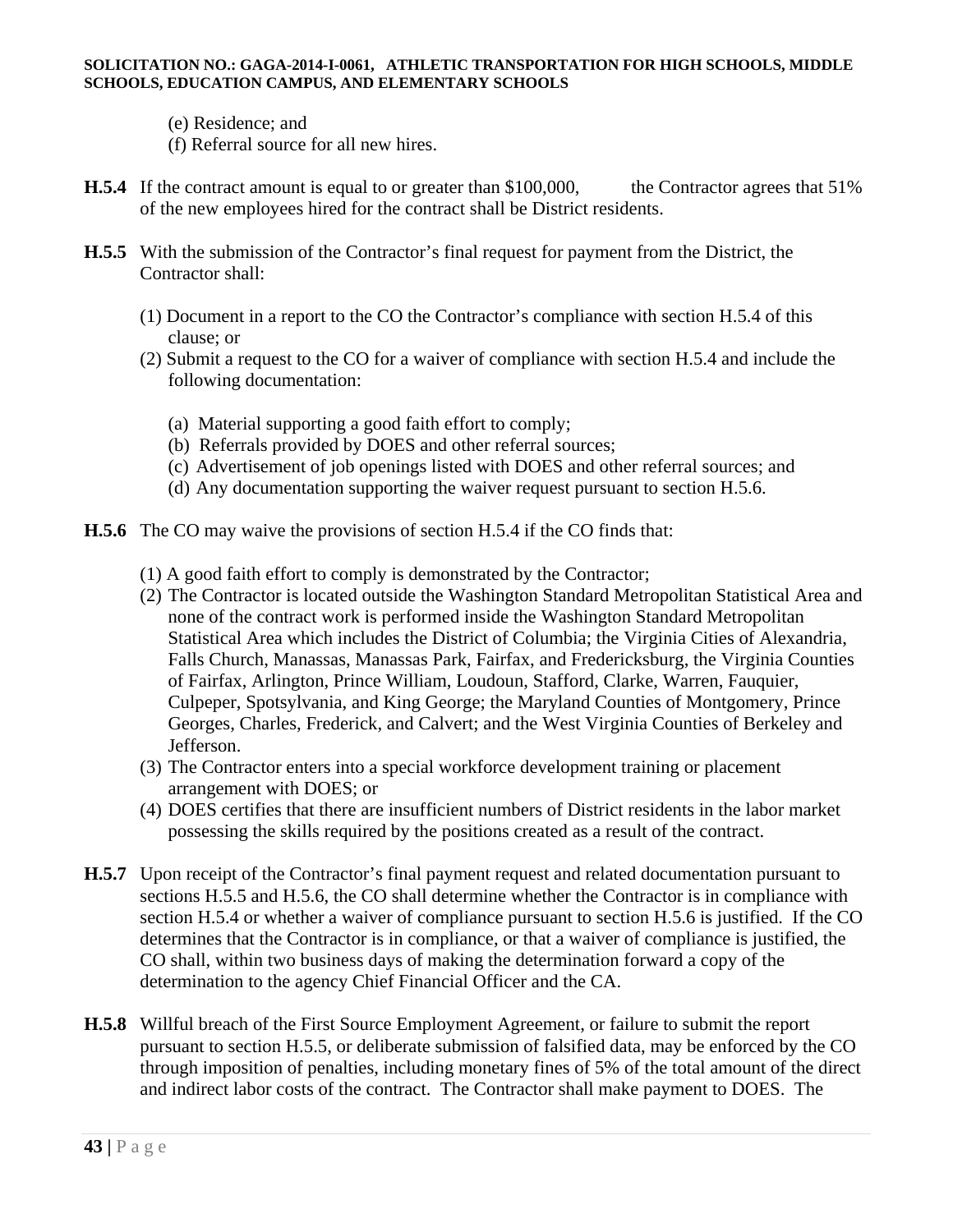Contractor may appeal to the D.C. Contract Appeals Board as provided in this contract any decision of the CO pursuant to this section H.5.8.

**H.5.9** The provisions of sections H.5.4 through H.5.8 do not apply to nonprofit organizations.

## **H.6 SECTION 504 OF THE REHABILITATION ACT OF 1973, as amended.**

During the performance of the contract, the Contractor and any of its subcontractors shall comply with Section 504 of the Rehabilitation Act of l973, as amended. This Act prohibits discrimination against disabled people in federally funded programs and activities. See 29 U.S.C. § 794 *et seq*.

## **H.7 AMERICANS WITH DISABILITIES ACT OF 1990 (ADA)**

During the performance of this contract, the Contractor and any of its subcontractors shall comply with the ADA. The ADA makes it unlawful to discriminate in employment against a qualified individual with a disability. See 42 U.S.C. §12101 *et seq*.

## **H.8 WAY TO WORK AMENDMENT ACT OF 2006**

- **H.8.1** Except as described in H.8.8 below, the Contractor shall comply with Title I of the Way to Work Amendment Act of 2006, effective June 8, 2006 (D.C. Law 16-118, D.C. Official Code §2- 220.01 *et seq*.) ("Living Wage Act of 2006"), for contracts for services in the amount of \$100,000 or more in a 12-month period.
- **H.8.2** The Contractor shall pay its employees and subcontractors who perform services under the contract no less than the current living wage published on the OCP website at www.ocp.dc.gov.
- **H.8.3** The Contractor shall include in any subcontract for \$15,000 or more a provision requiring the subcontractor to pay its employees who perform services under the contract no less than the current living wage rate.
- **H.8.4** The DOES may adjust the living wage annually and the OCP will publish the current living wage rate on its website at www.ocp.dc.gov.
- **H.8.5** The Contractor shall provide a copy of the Fact Sheet attached as J.6 to each employee and subcontractor who performs services under the contract. The Contractor shall also post the Notice attached as J.5 in a conspicuous place in its place of business. The Contractor shall include in any subcontract for \$15,000 or more a provision requiring the subcontractor to post the Notice in a conspicuous place in its place of business.
- **H.8.6** The Contractor shall maintain its payroll records under the contract in the regular course of business for a period of at least three (3) years from the payroll date, and shall include this requirement in its subcontracts for \$15,000 or more under the contract.
- **H.8.7** The payment of wages required under the Living Wage Act of 2006 shall be consistent with and subject to the provisions of D.C. Official Code §32-1301 *et seq*.
- **H.8.8** The requirements of the Living Wage Act of 2006 do not apply to: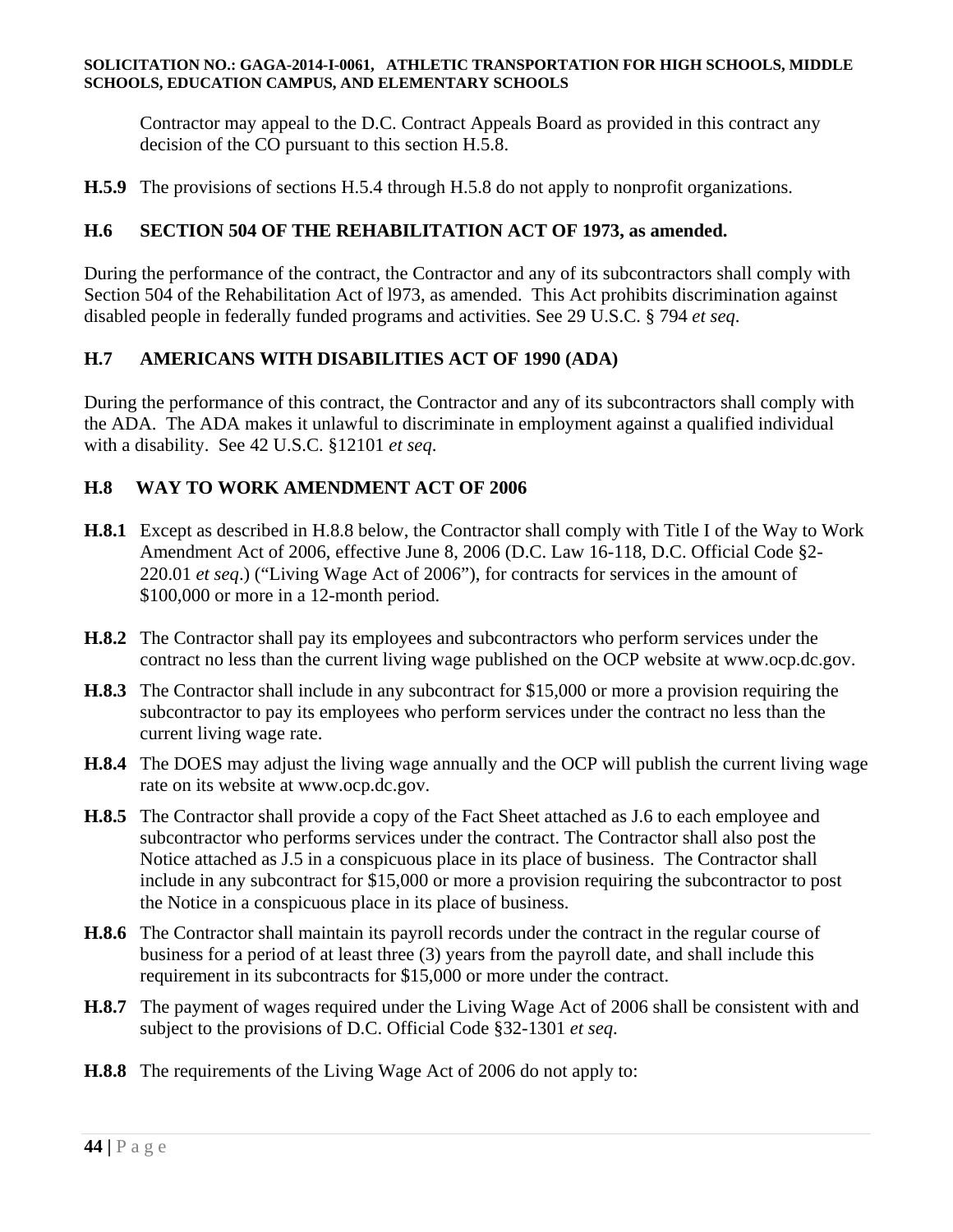(1) Contracts or other agreements that are subject to higher wage level determinations required by federal law;

(2) Existing and future collective bargaining agreements, provided, that the future collective bargaining agreement results in the employee being paid no less than the established living wage; (3) Contracts for electricity, telephone, water, sewer or other services provided by a regulated utility;

(4) Contracts for services needed immediately to prevent or respond to a disaster or imminent threat to public health or safety declared by the Mayor;

(5) Contracts or other agreements that provide trainees with additional services including, but not limited to, case management and job readiness services; provided that the trainees do not replace employees subject to the Living Wage Act of 2006;

(6) An employee under 22 years of age employed during a school vacation period, or enrolled as a full-time student, as defined by the respective institution, who is in high school or at an accredited institution of higher education and who works less than 25 hours per week; provided that he or she does not replace employees subject to the Living Wage Act of 2006;

(7) Tenants or retail establishments that occupy property constructed or improved by receipt of government assistance from the District of Columbia; provided, that the tenant or retail establishment did not receive direct government assistance from the District;

(8) Employees of nonprofit organizations that employ not more than 50 individuals and qualify for taxation exemption pursuant to section  $501(c)(3)$  of the Internal Revenue Code of 1954, approved August 16, 1954 (68A Stat. 163; 26 U.S.C. § 501(c)(3);

(9) Medicaid provider agreements for direct care services to Medicaid recipients, provided, that the direct care service is not provided through a home care agency, a community residence facility, or a group home for mentally retarded persons as those terms are defined in section 2 of the Health-Care and Community Residence Facility, Hospice, and Home Care Licensure Act of 1983, effective February 24, 1984 (D.C. Law 5-48; D.C. Official Code § 44-501); and (10) Contracts or other agreements between managed care organizations and the Health Care Safety Net Administration or the Medicaid Assistance Administration to provide health services.

**H.8.9** The Mayor may exempt a contractor from the requirements of the Living Wage Act of 2006, subject to the approval of Council, in accordance with the provisions of Section 109 of the Living Wage Act of 2006.

# **H.9 SUBCONTRACTING REQUIREMENTS**

## **H.9.1 Mandatory Subcontracting Requirements**

- **H.9.1.1** For contracts in excess of \$250,000, at least 35% of the dollar volume shall be subcontracted to certified small business enterprises; provided, however, that the costs of materials, goods, and supplies shall not be counted towards the 35% subcontracting requirement unless such materials, goods and supplies are purchased from certified small business enterprises.
- **H.9.1.2** If there are insufficient qualified small business enterprises to completely fulfill the requirement of paragraph H.9.1.1, then the subcontracting may be satisfied by subcontracting 35% of the dollar volume to any certified business enterprises; provided, however, that all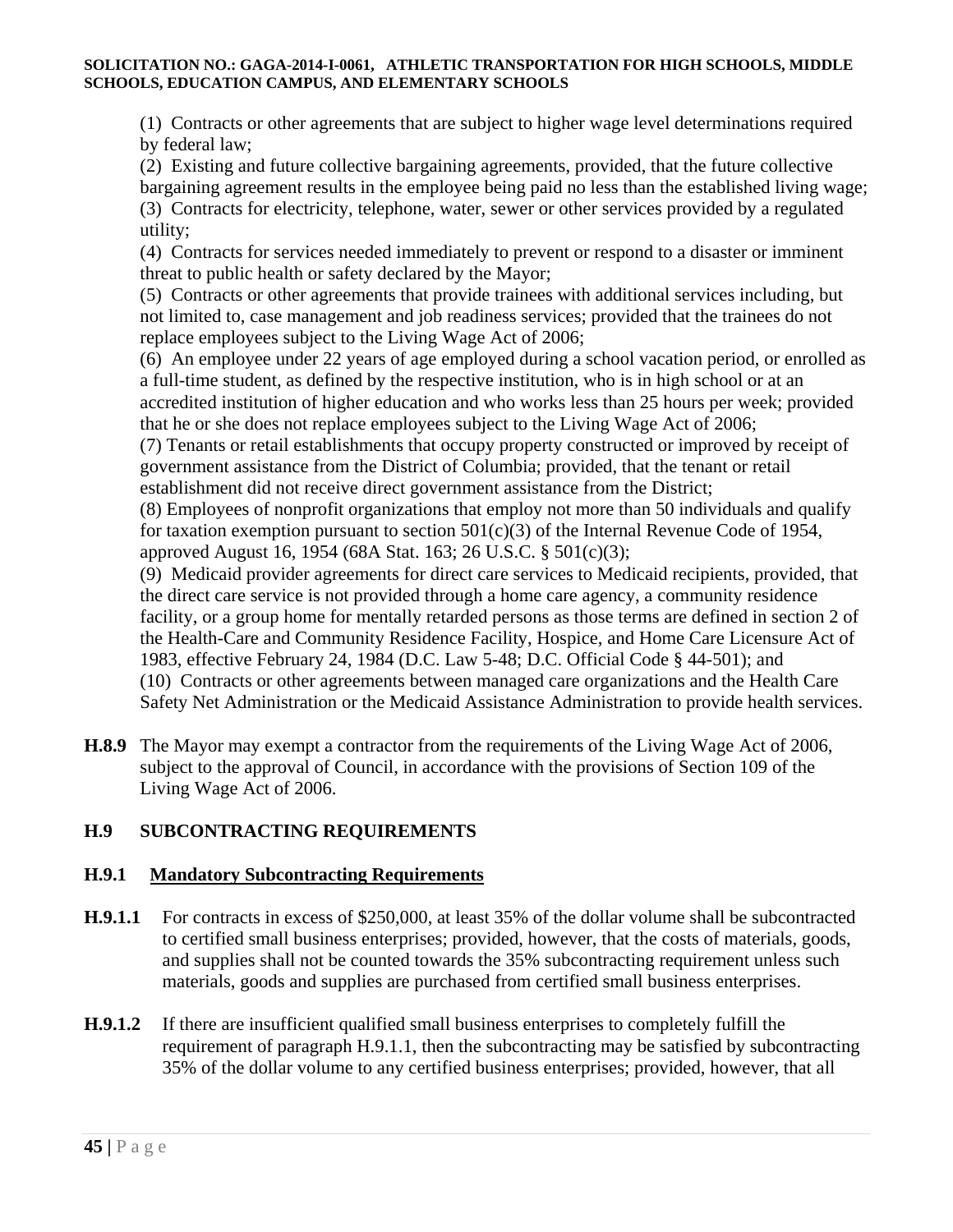reasonable efforts shall be made to ensure that qualified small business enterprises are significant participants in the overall subcontracting work.

**H.9.1.3** A prime contractor which is certified as a small, local or disadvantaged business enterprise shall not be required to comply with the provisions of sections H.9.1.1 and H.9.1.2.

### **H.9.2 Subcontracting Plan**

 If the prime contractor is required by law to subcontract under this contract, it must subcontract at least 35% of the dollar volume of this contract in accordance with the provisions of section H.9.1. The prime contractor responding to this solicitation which is required to subcontract shall be required to submit with its bid, a notarized statement detailing its subcontracting plan. Bids responding to this IFB shall be deemed nonresponsive and shall be rejected if the bidder is required to subcontract, but fails to submit a subcontracting plan with its bid. Once the plan is approved by the CO, changes to the plan will only occur with the prior written approval of the CO and the Director of DSLBD. Each subcontracting plan shall include the following:

- **H.9.2.1** A description of the goods and services to be provided by SBEs or, if insufficient qualified SBEs are available, by any certified business enterprises;
- **H.9.2.2** A statement of the dollar value of the bid that pertains to the subcontracts to be performed by the SBEs or, if insufficient qualified SBEs are available, by any certified business enterprises;
- **H.9.2.3** The names and addresses of all proposed subcontractors who are SBEs or, if insufficient SBEs are available, who are certified business enterprises;
- **H.9.2.4** The name of the individual employed by the prime contractor who will administer the subcontracting plan, and a description of the duties of the individual;
- **H.9.2.5** A description of the efforts the prime contractor will make to ensure that SBEs, or, if insufficient SBEs are available, that certified business enterprises will have an equitable opportunity to compete for subcontracts;
- **H.9.2.6** In all subcontracts that offer further subcontracting opportunities, assurances that the prime contractor will include a statement, approved by the contracting officer, that the subcontractor will adopt a subcontracting plan similar to the subcontracting plan required by the contract;
- **H.9.2.7** Assurances that the prime contractor will cooperate in any studies or surveys that may be required by the contracting officer, and submit periodic reports, as requested by the contracting officer, to allow the District to determine the extent of compliance by the prime contractor with the subcontracting plan;
- **H.9.2.8** A list of the type of records the prime contractor will maintain to demonstrate procedures adopted to comply with the requirements set forth in the subcontracting plan, and assurances that the prime contractor will make such records available for review upon the District's request; and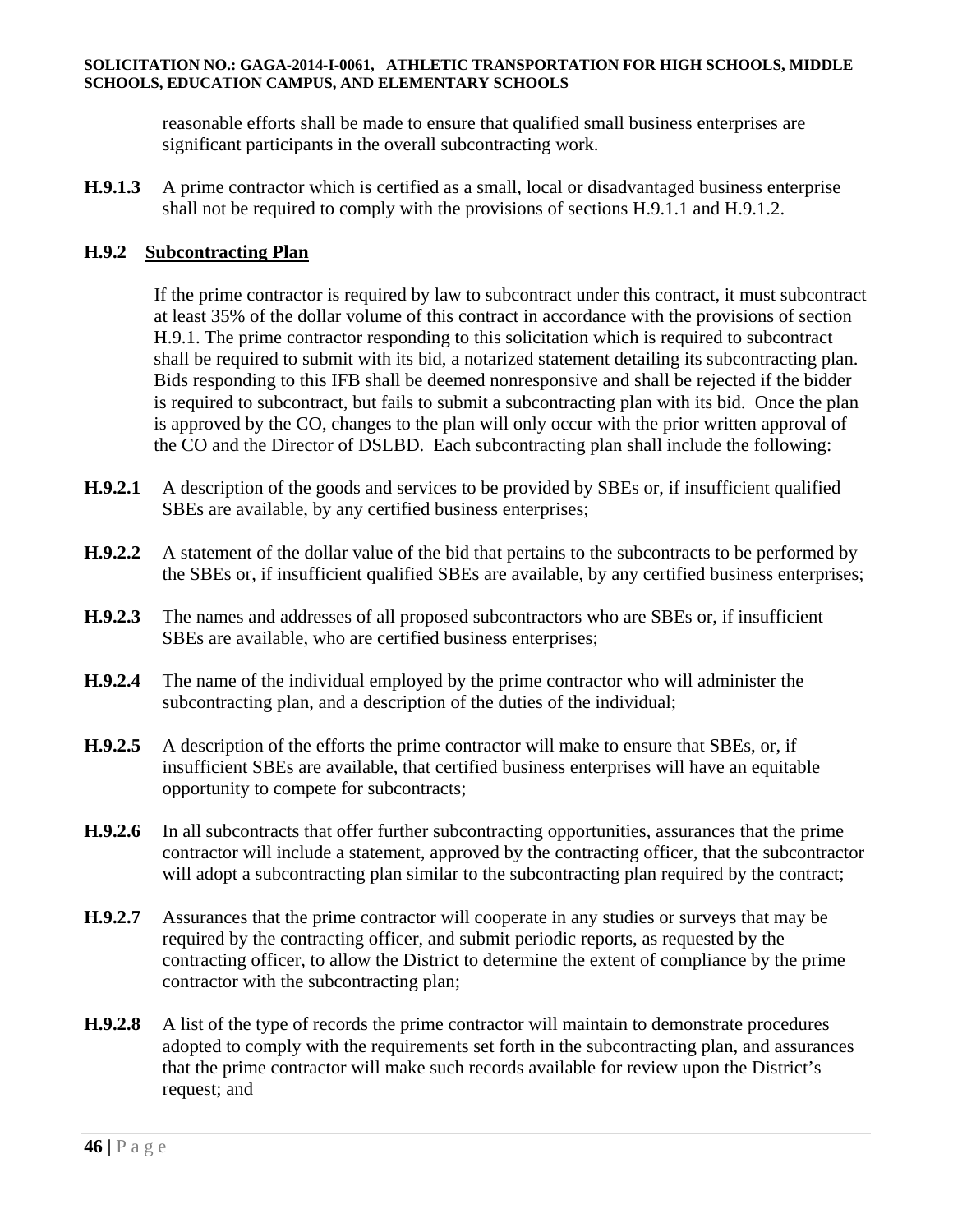- **H.9.2.9** A description of the prime contractor's recent effort to locate SBEs or, if insufficient SBEs are available, certified business enterprises, and to award subcontracts to them.
- **H.9.3 Subcontracting Plan Compliance Reporting.** If the Contractor has an approved subcontracting plan required by law under this contract, the Contractor shall submit to the CO and the Director of DSLBD, no later than the  $21<sup>st</sup>$  of each month following execution of the contract, a Subcontracting Plan Compliance Report to verify its compliance with the subcontracting requirements for the preceding month. The monthly subcontracting plan compliance report shall include the following information:
- **H.9.3.1** The dollar amount of the contract or procurement;
- **H.9.3.2** A brief description of the goods procured or the services contracted for;
- **H.9.3.3** The name of the business enterprise from which the goods were procured or services contracted;
- **H.9.3.4** Whether the subcontractors to the contract are currently certified business enterprises;
- **H.9.3.5** The dollar percentage of the contract awarded to SBEs, or if insufficient SBEs, to other certified business enterprises;
- **H.9.3.6** A description of the activities the Contractor engaged in, in order to achieve the subcontracting requirements set forth in its plan; and
- **H.9.3.7** A description of any changes to the activities the Contractor intends to make by the next month to achieve the requirements set forth in its plan.

#### **H.9.4 Subcontractor Standards**

**H.9.4.1**A prime contractor shall ensure that subcontractors meet the criteria for responsibility described in D.C. Official Code § 2-353.01.

## **H.9.5 Enforcement and Penalties for Breach of Subcontracting Plan**

- **H.9.5.1** If during the performance of this contract, the Contractor fails to comply with its approved subcontracting plan, and the CO determines the Contractor's failure to be a material breach of the contract, the CO shall have cause to terminate the contract under the default clause of the Standard Contract Provisions.
- **H.9.5.2** There shall be a rebuttable presumption that a contractor willfully breached its approved subcontracting plan if the contractor (i) fails to submit any required monitoring or compliance report; or (ii) submits a monitoring or compliance report with the intent to defraud.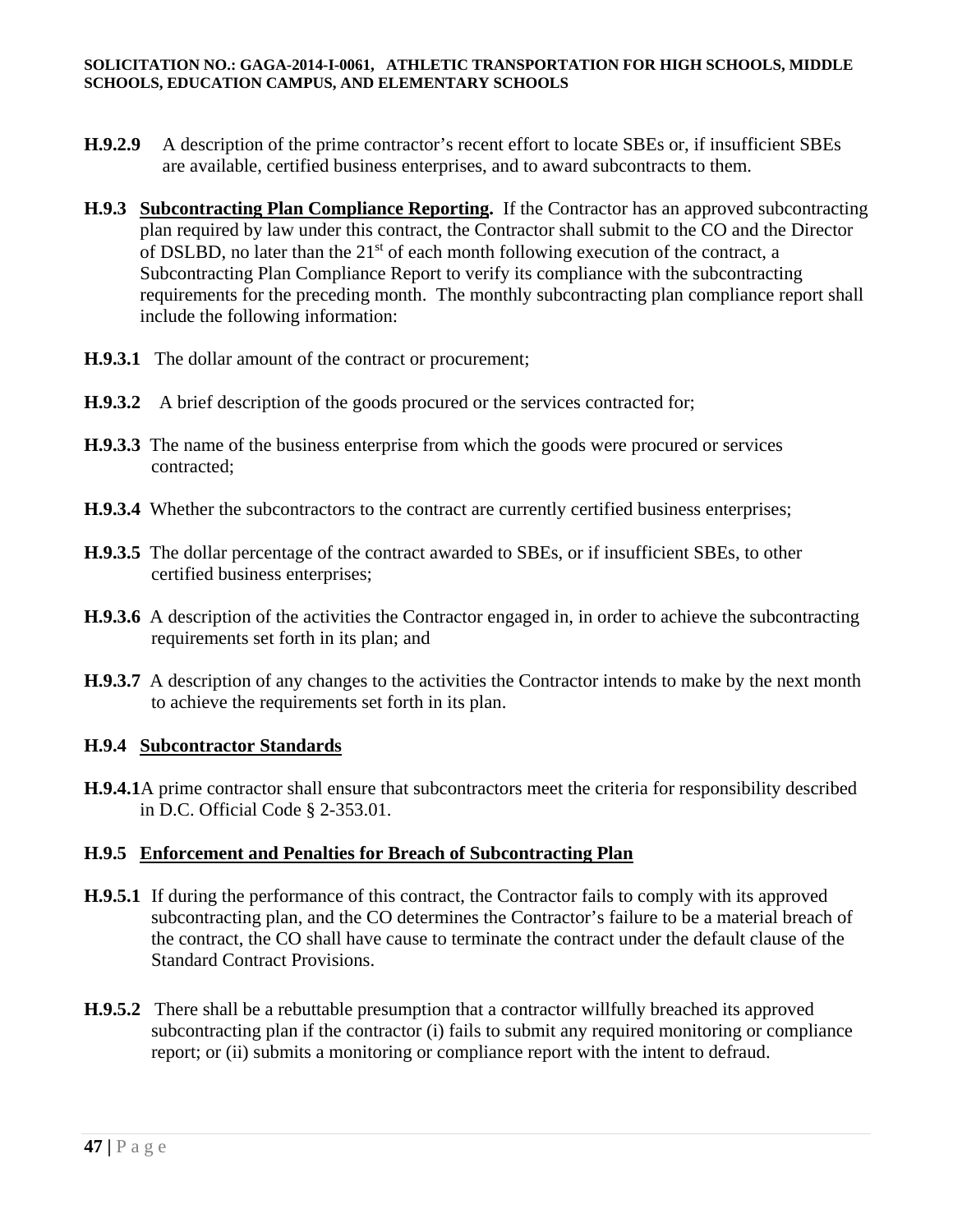**H.9.5.3** A contractor that is found to have willfully breached its approved subcontracting plan for utilization of certified business enterprises in the performance of a contract shall be subject to the imposition of penalties, including monetary fines of \$15,000 or 5% of the total amount of the work that the contractor was to subcontract to certified business enterprises, whichever is greater, for each such breach.

## **H.10 CRIMINAL BACKGROUND AND TRAFFIC RECORDS CHECKS FOR CONTRACTORS THAT PROVIDE DIRECT SERVICES TO CHILDREN OR YOUTH**

**H.10.1** A contractor that provides services as a covered child or youth services provider, as defined in section 202(3) of the Child and Youth, Safety and Health Omnibus Amendment Act of 2004, effective April 13, 2005 (D.C. Law 15-353; D.C. Official Code § 4-1501.01 *et seq.*), as amended (in this section, the "Act"), shall obtain criminal history records to investigate persons applying for employment, in either a compensated or an unsupervised volunteer position, as well as its current employees and unsupervised volunteers. The Contractor shall request criminal background checks for the following positions:

#### **(a) Bus Drivers (b) Bus Attendants**.

- **H.10.2** The Contractor shall also obtain traffic records to investigate persons applying for employment, as well as current employees and volunteers, when that person will be required to drive a motor vehicle to transport children in the course of performing his or her duties. The Contractor shall request traffic records for the following positions: **Bus Driver.**
- **H.10.3** The Contractor shall inform all applicants requiring a criminal background check that a criminal background check must be conducted on the applicant before the applicant may be offered a compensated position or an unsupervised volunteer position.
- **H.10.4** The Contractor shall inform all applicants requiring a traffic records check that a traffic records check must be conducted on the applicant before the applicant may be offered a compensated position or a volunteer position.
- **H.10.5** The Contractor shall obtain from each applicant, employee and unsupervised volunteer:
	- (A) a written authorization which authorizes the District to conduct a criminal background check;
	- (B) a written confirmation stating that the Contractor has informed him or her that the District is authorized to conduct a criminal background check;
	- (C) a signed affirmation stating whether or not they have been convicted of a crime, pleaded nolo contendere, are on probation before judgment or placement of a case upon a stet docket, or have been found not guilty by reason of insanity, for any sexual offenses or intra-family offenses in the District or their equivalent in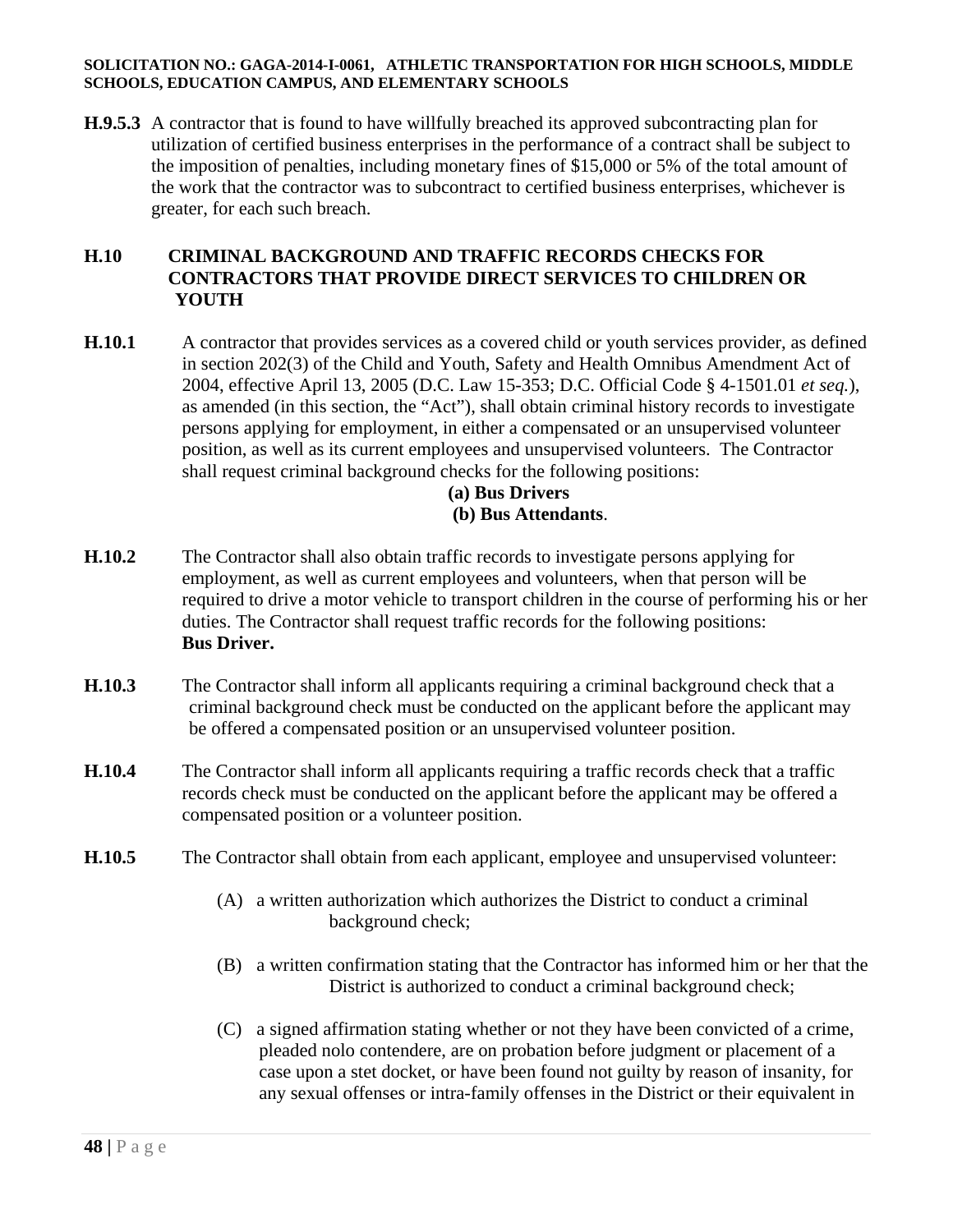any other state or territory, or for any of the following felony offenses or their equivalent in any other state or territory:

- (i) Murder, attempted murder, manslaughter, or arson;
- (ii) Assault, assault with a dangerous weapon, mayhem, malicious disfigurement, or threats to do bodily harm;
- (iii) Burglary;
- (iv) Robbery;
- (v) Kidnapping;
- (vi) Illegal use or possession of a firearm;
- (vii) Sexual offenses, including indecent exposure; promoting, procuring, compelling, soliciting, or engaging in prostitution; corrupting minors (sexual relations with children); molesting; voyeurism; committing sex acts in public; incest; rape; sexual assault; sexual battery; or sexual abuse; but excluding sodomy between consenting adults;
- (viii) Child abuse or cruelty to children; or
- (ix) Unlawful distribution of or possession with intent to distribute a controlled substance;
- (D) a written acknowledgement stating that the Contractor has notified them that they are entitled to receive a copy of the criminal background check and to challenge the accuracy and completeness of the report; and
- (E) a written acknowledgement stating that the Contractor has notified them that they may be denied employment or a volunteer position, or may be terminated as an employee or volunteer based on the results of the criminal background check.
- **H.10.6** The Contractor shall inform each applicant, employee and unsupervised volunteer that a false statement may subject them to criminal penalties.
- **H.10.7** Prior to requesting a criminal background check, the Contractor shall provide each applicant, employee, or unsupervised volunteer with a form or forms to be utilized for the following purposes:

 (A)To authorize the Metropolitan Police Department (MPD), or designee, to conduct the criminal background check and confirm that the applicant, employee, or unsupervised volunteer has been informed that the Contractor is authorized and required to conduct a criminal background check;

(B)To affirm whether or not the applicant, employee, or unsupervised volunteer has been convicted of a crime, has pleaded nolo contendere, is on probation before judgment or placement of a case upon a stet docket, or has been found not guilty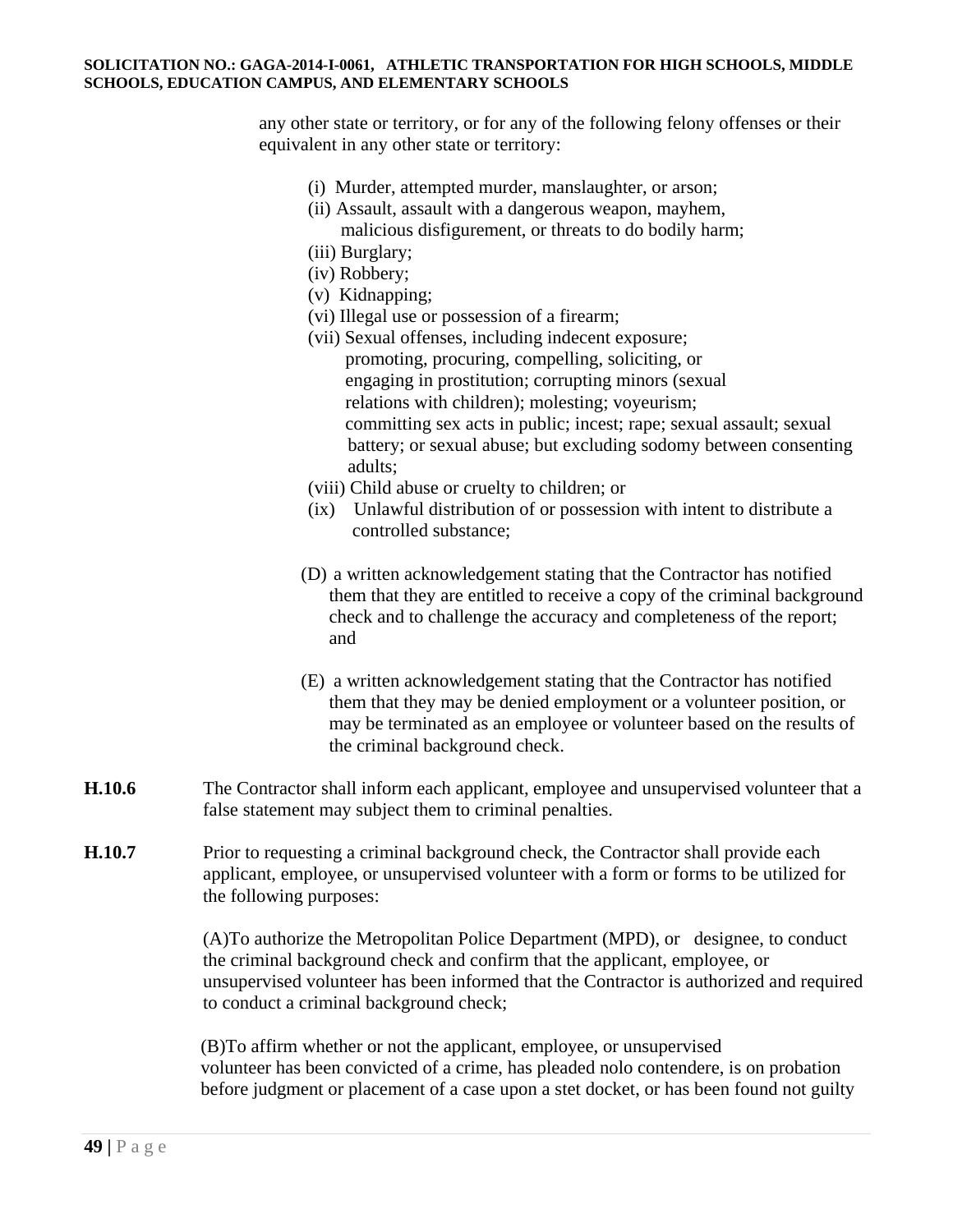by reason of insanity for any sexual offenses or intra-family offenses in the District or their equivalent in any other state or territory of the United States, or for any of the felony offenses described in paragraph H.10.5(C);

(C) To acknowledge that the applicant, employee, or unsupervised volunteer has been notified of his or her right to obtain a copy of the criminal background check report and to challenge the accuracy and completeness of the report;

(D) To acknowledge that the applicant may be denied employment, assignment to, or an unsupervised volunteer position for which a criminal background check is required based on the outcome of the criminal background check; and

(E) To inform the applicant or employee that a false statement on the form or forms may subject them to criminal penalties pursuant to D.C. Official Code §22-2405.

- **H.10.8** The Contractor shall direct the applicant or employee to complete the form or forms and notify the applicant or employee when and where to report to be fingerprinted.
- **H.10.9** Unless otherwise provided herein, the Contractor shall request criminal background checks from the Chief, MPD (or designee), who shall be responsible for conducting criminal background checks, including fingerprinting.
- **H.10.10** The Contractor shall request traffic record checks from the Director, Department of Motor Vehicles (DMV) (or designee), who shall be responsible for conducting traffic record checks.
- **H.10.11** The Contractor shall provide copies of all criminal background and traffic check reports to the COTR within one business day of receipt.
- **H.10.12** The Contractor shall pay for the costs for the criminal background and traffic record checks, pursuant to the requirements set forth by the MPD and DMV. The District shall not make any separate payment for the cost of criminal background and traffic record checks.
- **H.10.13** The Contractor may make an offer of appointment to, or assign a current employee or applicant to, a compensated position contingent upon receipt from the contracting officer of the COTR's decision after his or her assessment of the criminal background or traffic record check.
- **H.10.14** The Contractor may not make an offer of appointment to an unsupervised volunteer whose position brings him or her into direct contact with children until it receives from the contracting officer the COTR's decision after his or her assessment of the criminal background or traffic record check.
- **H.10.15** The Contractor shall not employ or permit to serve as an unsupervised volunteer an applicant or employee who has been convicted of, has pleaded nolo contendere to, is on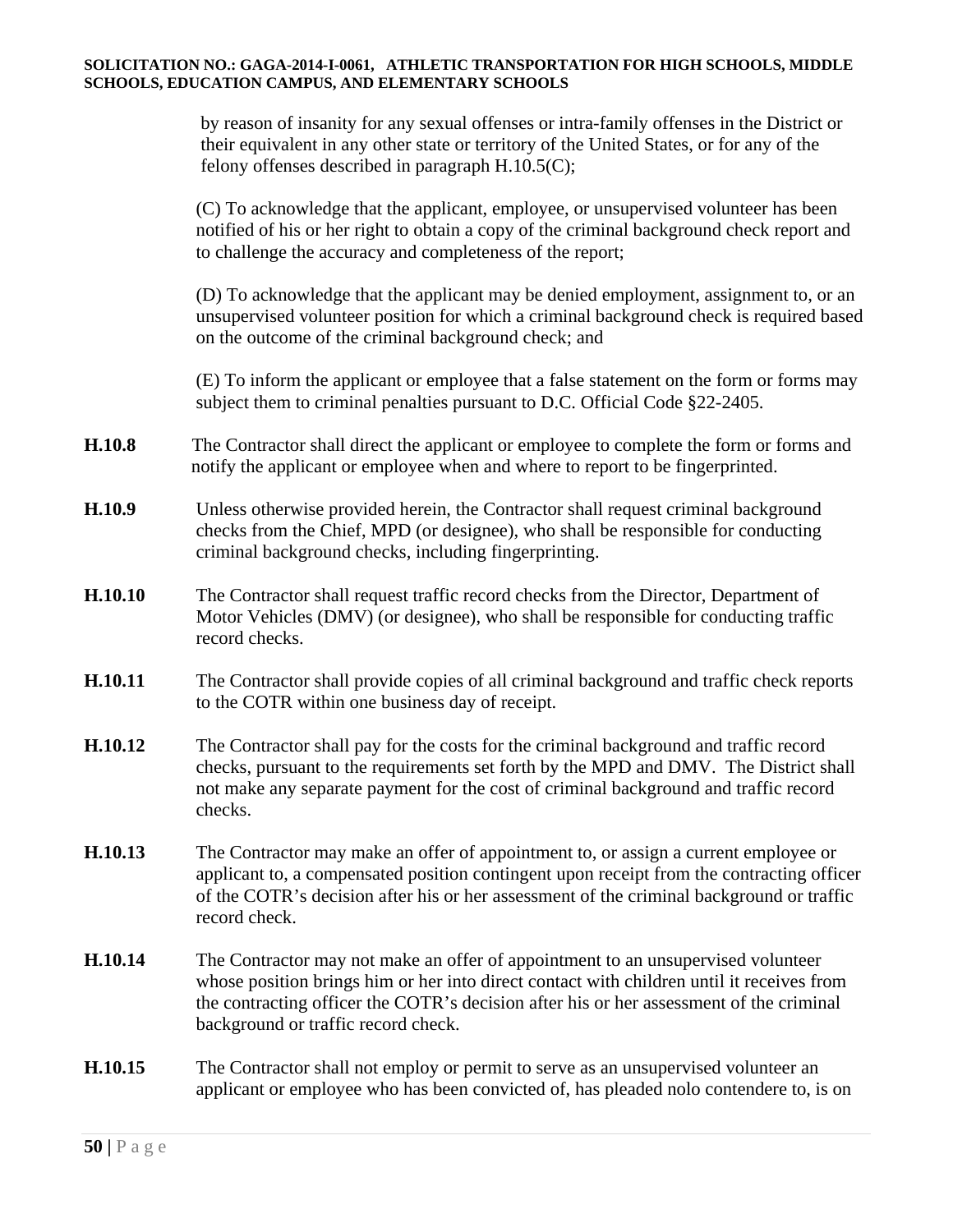probation before judgment or placement of a case on the stet docket because of, or has been found not guilty by reason of insanity for any sexual offenses involving a minor.

- **H.10.16** Unless otherwise specified herein, the Contractor shall conduct periodic criminal background checks upon the exercise of each option year of this contract for current employees and unsupervised volunteer in the positions listed in sections H.11.1 and H.10.2.
- **H.10.17** An employee or unsupervised volunteer may be subject to administrative action including, but not limited to, reassignment or termination at the discretion of the COTR after his or her assessment of a criminal background or traffic record check.
- **H.10.18** The COTR shall be solely responsible for assessing the information obtained from each criminal background and traffic records check report to determine whether a final offer may be made to each applicant or employee. The COTR shall inform the contracting officer of its decision, and the contracting officer shall inform the Contractor whether an offer may be made to each applicant.
- **H.10.19** If any application is denied because the COTR determines that the applicant presents a present danger to children or youth, the Contractor shall notify the applicant of such determination and inform the applicant in writing that she or he may appeal the denial to the Commission on Human Rights within thirty (30) days of the determination.
- **H.10.20** Criminal background and traffic record check reports obtained under this section shall be confidential and are for the exclusive use of making employment-related determinations. The Contractor shall not release or otherwise disclose the reports to any person, except as directed by the contracting officer.

## **H.11 CONTRACTOR RESPONSIBILITIES**

The Contractor shall maintain copies of all the driving records of its drivers: the background investigation reports of all the drivers and attendants who are providing services in performance of this contract; and all other responsibilities as set forth in Section C of this contract.

# **SECTION I: CONTRACT CLAUSES**

## **I.1 APPLICABILITY OF STANDARD CONTRACT PROVISIONS**

The Standard Contract Provisions for use with District of Columbia Government Supplies and Services Contracts dated March 2007 ("SCP") are incorporated as part of the contract. To obtain a copy of the SCP go to www.ocp.dc.gov, click on OCP Policies under the heading "Information", then click on "Standard Contract Provisions – Supplies and Services Contracts".

## **I.2 CONTRACTS THAT CROSS FISCAL YEARS**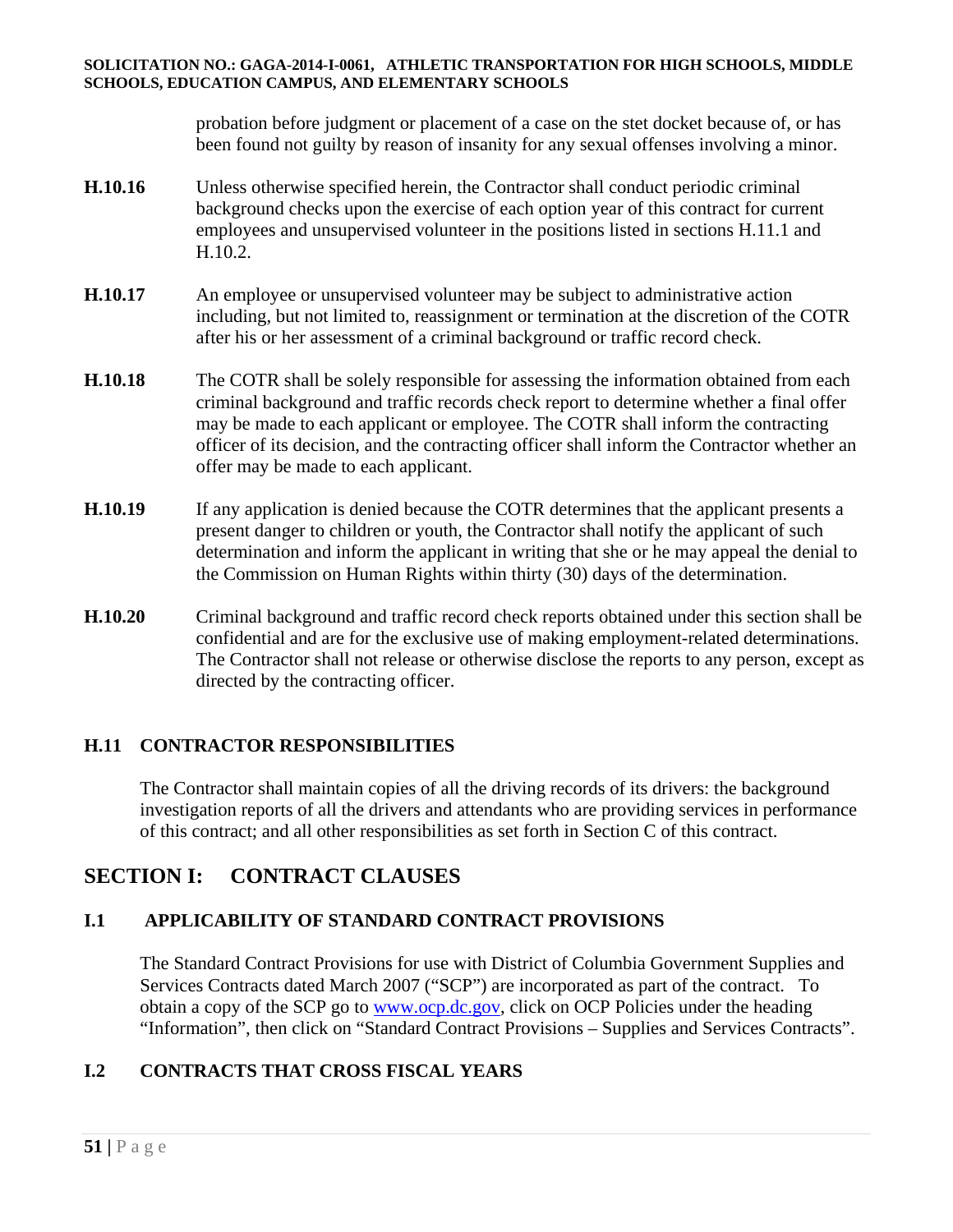Continuation of this contract beyond the current fiscal year is contingent upon future fiscal appropriations.

### **I.3 CONFIDENTIALITY OF INFORMATION**

The Contractor shall keep all information relating to any employee or customer of the District in absolute confidence and shall not use the information in connection with any other matters; nor shall it disclose any such information to any other person, firm or corporation, in accordance with the District and federal laws governing the confidentiality of records.

#### **I.4 TIME**

Time, if stated in a number of days, will include Saturdays, Sundays, and holidays, unless otherwise stated herein.

#### **I.5 RIGHTS IN DATA**

- **I.5.1** "Data," as used herein, means recorded information, regardless of form or the media on which it may be recorded. The term includes technical data and computer software. The term does not include information incidental to contract administration, such as financial, administrative, cost or pricing, or management information.
- **I.5.2** The term "Technical Data", as used herein, means recorded information, regardless of form or characteristic, of a scientific or technical nature. It may, for example, document research, experimental, developmental or engineering work, or be usable or used to define a design or process or to procure, produce, support, maintain, or operate material. The data may be graphic or pictorial delineations in media such as drawings or photographs, text in specifications or related performance or design type documents or computer printouts. Examples of technical data include research and engineering data, engineering drawings and associated lists, specifications, standards, process sheets, manuals, technical reports, catalog item identifications, and related information, and computer software documentation. Technical data does not include computer software or financial, administrative, cost and pricing, and management data or other information incidental to contract administration.
- **I.5.3** The term "Computer Software", as used herein means computer programs and computer databases. "Computer Programs", as used herein means a series of instructions or statements in a form acceptable to a computer, designed to cause the computer to execute an operation or operations. "Computer Programs" include operating systems, assemblers, compilers, interpreters, data management systems, utility programs, sort merge programs, and automated data processing equipment maintenance diagnostic programs, as well as applications programs such as payroll, inventory control and engineering analysis programs. Computer programs may be either machine-dependent or machine-independent, and may be general purpose in nature or designed to satisfy the requirements of a particular user.
- **I.5.4** The term "computer databases", as used herein, means a collection of data in a form capable of being processed and operated on by a computer.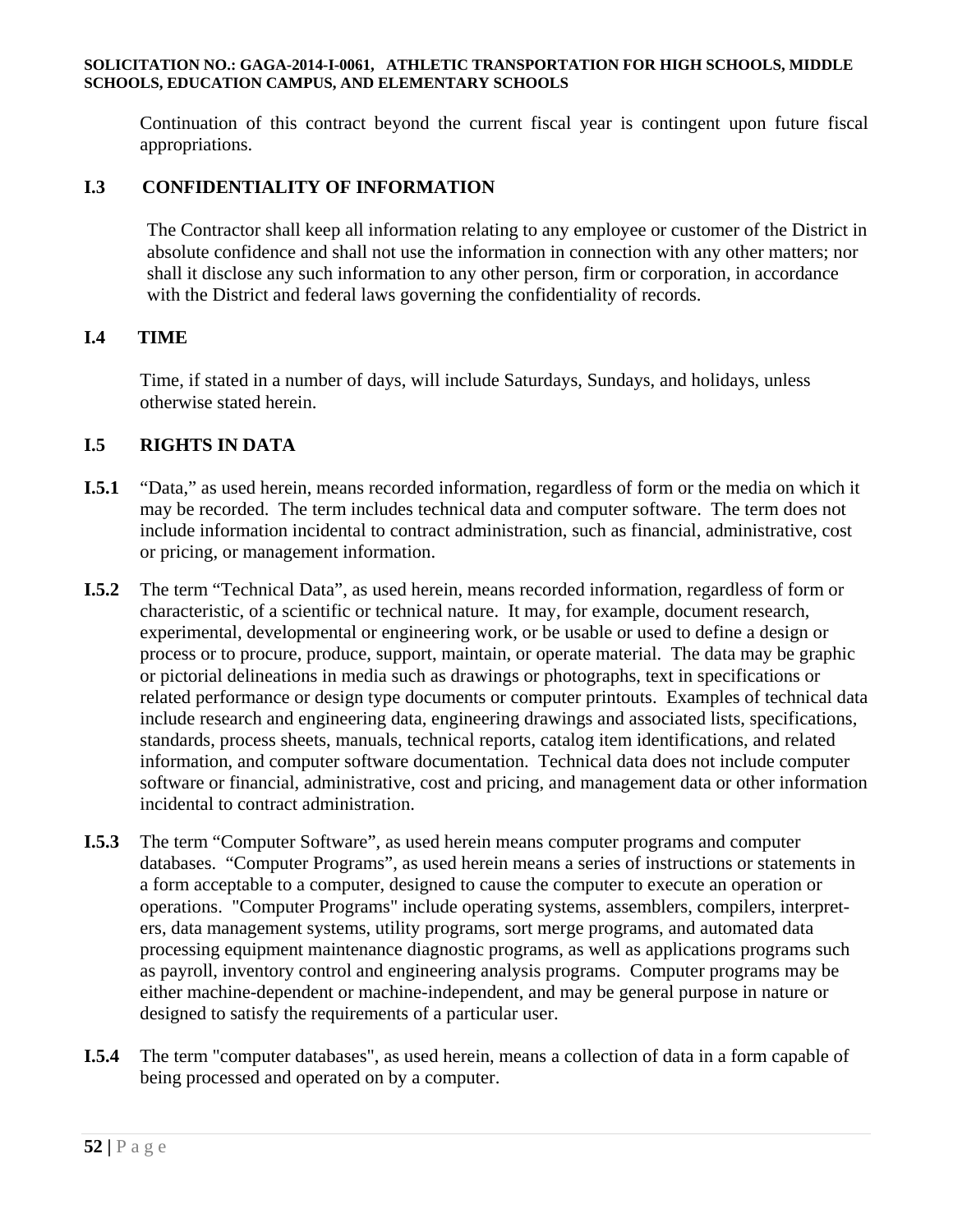- **I.5.5** All data first produced in the performance of this Contract shall be the sole property of the District. The Contractor hereby acknowledges that all data, including, without limitation, computer program codes, produced by Contractor for the District under this Contract, are works made for hire and are the sole property of the District; but, to the extent any such data may not, by operation of law, be works made for hire, Contractor hereby transfers and assigns to the District the ownership of copyright in such works, whether published or unpublished. The Contractor agrees to give the District all assistance reasonably necessary to perfect such rights including, but not limited to, the works and supporting documentation and the execution of any instrument required to register copyrights. The Contractor agrees not to assert any rights in common law or in equity in such data. The Contractor shall not publish or reproduce such data in whole or in part or in any manner or form, or authorize others to do so, without written consent of the District until such time as the District may have released such data to the public.
- **I.5.6** The District will have restricted rights in data, including computer software and all accompanying documentation, manuals and instructional materials, listed or described in a license or agreement made a part of this contract, which the parties have agreed will be furnished with restricted rights, provided however, notwithstanding any contrary provision in any such license or agreement, such restricted rights shall include, as a minimum the right to:
- **I.5.6.1** Use the computer software and all accompanying documentation and manuals or instructional materials with the computer for which or with which it was acquired, including use at any District installation to which the computer may be transferred by the District;
- **I.5.6.2** Use the computer software and all accompanying documentation and manuals or instructional materials with a backup computer if the computer for which or with which it was acquired is inoperative;
- **I.5.6.3** Copy computer programs for safekeeping (archives) or backup purposes; and modify the computer software and all accompanying documentation and manuals or instructional materials, or combine it with other software, subject to the provision that the modified portions shall remain subject to these restrictions.
- **I.5.7** The restricted rights set forth in section I.5.6 are of no effect unless
	- (i) the data is marked by the Contractor with the following legend: **RESTRICTED RIGHTS LEGEND**

Use, duplication, or disclosure is subject to restrictions stated in Contract No. with (Contractor's Name); and

(ii) If the data is computer software, the related computer software documentation includes a prominent statement of the restrictions applicable to the computer software. The Contractor may not place any legend on the computer software indicating restrictions on the District's rights in such software unless the restrictions are set forth in a license or agreement made a part of the contract prior to the delivery date of the software. Failure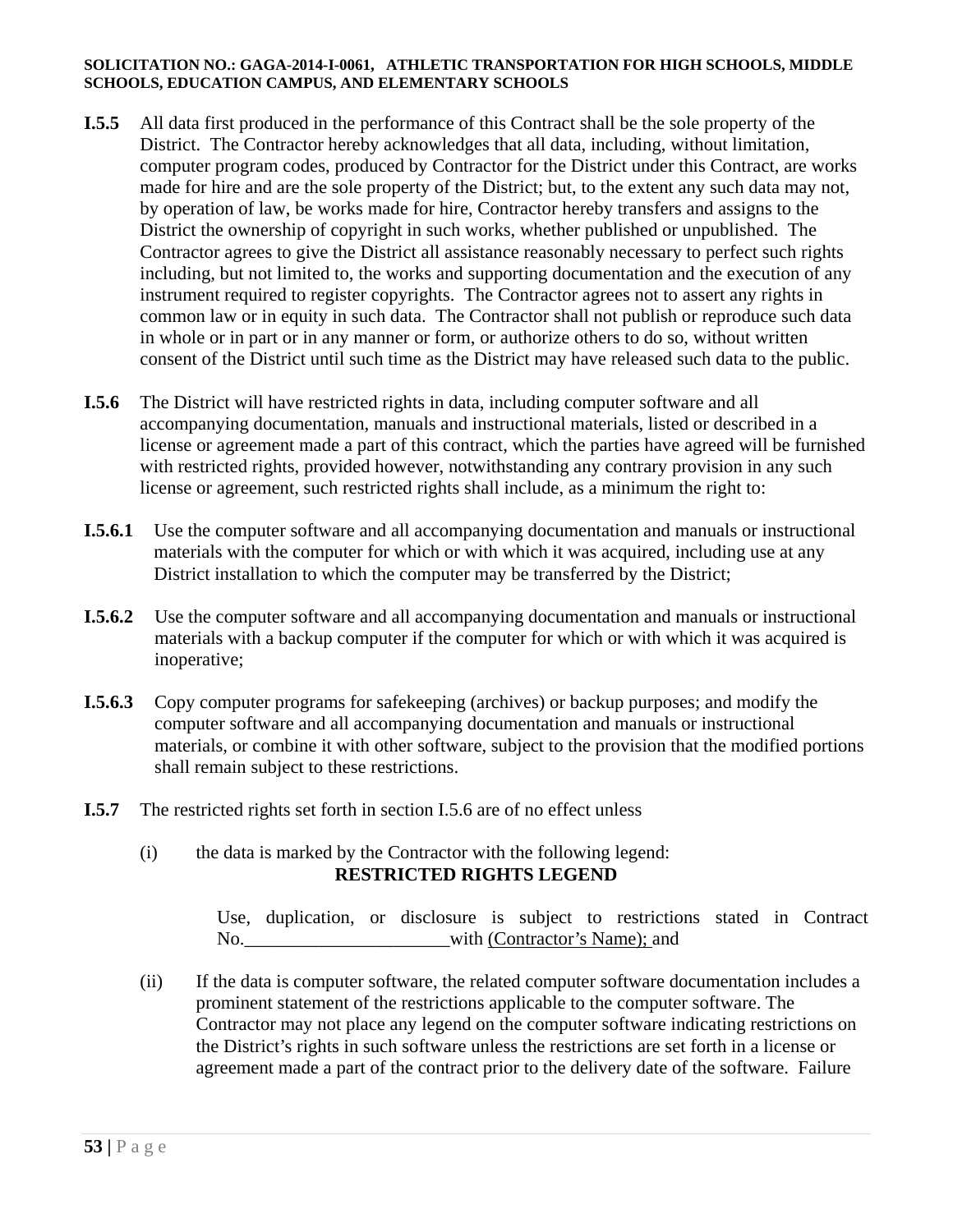of the Contractor to apply a restricted rights legend to such computer software shall relieve the District of liability with respect to such unmarked software.

- **I.5.8** In addition to the rights granted in Section I.5.6 above, the Contractor hereby grants to the District a nonexclusive, paid-up license throughout the world, of the same scope as restricted rights set forth in Section I.5.6 above, under any copyright owned by the Contractor, in any work of authorship prepared for or acquired by the District under this contract. Unless written approval of the Contracting Officer is obtained, the Contractor shall not include in technical data or computer software prepared for or acquired by the District under this contract any works of authorship in which copyright is not owned by the Contractor without acquiring for the District any rights necessary to perfect a copyright license of the scope specified in the first sentence of this paragraph.
- **I.5.9** Whenever any data, including computer software, are to be obtained from a subcontractor under this contract, the Contractor shall use this clause, I.5, Rights in Data, in the subcontract, without alteration, and no other clause shall be used to enlarge or diminish the District's or the Contractor's rights in that subcontractor data or computer software which is required for the District.
- **I.5.10** For all computer software furnished to the District with the rights specified in Section I.5.5, the Contractor shall furnish to the District, a copy of the source code with such rights of the scope specified in Section I.5.5. For all computer software furnished to the District with the restricted rights specified in Section I.5.6, the District, if the Contractor, either directly or through a successor or affiliate shall cease to provide the maintenance or warranty services provided the District under this contract or any paid-up maintenance agreement, or if Contractor should be declared bankrupt or insolvent by a court of competent jurisdiction, shall have the right to obtain, for its own and sole use only, a single copy of the then current version of the source code supplied under this contract, and a single copy of the documentation associated therewith, upon payment to the person in control of the source code the reasonable cost of making each copy.
- **I.5.11** The Contractor shall indemnify and save and hold harmless the District, its officers, agents and employees acting within the scope of their official duties against any liability, including costs and expenses, (i) for violation of proprietary rights, copyrights, or rights of privacy, arising out of the publication, translation, reproduction, delivery, performance, use or disposition of any data furnished under this contract, or (ii) based upon any data furnished under this contract, or based upon libelous or other unlawful matter contained in such data.
- **I.5.12** Nothing contained in this clause shall imply a license to the District under any patent, or be construed as affecting the scope of any license or other right otherwise granted to the District under any patent.
- **I.5.13** Paragraphs I.5.6, I.5.7, I.5.8, I.5.11 and I.5.12 above are not applicable to material furnished to the Contractor by the District and incorporated in the work furnished under contract, provided that such incorporated material is identified by the Contractor at the time of delivery of such work.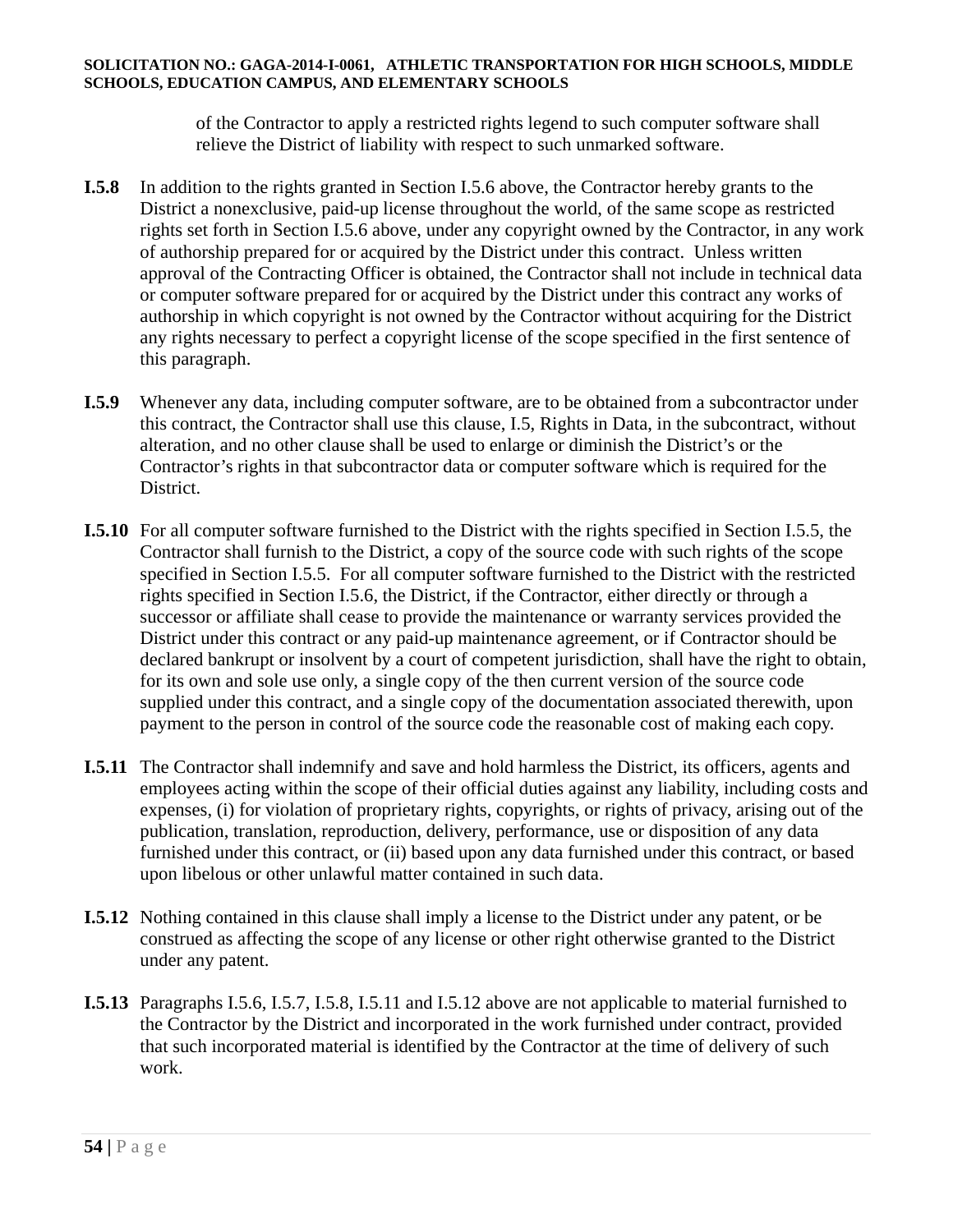### **I.6 OTHER CONTRACTORS**

The Contractor shall not commit or permit any act that will interfere with the performance of work by another District contractor or by any District employee.

### **I.7 SUBCONTRACTS**

The Contractor hereunder shall not subcontract any of the Contractor's work or services to any subcontractor without the prior written consent of the CO. Any work or service so subcontracted shall be performed pursuant to a subcontract agreement, which the District will have the right to review and approve prior to its execution by the Contractor. Any such subcontract shall specify that the Contractor and the subcontractor shall be subject to every provision of this contract. Notwithstanding any such subcontract approved by the District, the Contractor shall remain liable to the District for all Contractor's work and services required hereunder.

#### **I.8 INSURANCE**

- A. GENERAL REQUIREMENTS. The Contractor shall procure and maintain, during the entire period of performance under this contract, the types of insurance specified below. The Contractor shall have its insurance broker or insurance company submit a Certificate of Insurance to the CO giving evidence of the required coverage prior to commencing performance under this contract. In no event shall any work be performed until the required Certificates of Insurance signed by an authorized representative of the insurer(s) have been provided to, and accepted by, the CO. All insurance shall be written with financially responsible companies authorized to do business in the District of Columbia or in the jurisdiction where the work is to be performed and have an A.M. Best Company rating of A-VIII or higher. The Contractor shall require all of its subcontractors to carry the same insurance required herein. The Contractor shall ensure that all policies provide that the CO shall be given thirty (30) days prior written notice in the event the stated limit in the declarations page of the policy is reduced via endorsement or the policy is canceled prior to the expiration date shown on the certificate. The Contractor shall provide the CO with ten (10) days prior written notice in the event of non-payment of premium.
	- 1. Commercial General Liability Insurance. The Contractor shall provide evidence satisfactory to the CO with respect to the services performed that it carries \$1,000,000 per occurrence limits; \$5,000,000 aggregate; Bodily Injury and Property Damage including, but not limited to: premises-operations; broad form property damage; Products and Completed Operations; Personal and Advertising Injury; contractual liability and independent contractors. The policy coverage shall include the District of Columbia as an additional insured, shall be primary and noncontributory with any other insurance maintained by the District of Columbia, and shall contain a waiver of subrogation. The Contractor shall maintain Completed Operations coverage for five (5) years following final acceptance of the work performed under this contract.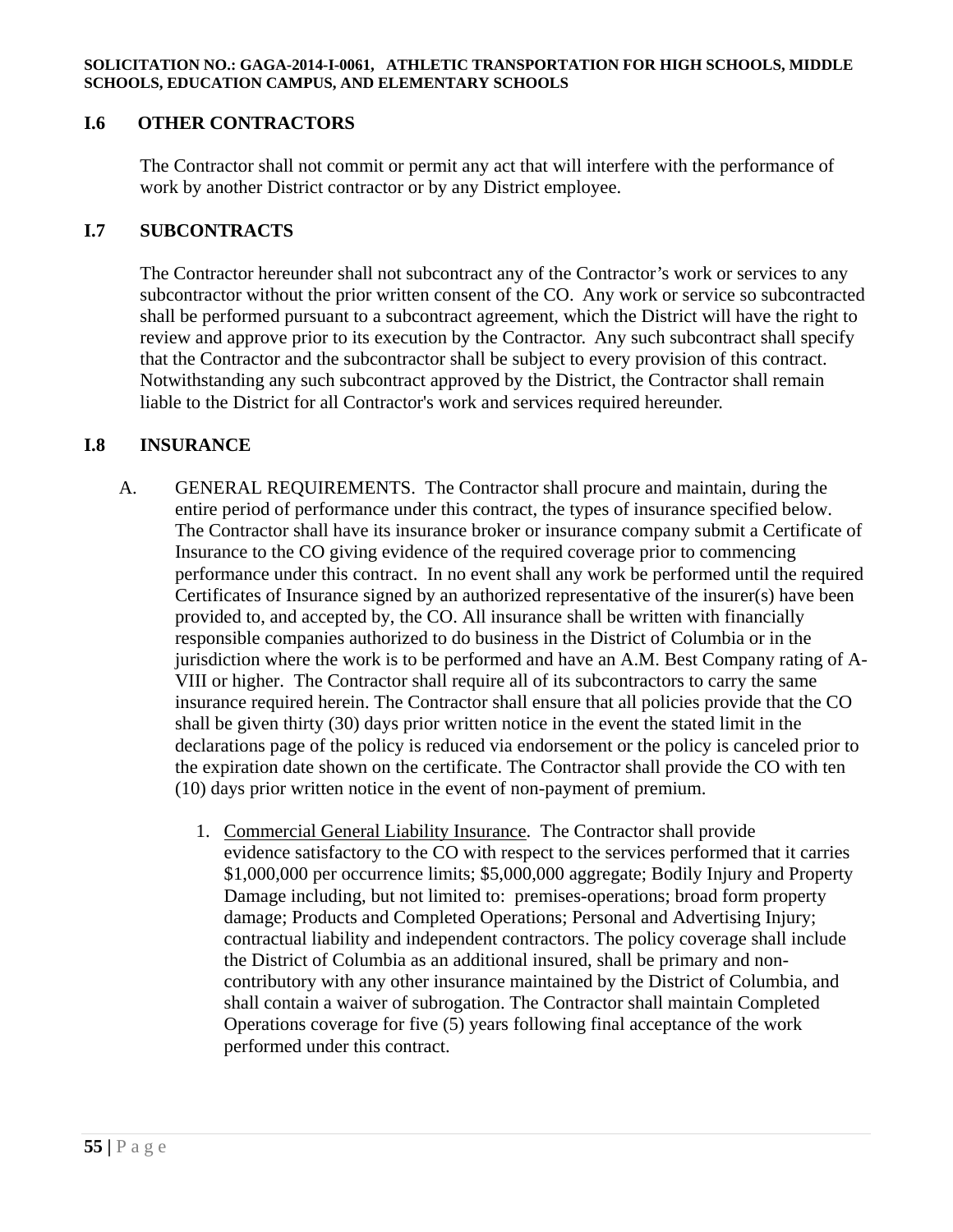- 2. Automobile Liability Insurance. The Contractor shall provide automobile liability insurance to cover all owned, hired or non-owned motor vehicles used in conjunction with the performance of this contract. The policy shall provide a \$2,000,000 per occurrence combined single limit for bodily injury and property damage.
- 3. Workers' Compensation Insurance. The Contractor shall provide Workers' Compensation insurance in accordance with the statutory mandates of the District of Columbia or the jurisdiction in which the contract is performed.
- 4. Employer's Liability Insurance. The Contractor shall provide employer's liability insurance as follows: \$1,000,000 per accident for injury; \$500,000 per employee for disease; and \$1,000,000 for policy disease limit.
- 5. Umbrella or Excess Liability Insurance. The Contractor shall provide umbrella or excess liability (which is excess over employer's liability, general liability, and automobile liability) insurance as follows: \$5,000,000.00 per occurrence, including the District of Columbia as additional insured.
- 6. Professional Liability Insurance (Errors & Omissions). The Contractor shall provide Professional Liability Insurance (Errors and Omissions) to cover liability resulting from any error or omission in the performance of professional services under this Contract. The policy shall provide limits of \$2,000,000.00 per occurrence for each wrongful act and \$2,000,000.00 annual aggregate.

The Contractor shall maintain this insurance for five (5) years following the District's final acceptance of the work performed under this contract.

- 7. Crime Insurance ( $3<sup>rd</sup>$  Party Indemnity). The Contractor shall provide a  $3<sup>rd</sup>$  Party Crime policy to cover the dishonest acts of Contractor's employees which result in a loss to the District. The policy shall provide a limit of \$1,000,000.00 per occurrence for each wrongful act and \$1,000,000 per aggregate for each wrongful act. This coverage shall be endorsed to name the District of Columbia as joint-loss payee,
	- as their interests may appear.

.

- 8. Sexual/Physical Abuse & Molestation. The Contractor shall provide evidence satisfactory to the Contracting Officer with respect to the services performed that it carries \$1,000,000 per occurrence limits; \$5,000,000 aggregate. The policy coverage shall include the District of Columbia as an additional insured. This insurance requirement will be considered met if the general liability insurance includes sexual abuse and molestation coverage for the required amounts.
- 9. Environmental Liability Insurance.The Contractor shall provide a policy to cover costs associated with bodily injury, property damage and remediation expenses associated with pollution incidents including, but not limited to, mold, asbestos or lead removal. The policy shall provide a minimum of \$1,000,000.00 in coverage per incident and \$1,000,000.00 aggregate.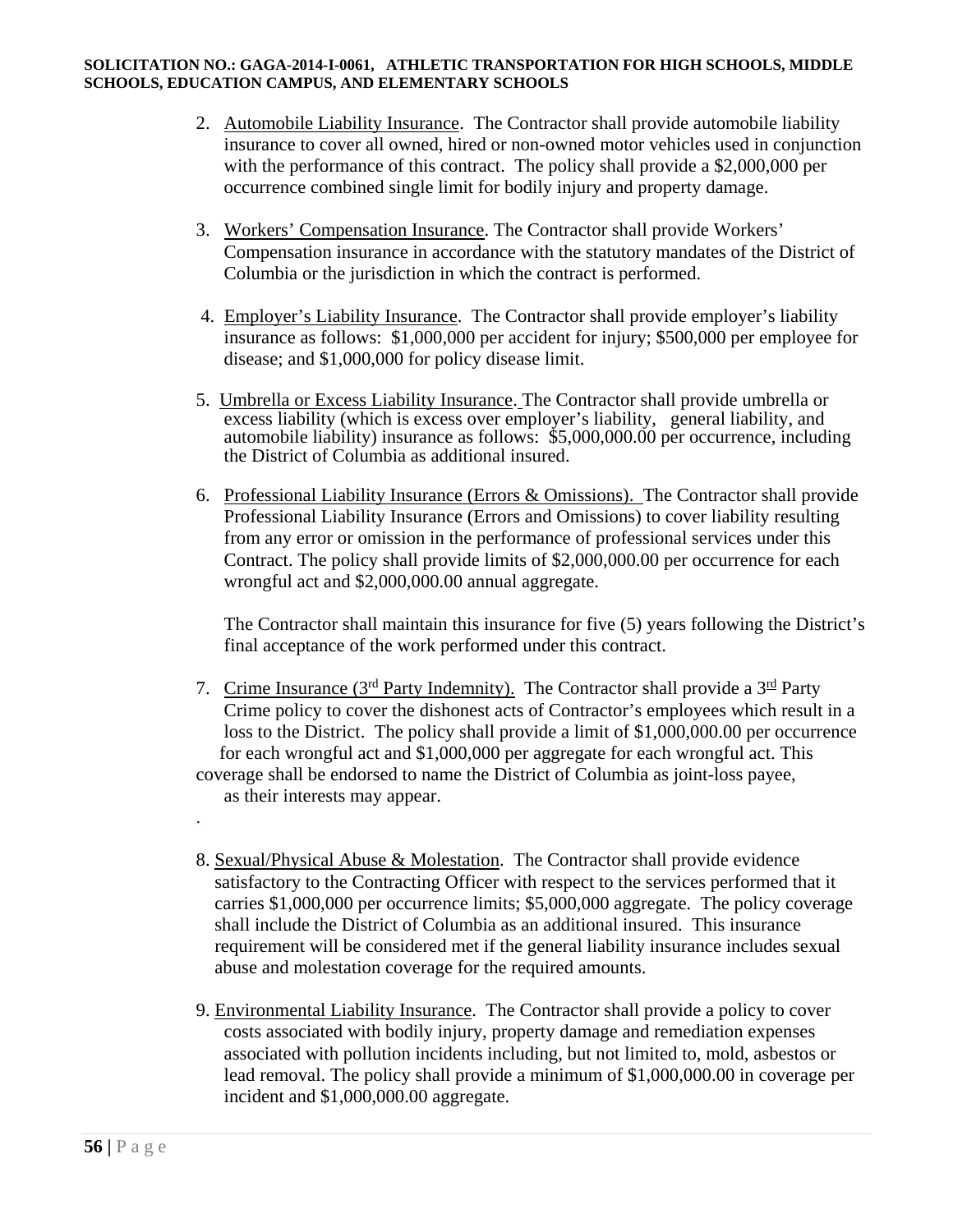- 10. Employment Practices Liability. The Contractor shall provide evidence satisfactory to the Contracting Officer with respect to the operations performed to cover the defense of employment related claims which the District of Columbia would be named as a co-defendant in claims arising from: Discrimination, Sexual Harassment, Wrongful Termination, or Workplace Torts. Policy shall include the Client Company Endorsement for Temporary Help Firms and the Independent Contractors Endorsement. The policy shall provide limits of \$1,000,000.00 for each wrongful act and \$1,000,000.00 annual aggregate for each wrongful act. The Contractor shall maintain this insurance for five (5) years following the District's final acceptance of the work performed under this contract.
- B. DURATION. The Contractor shall carry all required insurance until all contract work is accepted by the District, and shall carry the required General Liability; any required Professional Liability; and any required Employment Practices Liability insurance for five (5) years following final acceptance of the work performed under this contract.
- **C.** LIABILITY. These are the required minimum insurance requirements established by the District of Columbia. **HOWEVER, THE REQUIRED MINIMUM INSURANCE REQUIREMENTS PROVIDED ABOVE WILL NOT IN ANY WAY LIMIT THE CONTRACTOR'S LIABILITY UNDER THIS CONTRACT.**
- D. CONTRACTOR'S PROPERTY. Contractor and subcontractors are solely responsible for any loss or damage to their personal property, including but not limited to tools and equipment, scaffolding and temporary structures, rented machinery, or owned and leased equipment. A waiver of subrogation shall apply in favor of the District of Columbia.
- E. MEASURE OF PAYMENT. The District shall not make any separate measure or payment for the cost of insurance and bonds. The Contractor shall include all of the costs of insurance and bonds in the contract price.
- F. NOTIFICATION. The Contractor shall immediately provide the CO with written notice in the event that its insurance coverage has or will be substantially changed, canceled or not renewed, and provide an updated certificate of insurance to the CO.
- G. CERTIFICATES OF INSURANCE. The Contractor shall submit certificates of insurance giving evidence of the required coverage as specified in this section prior to commencing work. Evidence of insurance shall be submitted to:

 **Ms. Glorious Bazemore Chief Procurement Officer District of Columbia Public Schools Office of Contracts and Acquisitions Washington, DC 20002 Telephone No.: (202) 442-5131**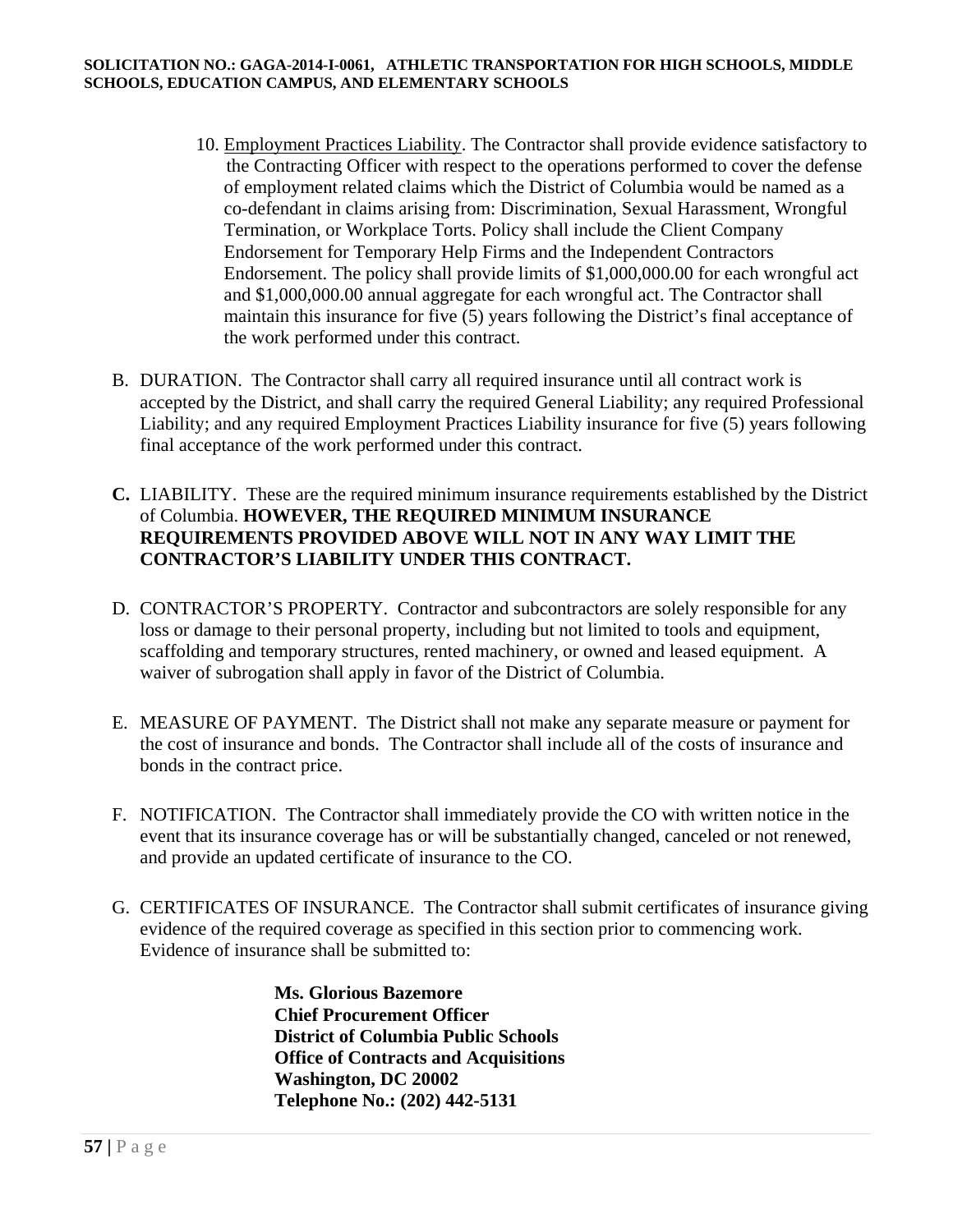### **Facsimile No.: (202) 442-5634 E-mail address: glorious.bazemore@dc.gov**

H. DISCLOSURE OF INFORMATION.The Contractor agrees that the District may disclose the name and contact information of its insurers to any third party which presents a claim against the District for any damages or claims resulting from or arising out of work performed by the Contractor, its agents, employees, servants or subcontractors in the performance of this contract.

## **I.9 EQUAL EMPLOYMENT OPPORTUNITY**

In accordance with the District of Columbia Administrative Issuance System, Mayor's Order 85- 85 dated June 10, 1985, the forms for completion of the Equal Employment Opportunity Information Report are incorporated herein as Section J.3. An award cannot be made to any bidder who has not satisfied the equal employment requirements.

### **I.10 ORDER OF PRECEDENCE**

The contract awarded as a result of this IFB will contain the following clause:

### **ORDER OF PRECEDENCE**

A conflict in language shall be resolved by giving precedence to the document in the highest order of priority that contains language addressing the issue in question. The following documents are incorporated into the contract by reference and made a part of the contract in the following order of precedence:

- (1) An applicable Court Order, if any
- (2) Contract document
- (3) Standard Contract Provisions
- (4) Contract attachments other than the Standard Contract Provisions
- (5) IFB, as amended
- (6) Bid

## **I.11 CONTRACTS IN EXCESS OF ONE MILLION DOLLARS**

Any contract in excess of \$l,000,000 shall not be binding or give rise to any claim or demand against the District until approved by the Council of the District of Columbia and signed by the CO.

## **I.12 GOVERNING LAW**

This contract, and any disputes arising out of or related to this contract, shall be governed by, and construed in accordance with, the laws of the District of Columbia.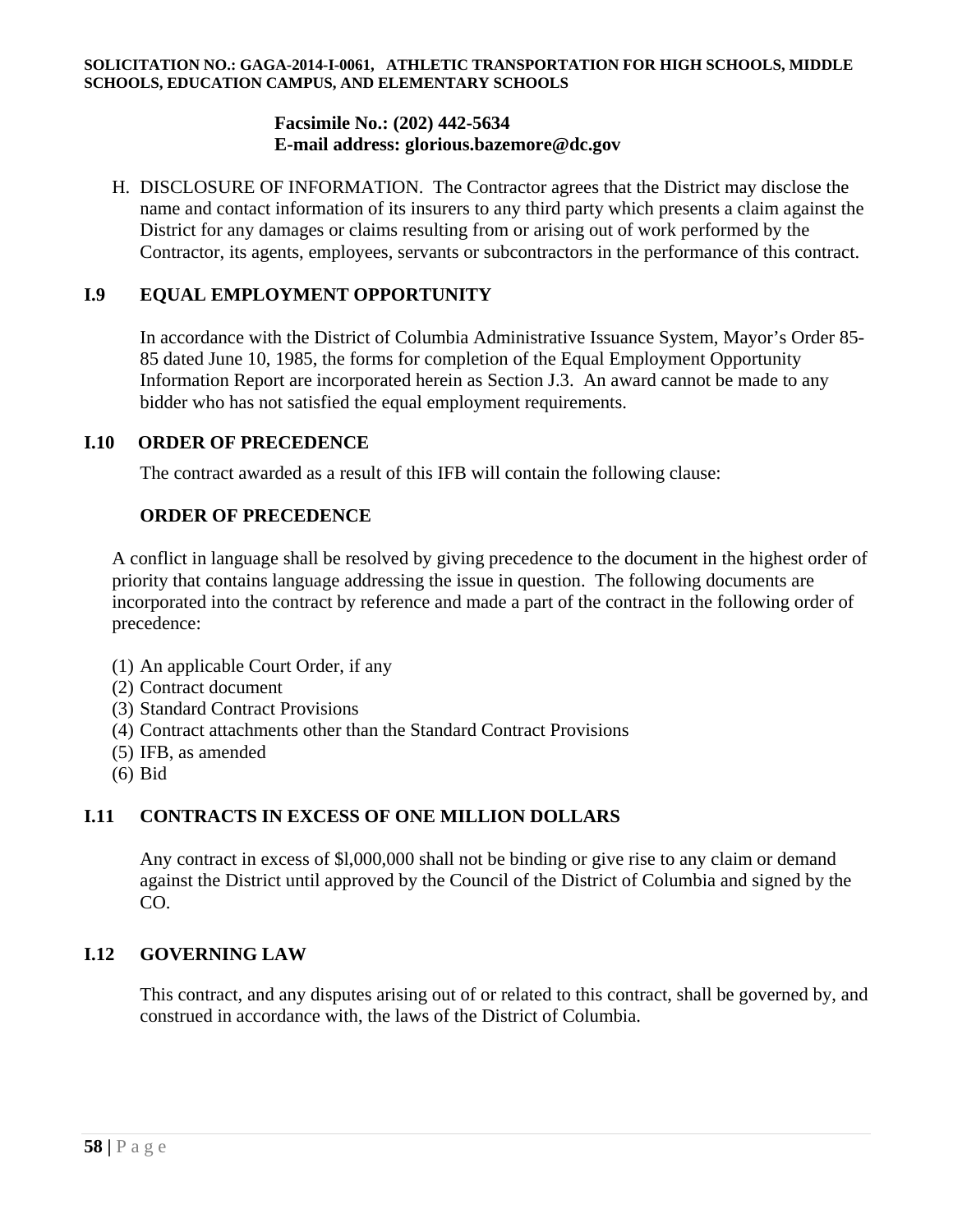# **SECTION J: ATTACHMENTS**

The following list of attachments is incorporated into the solicitation by reference

| <b>Attachment</b><br><b>Number</b> | <b>Document</b>                                                                                                                                                                                         |  |  |
|------------------------------------|---------------------------------------------------------------------------------------------------------------------------------------------------------------------------------------------------------|--|--|
| J.1                                | Government of the District of Columbia Standard Contract Provisions for<br>Use with the Supplies and Services Contracts (March 2007)<br>available at www.ocp.dc.gov click on "Solicitation Attachments" |  |  |
| J.2                                | U.S. Department of Labor Wage Determination No.2005-2103 (Rev. -13)<br>dated 06/19/2013,                                                                                                                |  |  |
| J.3                                | Office of Local Business Development Equal Employment Opportunity<br>Information Report and Mayor's Order 85-85<br>available at www.ocp.dc.gov click on "Solicitation Attachments"                      |  |  |
| J.4                                | Department of Employment Services First Source Employment Agreement<br>available at www.ocp.dc.gov click on "Solicitation Attachments"                                                                  |  |  |
| J.5                                | Way to Work Amendment Act of 2006 - Living Wage Notice                                                                                                                                                  |  |  |
| <b>J.6</b>                         | Way to Work Amendment Act of 2006 - Living Wage Fact Sheet                                                                                                                                              |  |  |
| J.7                                | <b>Tax Certification Affidavit</b>                                                                                                                                                                      |  |  |
| J.8                                | <b>Bidder/Offeror Certifications</b><br>available at www.ocp.dc.gov click on "Solicitation Attachments"                                                                                                 |  |  |
| J.9                                | DCIAA 14-15 Athletic Events Spread Sheet (Page 1-26)<br>Must complete along with Section B, for Base Year<br>and Option Years 1 thru 4                                                                  |  |  |
| J.10                               | <b>School Address Listing</b>                                                                                                                                                                           |  |  |
|                                    |                                                                                                                                                                                                         |  |  |
|                                    |                                                                                                                                                                                                         |  |  |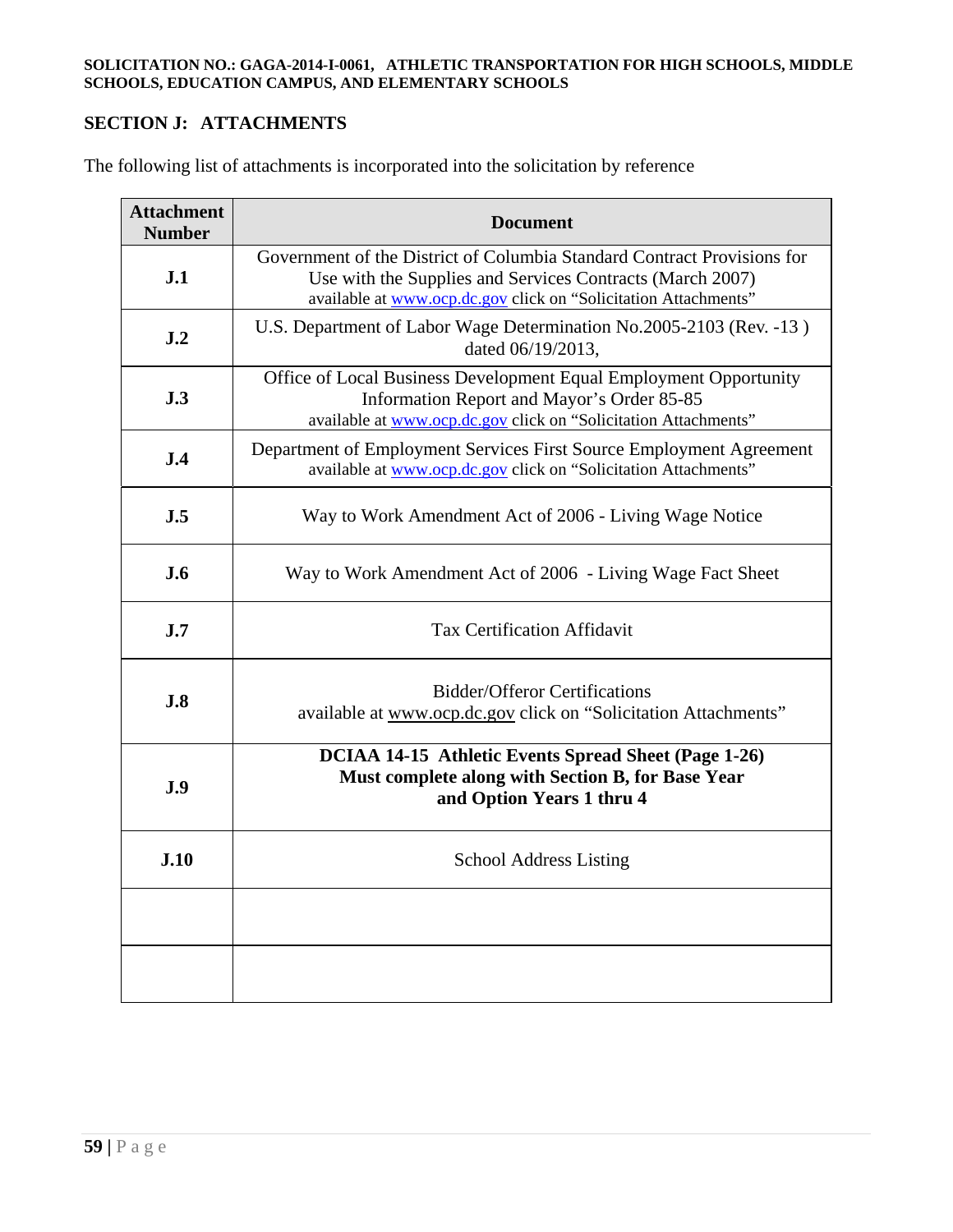# **SECTION K: REPRESENTATIONS, CERTIFICATIONS AND OTHER STATEMENTS OF BIDDERS**

## **K. CERTIFICATION REGARDING A DRUG-FREE WORKPLACE (JULY 1990)**

- **K.1.** Definitions. As used in this provision:
- **K.1.1 Controlled substance**: means a controlled substance in schedules I through V of Section 202 of the Controlled Substances Act (21 U.S.C. **§** 812) and as further defined in regulation at 21 CFR 1308.11 - 1308.15.
- **K.1.2 Conviction:** means a finding of guilt (including a plea of nolo contendere) or imposition of sentence, or both, by any judicial body charged with the responsibility to determine violations of the federal or state criminal drug statutes.
- **K**.1**.3 Criminal drug statute:** means a Federal or non-Federal criminal statute involving the manufacture, distribution, dispensing, possession or use of any controlled substance.
- **K.1.4 Drug-free workplace:** means the site(s) for the performance of work done by the Contractor in connection with a specific contract at which employees of the Contractor are prohibited from engaging in the unlawful manufacture, distribution, dispensing, possession, or use of a controlled substance.
- **K.1.5 Employee:** means an employee of a contractor directly engaged in the performance of work under a District contract. "Directly engaged" is defined to include all direct cost employees and any other contractor employee who has other than a minimal impact or involvement in contract performance.
- **K.1..6 Individual:** means a bidder/contractor that has no more than one employee including the bidder/contractor.
- **K..2** The Contractor, if other than an individual, shall within 30 days after award (unless a longer period is agreed to in writing for contracts of 30 days or more performance duration), or as soon as possible for contracts of less than 30 days performance duration:
	- (1) Publish a statement notifying its employees that the unlawful manufacture, distribution, dispensing, possession, or use of a controlled substance is prohibited in the Contractor's workplace and specifying the actions that will be taken against employees for violations of such prohibition;
	- (2) Establish an ongoing drug-free awareness program to inform such employees about:
		- a. The dangers of drug abuse in the workplace;
		- b. The Contractor's policy of maintaining a drug-free workplace;
		- c. Any available drug counseling, rehabilitation, and employee assistance programs; and
		- d. The penalties that may be imposed upon employees for drug abuse violations occurring in the workplace.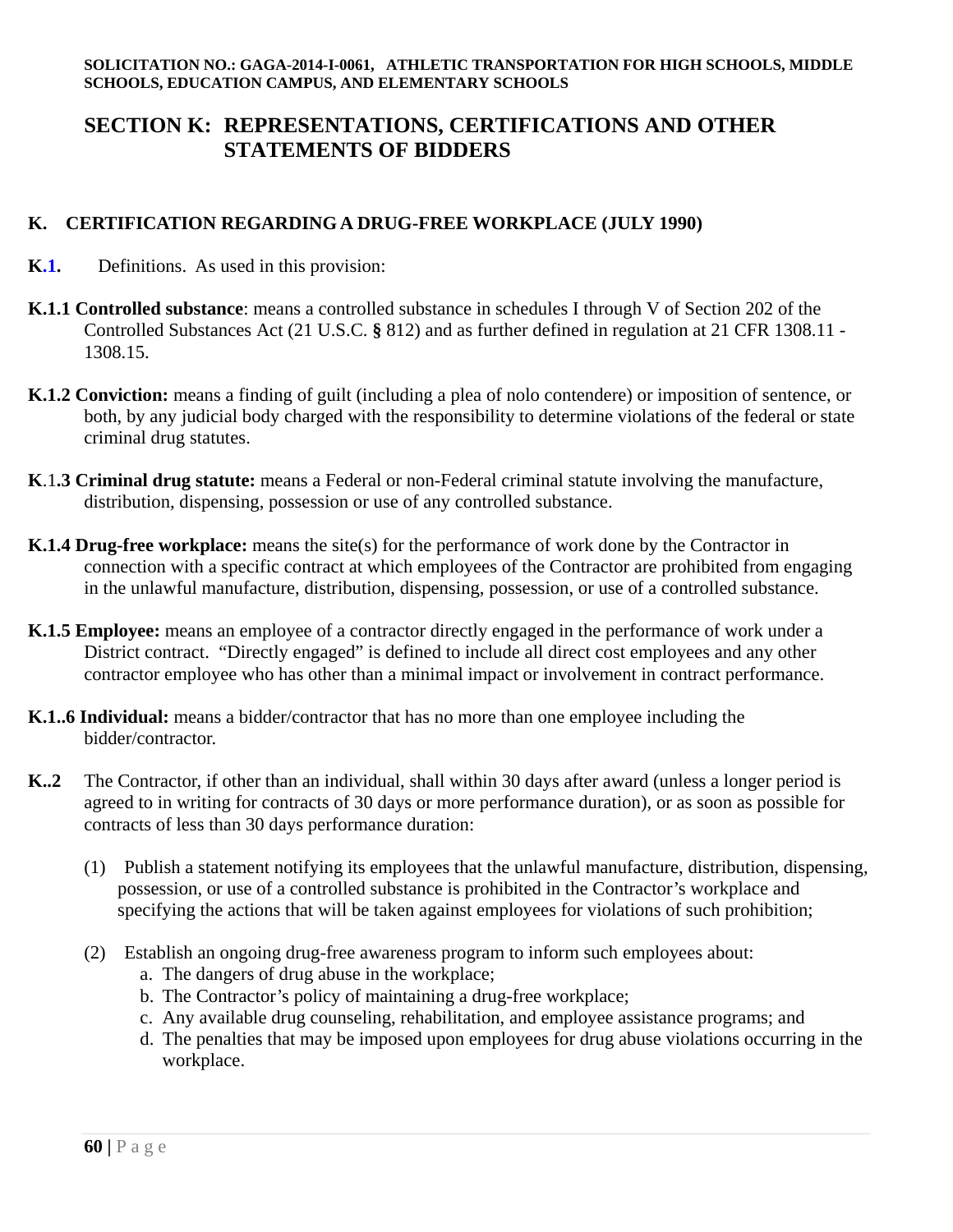(3) Provide all employees engaged in performance of the contract with a copy of the statement required by section K.1.2(1) of this clause;

(4) Notify such employees in writing in the statement required by section K.1.2(1) of this clause that, as a condition of continued employment on this contract, the employee will:

- a. Abide by the terms of the statement; and
- b. Notify the employer in writing of the employee's conviction under a criminal drug statute for a violation occurring in the workplace no later than 5 days after such conviction.
- (5) Notify the Contracting Officer in writing within 10 days after receiving notice under section K.1.2(4)(b) of this clause, from an employee or otherwise receiving actual notice of such conviction. The notice shall include the position title of the employee;
- (6) Within 30 days after receiving notice under section K.1.2(4)(b) of this clause of a conviction, take one of the following actions with respect to any employee who is convicted of a drug abuse violation occurring in the workplace:
	- a. Take appropriate personnel action against such employee, up to and including termination; or
	- b. Require such employee to satisfactorily participate in a drug abuse assistance or rehabilitation program approved for such purposes by a federal, state, or local health, law enforcement, or other appropriate agency; and
- (7) Make a good faith effort to maintain a drug-free workplace through implementation of section K.1.2(1) through K.1.2(6) of this clause.

**K.3** The Contractor, if an individual, agrees by award of the contract or acceptance of a purchase order, not to engage in the unlawful manufacture, distribution, dispensing, possession, or use of a controlled substance while performing this contract.

 **K.4** In addition to other remedies available to the District, the Contractor's failure to comply with the requirements of sections K.1.2 or K.1.3 of this clause may render the Contractor subject to suspension of contract payments, termination of the contract for default, and suspension or debarment.

# **SECTION L: INSTRUCTIONS, CONDITIONS AND NOTICES TO BIDDERS**

## **L.1 METHOD OF AWARD**

- **L.1.1** The District reserves the right to accept/reject any/all bids resulting from this solicitation. The Contracting Officer may reject all bids or waive any minor informality or irregularity in bids received whenever it is determined that such action is in the best interest of the District.
- **L.1.2** The District intends to award multiple contracts resulting from this solicitation to the responsive and responsible bidder who has the lowest bid.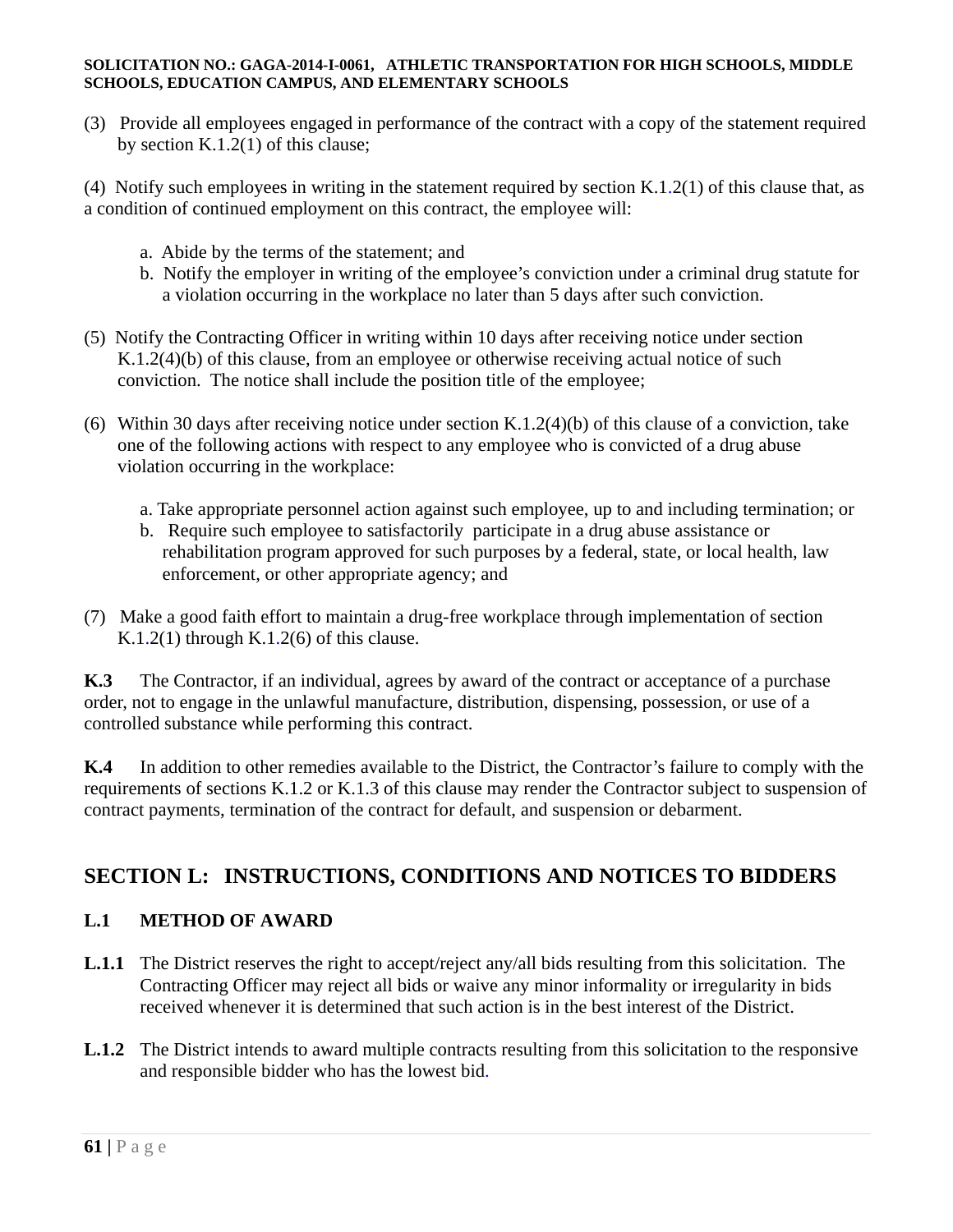## **L.2 PREPARATION AND SUBMISSION OF BIDS**

- **L.2.1** Bidders shall submit a signed original and 3 copy. The DCPS will not accept a facsimile copy of a bid as an original bid. All items accepts by the DCPS, all pages of the Invitation for Bids (IFB), all attachments and all documents containing the bidder's offer shall constitute the formal contract. **Each bid shall be submitted in a sealed envelope conspicuously marked: "Bid in Response to SOLICITATION NO: GAGA-2014-I-0061**
- **L.2.2** The original bid shall govern if there is a variance between the original bid and the copy submitted by the bidder. Each bidder shall return the complete solicitation as its bid.
- **L.2.2** The DCPS may reject as non-responsive any bid that fails to conform in any material respect to the IFB.
- **L.2.3** The DCPS may also reject as non-responsive any bids submitted on forms not included in or required by the solicitation. Bidders shall make no changes to the requirements set forth in the solicitation.
- **L.2.4** The bidder must bid on all CLINs to be considered for this award. Failure to bid on all CLINs will render the bid non-responsive and disqualify a bid.

### **L.3 FAMILIARIZATION WITH CONDITIONS**

Bidders shall thoroughly familiarize themselves with the terms and conditions of this solicitation, acquainting themselves with all available information regarding difficulties which may be encountered and the conditions under which the work is be accomplished. Bidders will not be relieved from assuming all responsibility for properly estimating the difficulties and the cost of performing the services required herein due to their failure to investigate the conditions or to become acquainted with all information, schedules and liability concerning the services to be performed.

### **L.4 BID SUBMISSION DATE AND TIME**

**Bids must be submitted no later than 12:00 noon local time on Wednesday, September 10, 2014 as specified in Section A.9 of the solicitation cover page.** 

#### **L.5 PRE-BID CONFERENCE**

 **A pre-bid conference will be held at 11:00 A.M on August 22, 2014, at the DCPS, Office of Contracts and Acquisitions, 1200 First Street, N.E. Suite 1137, Washington, DC 20002**. Prospective bidders will be given an opportunity to ask questions regarding this solicitation at the conference. The purpose of the conference is to provide a structured and formal opportunity for the District to accept questions from bidders on the solicitation document as well as clarify the contents of the solicitation. Attending bidders must complete the pre-bid conference attendance roster at the conference so that bidder attendance can be properly recorded.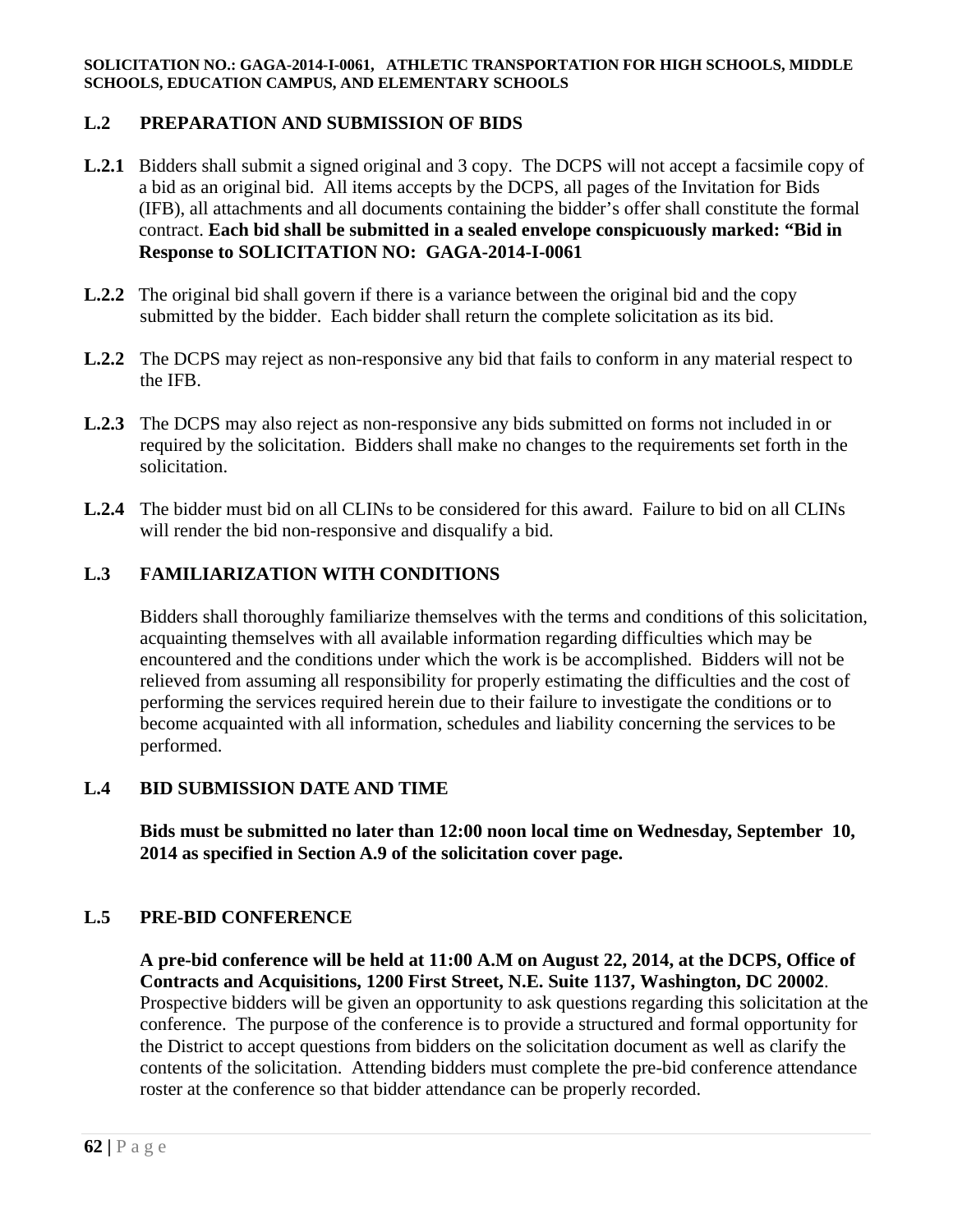Impromptu questions will be permitted and spontaneous answers will be provided at the DCPS discretion. Verbal answers given at the Pre-Bid Conference are only intended for general discussion and do not represent the District's final position. All oral questions must be submitted in writing following the close of the pre-bid Conference but no later than five working days after the pre-bid Conference in order to generate an official answer. Official answers will be provided in writing to all prospective bidders who are listed on the official bidder's list as having received a copy of the solicitation. Answers will be posted on the DCPS website at www.dcps.dc.gov

## **L.6 WITHDRAWAL OR MODIFICATION OF BIDS**

 A bidder may modify or withdraw its bid upon written, facsimile transmission or e-mail at any time before the closing date and time for receipts of Bids.

## **L.7 LATE SUBMISSIONS, LATE MODIFICATIONS, AND LATE WITHDRAWALS**

## **L.7.1 Late Submissions**

The District will not accept late bids or modifications to bids after the closing date and time for receipt of bids.

### **L.7.2 Late Modifications**

A late modification of a successful bid which makes its terms more favorable to the District will be considered at any time it is received and may be accepted.

## **L.8 ERRORS IN BIDS**

 Bidders are expected to read and understand fully all information and requirements contained in the solicitation; failure to do so will be at the bidder's risk. In event of a discrepancy between the unit price and the total price, the unit price shall govern.

## **L.9 QUESTIONS ABOUT THE SOLICITATION**

If a prospective bidder has any questions relative to this solicitation, the prospective bidder shall submit the questions in writing to the CO**. The prospective bidder should submit questions no later than one (1) business day after the pre-bid conference prior to the closing date and time indicated for this solicitation. The DCPS will not consider any questions received later than one than one (1) business day after the pre-bid conference prior to the closing date and time indicated for this solicitation. The District may not** consider any questions received less than five (5) days before the date set for submission of bids. The DCPS will furnish responses promptly to all prospective bidders. An Amendment to the solicitation will be issued, if that information is necessary in submitting bids, or if lack of it would be prejudicial to any.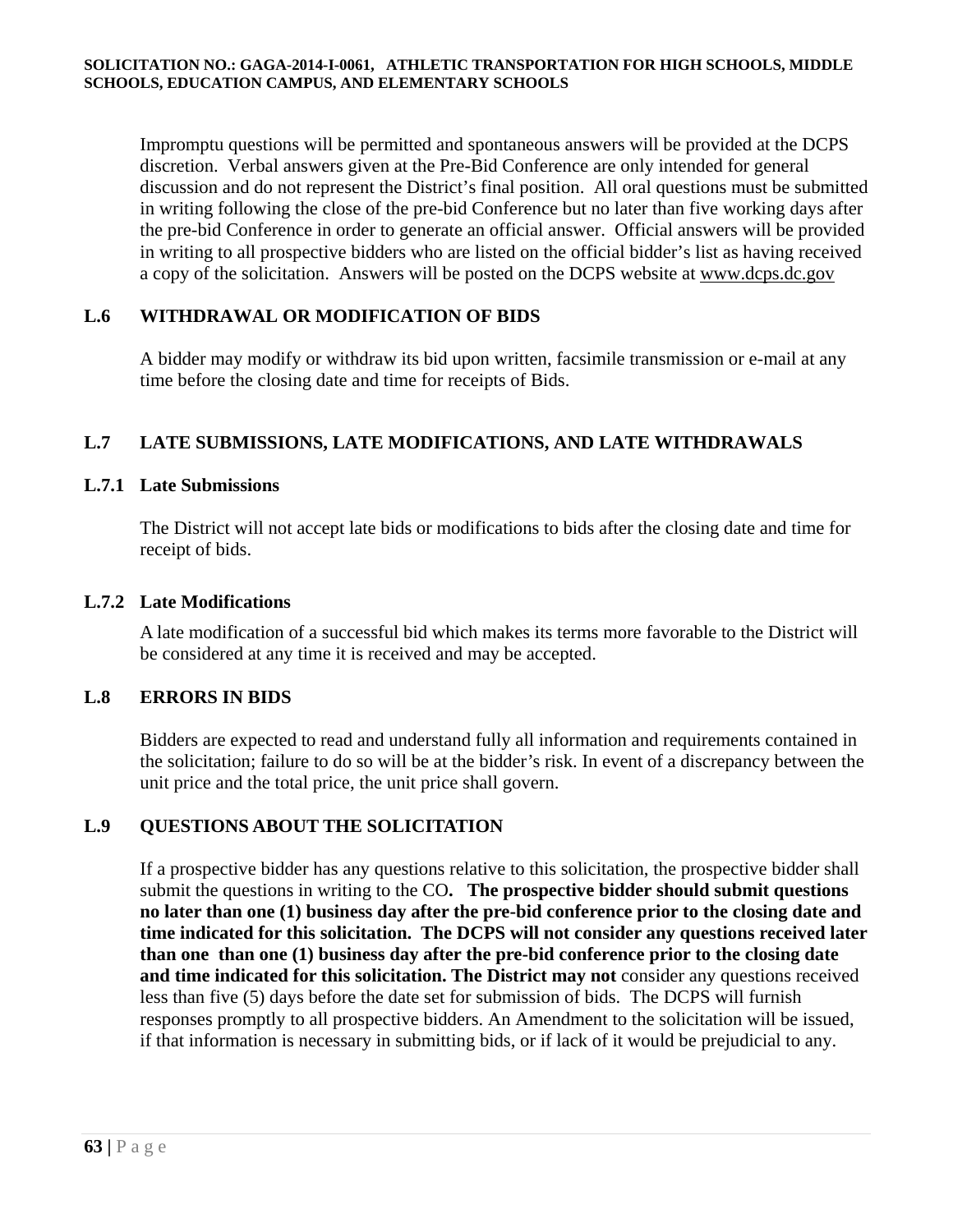### **L.10 BID PROTESTS**

Any actual or prospective bidder or contractor who is aggrieved in connection with the solicitation or award of a contract, must file with the D.C. Contract Appeals Board (Board) a protest no later than ten (10) business days after the basis of protest is known or should have been known, whichever is earlier. A protest based on alleged improprieties in a solicitation which are apparent prior to bid opening or the time set for receipt of initial bids shall be filed with the Board prior to bid opening or the time set for receipt of initial bids. In procurements in which bids are requested, alleged improprieties which do not exist in the initial solicitation, but which are subsequently incorporated into this solicitation, must be protested no later than the next closing time for receipt of bids following the incorporation. The protest shall be filed in writing, with the Contract Appeals Board, 441 4<sup>th</sup> Street, N.W., Suite 350N, Washington, D.C. 20001. The aggrieved person shall also mail a copy of the protest to the CO.

### **L.11 ACKNOWLEDGMENT OF AMENDMENTS**

The bidder shall acknowledge receipt of any amendment to this solicitation electronically via the District's E-Sourcing system's messaging process. The District must receive the acknowledgment by the date and time specified for receipt of bids. A bidder's failure to acknowledge an amendment may result in rejection of its bid.

### **L.12 BIDS WITH OPTION YEARS**

 The bidder shall include option year prices in its bid. A bid may be determined to be nonresponsive if it does not include option year pricing.

#### **L.13 LEGAL STATUS OF BIDDER**

Each bid must provide the following information:

- **L.13.1** Name, address, telephone number and federal tax identification number of bidder;
- **L.13.2** A copy of each District of Columbia license, registration or certification that the bidder is required by law to obtain. This mandate also requires the bidder to provide a copy of the executed "Clean Hands Certification" that is referenced in D.C. Official Code §47-2862, if the bidder is required by law to make such certification. If the bidder is a corporation or partnership and does not provide a copy of its license, registration or certification to transact business in the District of Columbia, the bid shall certify its intent to obtain the necessary license, registration or certification prior to contract award or its exemption from such requirements; and
- **L.13.3** If the bidder is a partnership or joint venture, the names and addresses of the general partners or individual members of the joint venture, and copies of any joint venture or teaming agreements.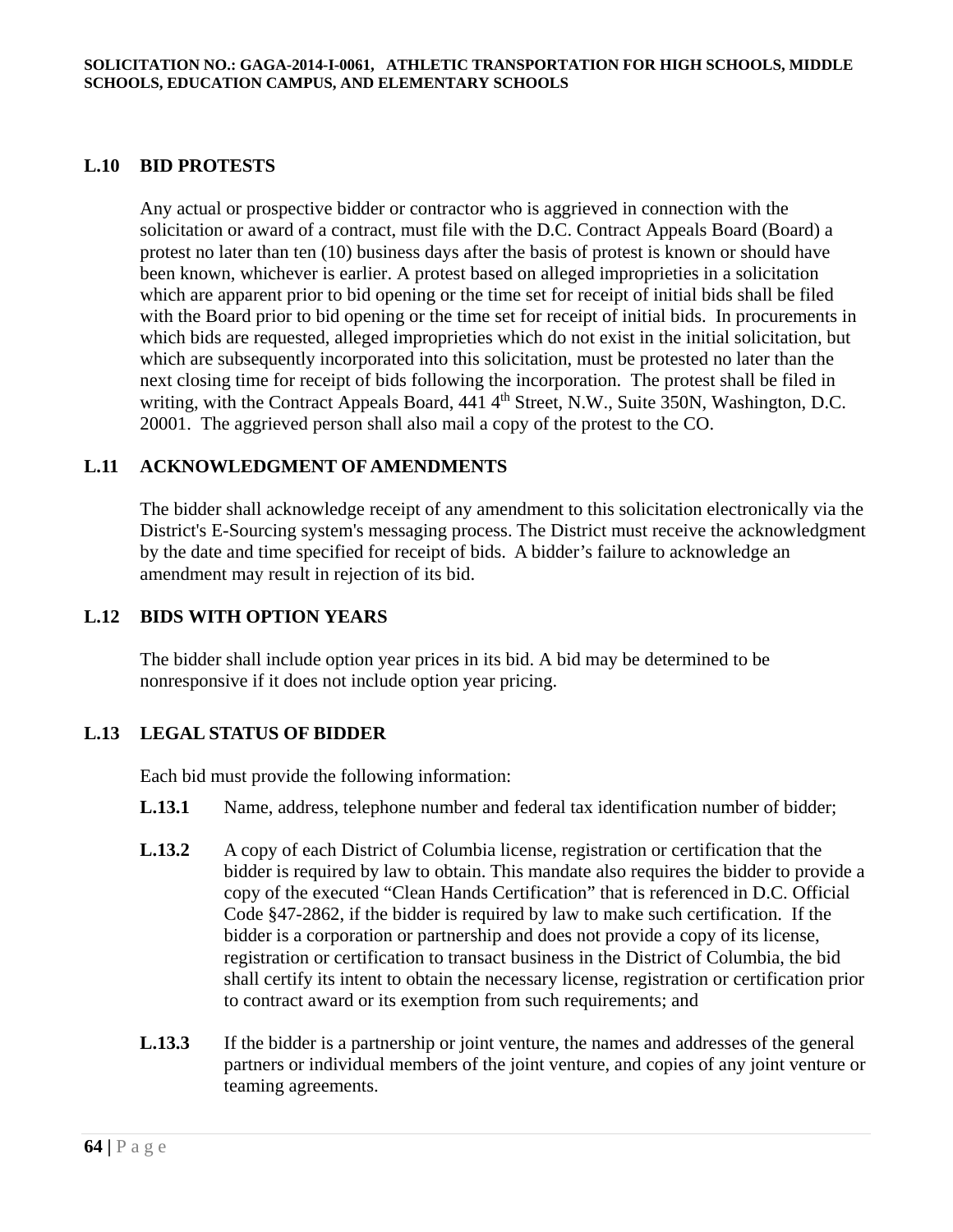## **L.14 BID OPENING**

The District shall make publicly available the name of each bidder, the bid price, and other information that is deemed appropriate.

#### **L.15 CERTIFICATES OF INSURANCE**

Prior to commencing work, the Contractor shall have its insurance broker or insurance company submit certificates of insurance giving evidence of the required coverages as specified in Section I.8 to:

## **L.15 GENERAL STANDARDS OF RESPONSIBILITY**

The prospective contractor must demonstrate to the satisfaction of the District its capability in all respects to perform fully the contract requirements; therefore, the prospective contractor must submit relevant documentation within five (5) days of the request by the District.

**L.15.1** To be determined responsible, a prospective contractor must demonstrate that it:

- (a) Has adequate financial resources, or the ability to obtain such resources, required to perform the contract;
- (b) Is able to comply with the required or proposed delivery or performance schedule, taking into consideration all existing commercial and governmental business commitments;
- (c) Has a satisfactory performance record;
- (d) Has a satisfactory record of integrity and business ethics;
- (e) Has a satisfactory record of compliance with the applicable District licensing and tax laws and regulations;
- (f) Has a satisfactory record of compliance with labor and civil rights laws and rules, and the First Source Employment Agreement Act of 1984, as amended, D.C. Official Code §2-219.01 *et seq*.;
- (g) Has, or has the ability to obtain, the necessary organization, experience, accounting, and operational control, and technical skills;
- (h) Has, or has the ability to obtain, the necessary production, construction, technical equipment, and facilities;
- (i) Has not exhibited a pattern of overcharging the District;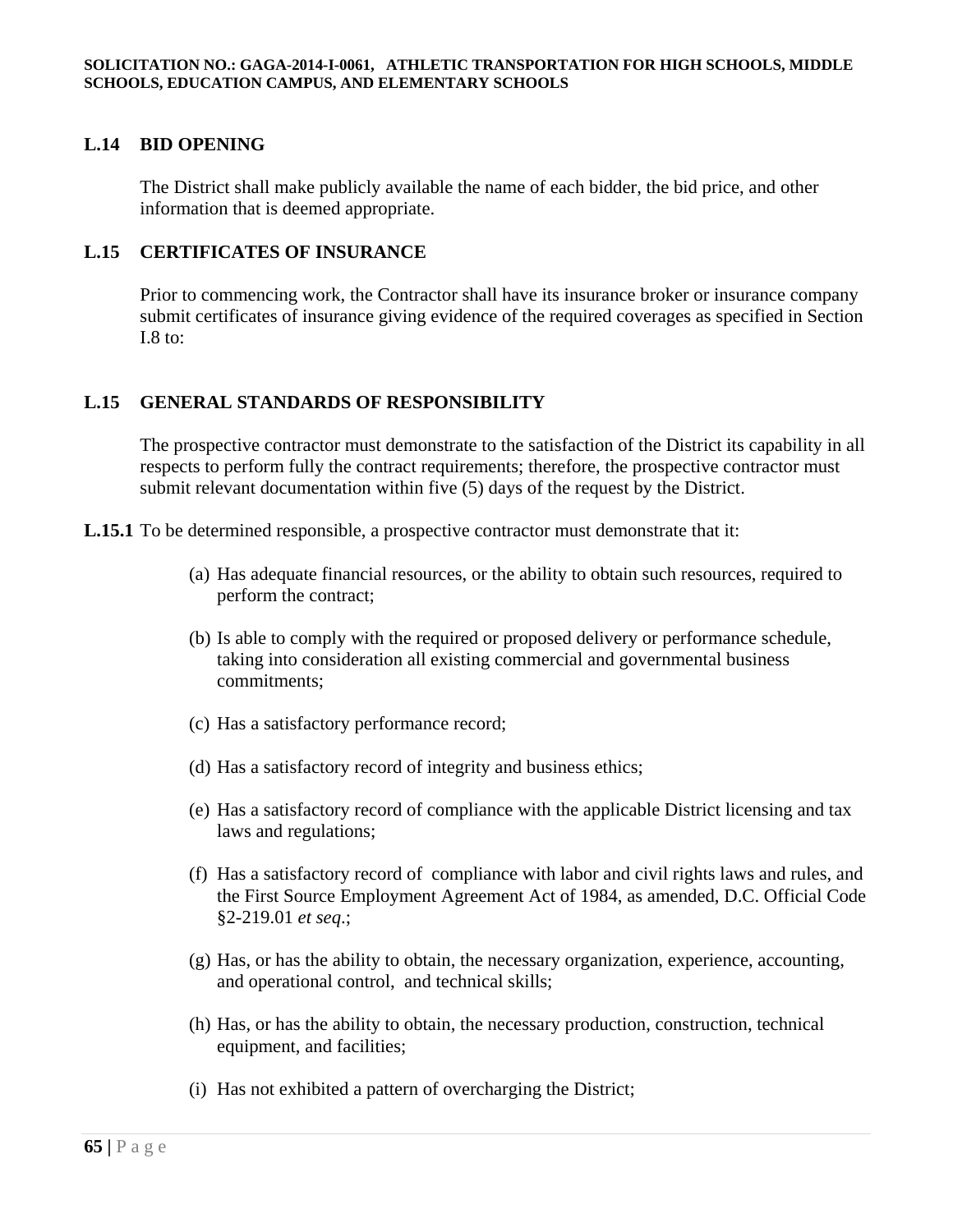- (j) Does not have an outstanding debt with the District or the federal government in a delinquent status; and
- (k) Is otherwise qualified and is eligible to receive an award under applicable laws and regulations.
- (L) Submit documents of registration to do business in the District of Columbia and Clean Hand Certificate
- **L.15.2** If the prospective contractor fails to supply the information requested, the CO shall make the determination of responsibility or nonresponsibility based upon available information. If the available information is insufficient to make a determination of responsibility, the CO shall determine the prospective contractor to be nonresponsible.

# **SECTION M: EVALUATION FACTORS**

## **M.1. Preferences for Certified Business Enterprises**

 Under the provisions of the "Small, Local, and Disadvantaged Business Enterprise Development and Assistance Act of 2005", as amended, D.C. Official Code § 2-218.01 *et seq.* (the Act), the District shall apply preferences in evaluating bids from businesses that are small, local, disadvantaged, resident-owned, longtime resident, veteran-owned, local manufacturing, or local with a principal office located in an enterprise zone of the District of Columbia.

## **M.1.1. Application of Preferences**

For evaluation purposes, the allowable preferences under the Act shall be applicable to prime contractors as follows:

- **M.1***.***1.1** Any prime contractor that is a small business enterprise (SBE) certified by the Department of Small and Local Business Development (DSLBD) will receive a three percent (3%) reduction in the bid price for a bid submitted by the SBE in response to this Invitation for Bids (IFB).
- **M.1***.***1.2** Any prime contractor that is a resident-owned business (ROB) certified by DSLBD will receive a five percent (5%) reduction in the bid price for a bid submitted by the ROB in response to this IFB.
- **M.1***.***1.3** Any prime contractor that is a longtime resident business (LRB) certified by DSLBD will receive a five percent (5%) reduction in the bid price for a bid submitted by the LRB in response to this IFB.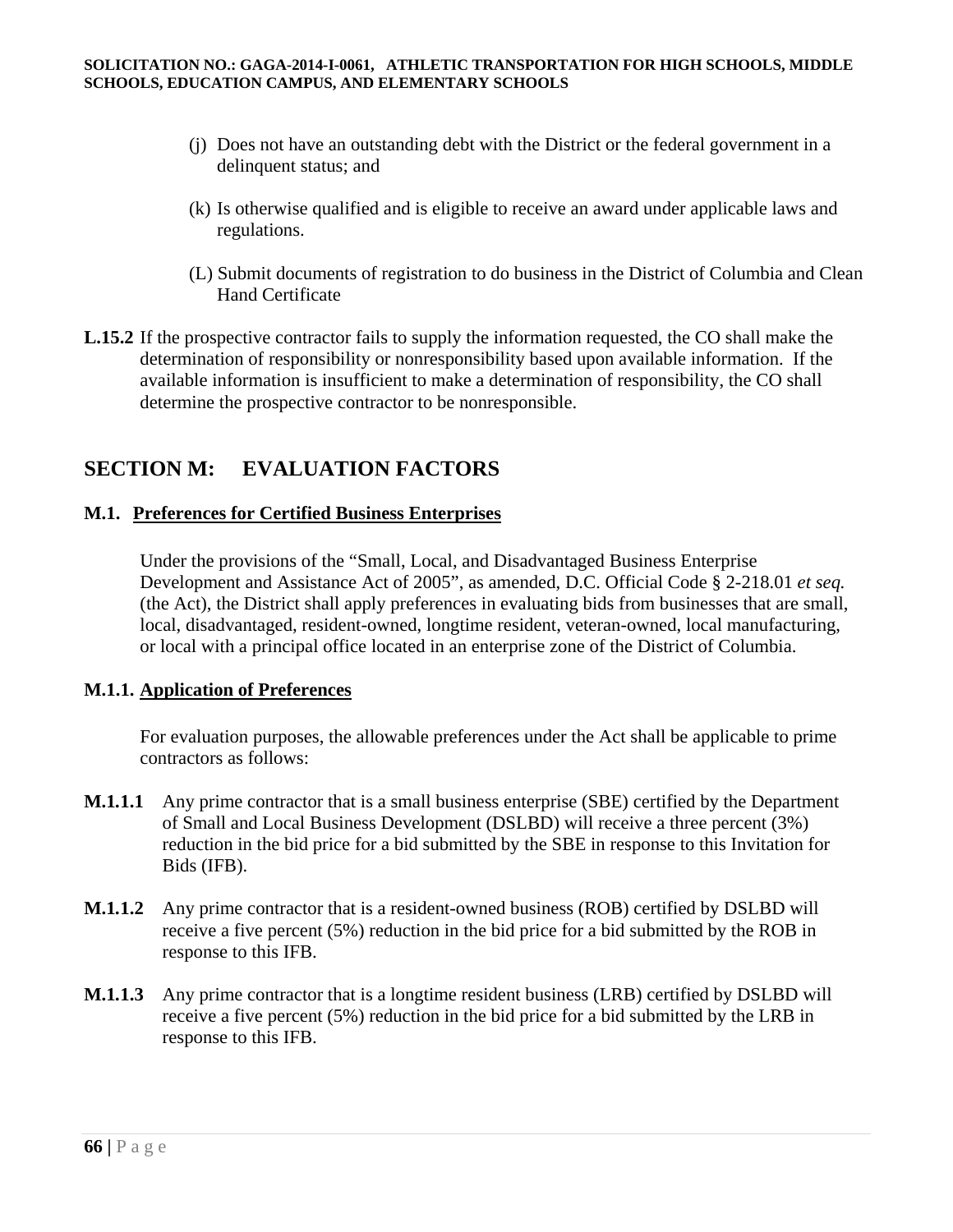- **M.1.1.4** Any prime contractor that is a local business enterprise (LBE) certified by DSLBD will receive a two percent (2%) reduction in the bid price for a bid submitted by the LBE in response to this IFB.
- **L.1***.***1.5** Any prime contractor that is a local business enterprise with its principal offices located in an enterprise zone (DZE) certified by DSLBD will receive a two percent (2%) reduction in the bid price for a bid submitted by the DZE in response to this IFB.
- **M.1***.***1.6** Any prime contractor that is a disadvantaged business enterprise (DBE) certified by DSLBD will receive a two percent (2%) reduction in the bid price for a bid submitted by the DBE in response to this IFB.
- **M.1***.***1.7** Any prime contractor that is a veteran-owned business (VOB) certified by DSLBD will receive a two percent (2%) reduction in the bid price for a bid submitted by the VOB in response to this IFB.
- **M.1***.***1.8** Any prime contractor that is a local manufacturing business enterprise (LMBE) certified by DSLBD will receive a two percent (2%) reduction in the bid price for a bid submitted by the LMBE in response to this IFB.

## **M.1.2 Maximum Preference Awarded**

 Notwithstanding the availability of the preceding preferences, the maximum total preference to which a certified business enterprise is entitled under the Act is twelve per cent (12%) for bids submitted in response to this IFB. There will be no preference awarded for subcontracting by the prime contractor with certified business enterprises.

## **M.1***.***3 Preferences for Certified Joint Ventures**

When DSLBD certifies a joint venture, the certified joint venture will receive preferences as a prime contractor for categories in which the joint venture and the certified joint venture partner are certified, subject to the maximum preference limitation set forth in the preceding paragraph.

## **M.1***.***4 Verification of Bidder's Certification as a Certified Business Enterprise**

- **M.1***.***4.1 Any vendor seeking to receive preferences on this solicitation must be certified at the time of submission of its bid. Provide documentation with bid. The CO will verify the bidder's certification with DSLBD, and the bidder should not submit with its bid any documentation regarding its certification as a certified business enterprise.**
- **M.1.4.2** Any vendor seeking certification or provisional certification in order to receive preferences under this solicitation should contact the:

 Department of Small and Local Business Development ATTN: CBE Certification Program 441 Fourth Street, NW, Suite 970N